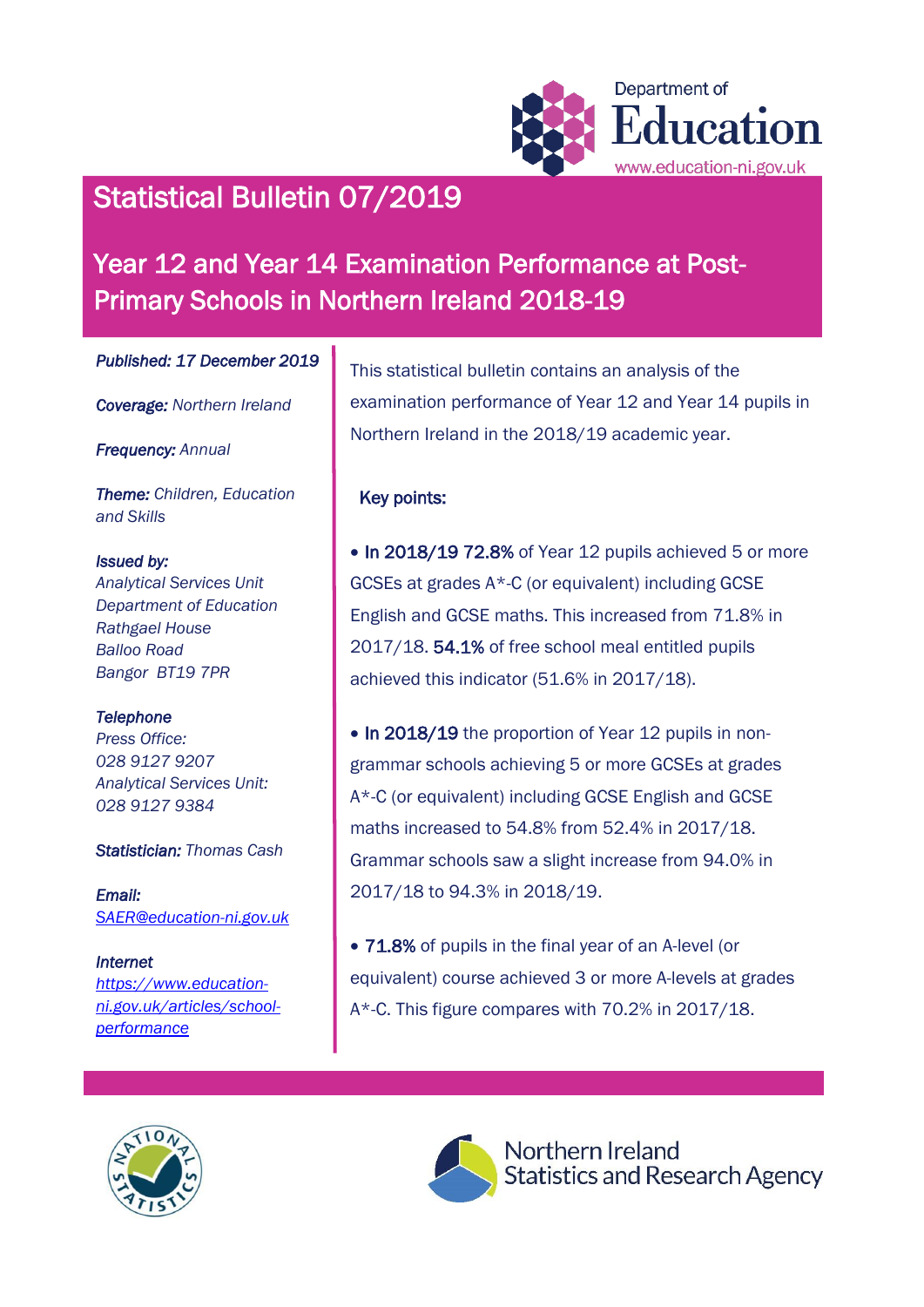| <b>Section</b> | <b>Title</b>                                                               | Page |
|----------------|----------------------------------------------------------------------------|------|
|                | <b>Introduction</b>                                                        | 3    |
| $\mathbf{1}$   | Year 12 Pupils                                                             | 4    |
| 1.1            | Year 12 cohort                                                             | 4    |
| 1.2            | Year 12 pupil ineligibility                                                | 5    |
| 1.3            | Overall Year 12 performance                                                | 6    |
| 1.4            | Year 12 performance by gender                                              | 8    |
| 1.5            | Year 12 performance by school type                                         | 9    |
| 1.6            | Year 12 performance of free school meal entitled pupils                    | 11   |
| 1.7            | Year 12 performance by school type and free school meal entitlement        | 12   |
|                |                                                                            |      |
| $\overline{2}$ | Year 14 Pupils                                                             | 14   |
| 2.1            | A-level (or equivalent) cohort                                             | 14   |
| 2.2            | Performance of pupils in the final year of an A-level or equivalent course | 14   |
| 2.3            | A-level or equivalent performance by gender                                | 15   |
| 2.4            | A-level performance by school type                                         | 16   |
| 2.5            | A-level performance of free school meal entitled pupils                    | 20   |
| 3              | <b>Tables</b>                                                              | 22   |
|                | <b>Notes for Readers</b>                                                   | 39   |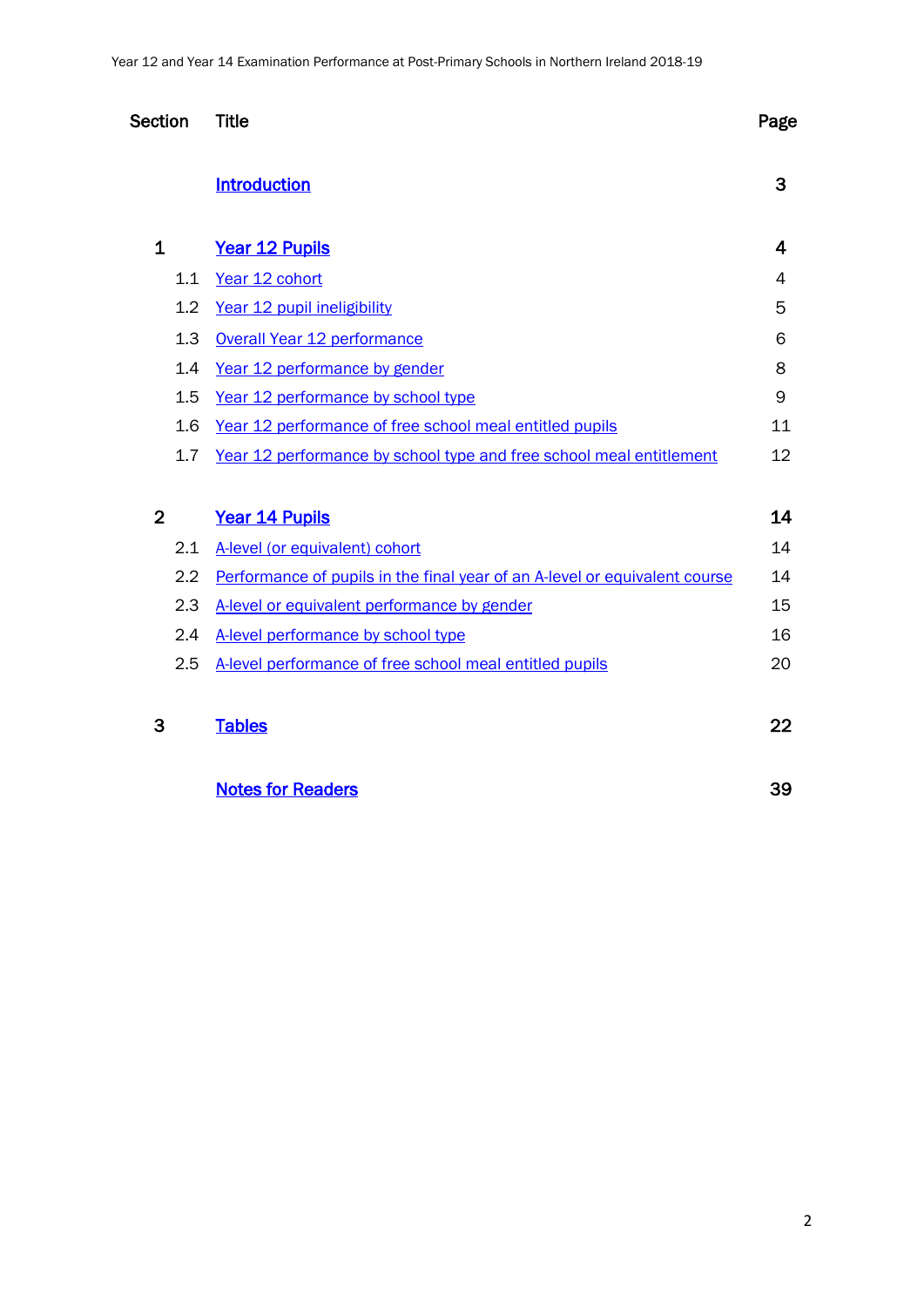#### **Introduction**

<span id="page-2-0"></span>The data in this statistical bulletin are sourced from the Summary of Annual Examination Results (SAER) database. The SAER process collates summary school level examinations data and validates them with schools. The 2018/19 figures in this statistical release are based on information as at 9 December, 2019.

Summary data on pupils with free school meal entitlement (FSME) have been collected and validated since 2012/13. This statistical bulletin provides an analysis of examination performance for all Year 12 and Year 14 pupils as well as those with FSME.

There was an increase in the proportion of post-primary pupils with FSME between 2013/14 (18.5%) and 2014/15 (26.1%). This increase coincided with an extension of the eligibility for free school meals under the Working Tax Credit free school meal criterion. This was introduced on a phased basis with Nursery, Foundation Stage and Key Stage 1 pupils being eligible from September 2010 and Key Stage 2 pupils being eligible from September 2011. It was extended to post-primary pupils in September 2014.

Schools+ on the DE website provides examination performance statistics for individual schools. Schools+ is accessible via the link on the home page [\(https://www.education](https://www.education-ni.gov.uk/)[ni.gov.uk/\)](https://www.education-ni.gov.uk/).

The requirement for the SAER exercise is underpinned by legislation, the Education (School Information and Prospectuses) Regulations (Northern Ireland) 2003. Under these regulations, post-primary schools are required to provide information about public examination performance for the year immediately preceding the publication of the prospectus.

The tables in this bulletin reflect key examination information required by the Department, Education and Training Inspectorate, the Education Authority, schools and the wider user group.

This bulletin examines Year 12 and Year 14 examination performance by gender, sector, and free school meal entitlement. Links to related publications for England, Scotland and Wales are provided in 'Notes for Readers' (p. 39).

The figures included in this release may be subject to minor revision. Any such revisions will be notified in accordance with the DE Analytical Services Unit revisions policy (see Note 7 of 'Notes for Readers' (p. 40) for further information).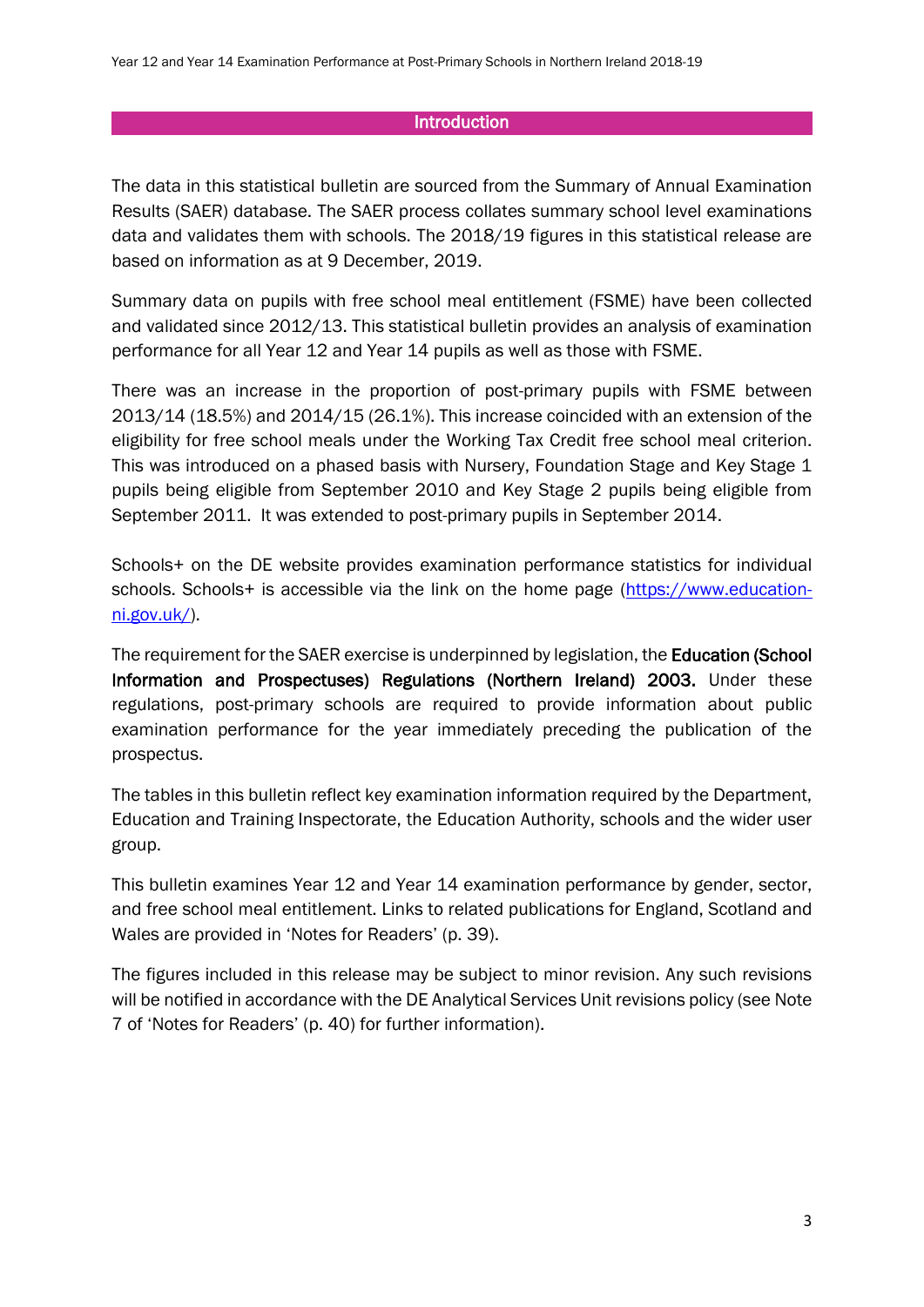### SECTION 1: Year 12 Pupils

# <span id="page-3-1"></span><span id="page-3-0"></span>1.1 Year 12 cohort

There were 20,092 Year 12 pupils eligible for GCSE (including equivalent) examination returns in 2018/19. Of these, 9,184 were in grammar schools and 10,908 were in non-grammar schools (see Table 1a). This overall figure was a slight increase on 2017/18 (19,940). Schools that closed at the end of the 2018/19 academic year were not included in the Summary of Annual Examination Results data collection. In 2018/19 this accounted for 157 Year 12 pupils. Overall, there has been a trend of decline in the Year 12 cohort and especially from 2006/07 to 2016/17 (see Figure 1).

The gap between the two lines shown in Figure 1 depicts the number of pupils deemed to be ineligible for inclusion in the Year 12 examination returns from 2005/06 to 2018/19.

### Figure 1: Year 12 population (census cohort) and Year 12 cohort eligible for examinations, 2005/06 to 2018/19 (academic years)



- Across all post-primary schools, the number of Year 12 pupils eligible for SAER returns has increased slightly since 2017/18.
- In 2018/19 there were 10,908 Year 12 pupils eligible for examinations in non-grammar schools, which was 54.3% of the overall cohort. In 2017/18 the figure was 10.640 (53.4%). This was an increase of 2.5% in the number of Year 12 non-grammar pupils eligible for SAER returns (see Figure 2).
- There were 9.184 Year 12 pupils eligible for SAER returns in grammar schools, which was 45.7% of the overall cohort. This was a decrease of 1.2% since 2017/18 when there were 9,300 i.e. 46.6% (see Figure 2).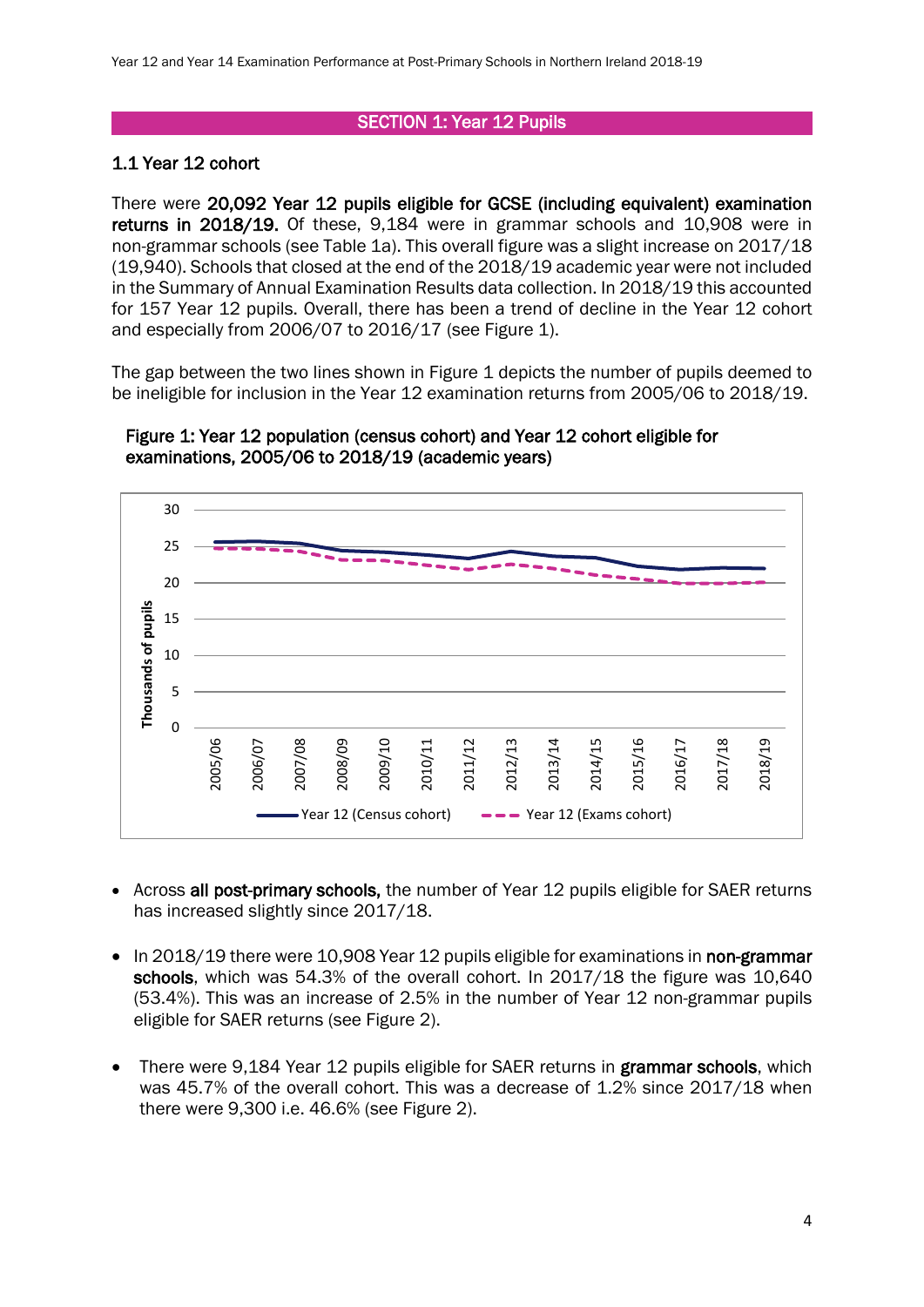



# <span id="page-4-0"></span>1.2 Year 12 pupil ineligibility

The Year 12 performance figures are based on the number of pupils at the end of a GCSE or equivalent course of study who are eligible for inclusion in the Summary of Annual Examination Results exercise. A school could consider a pupil to be ineligible for inclusion in the Year 12 performance statistics if:

1. A pupil had died;

1

- 2. A pupil, either through serious illness (including mental health issues) or pregnancy, was unable to sit any examinations. If a pupil had undertaken 1 or more examinations in the summer examination series they must be included;
- 3. A pupil had transferred to another school or had emigrated;
- 4. A pupil was in a special unit approved by the Department;
- 5. A pupil had a statement of special educational needs;
- 6. A pupil had been placed in the EOTAS<sup>1</sup> scheme;
- 7. A pupil had serious welfare issues that culminated in the inability to sit any examinations. If a pupil had undertaken 1 or more examinations in the summer examination series they must be included; or
- 8. A pupil had left the school system. If a pupil was recorded in the school census in October 2018 and was entered for any qualification in the school, either as an internal or external candidate, they must be included.

<sup>1</sup> EOTAS, Education other than at school <https://www.education-ni.gov.uk/articles/education-outside-school>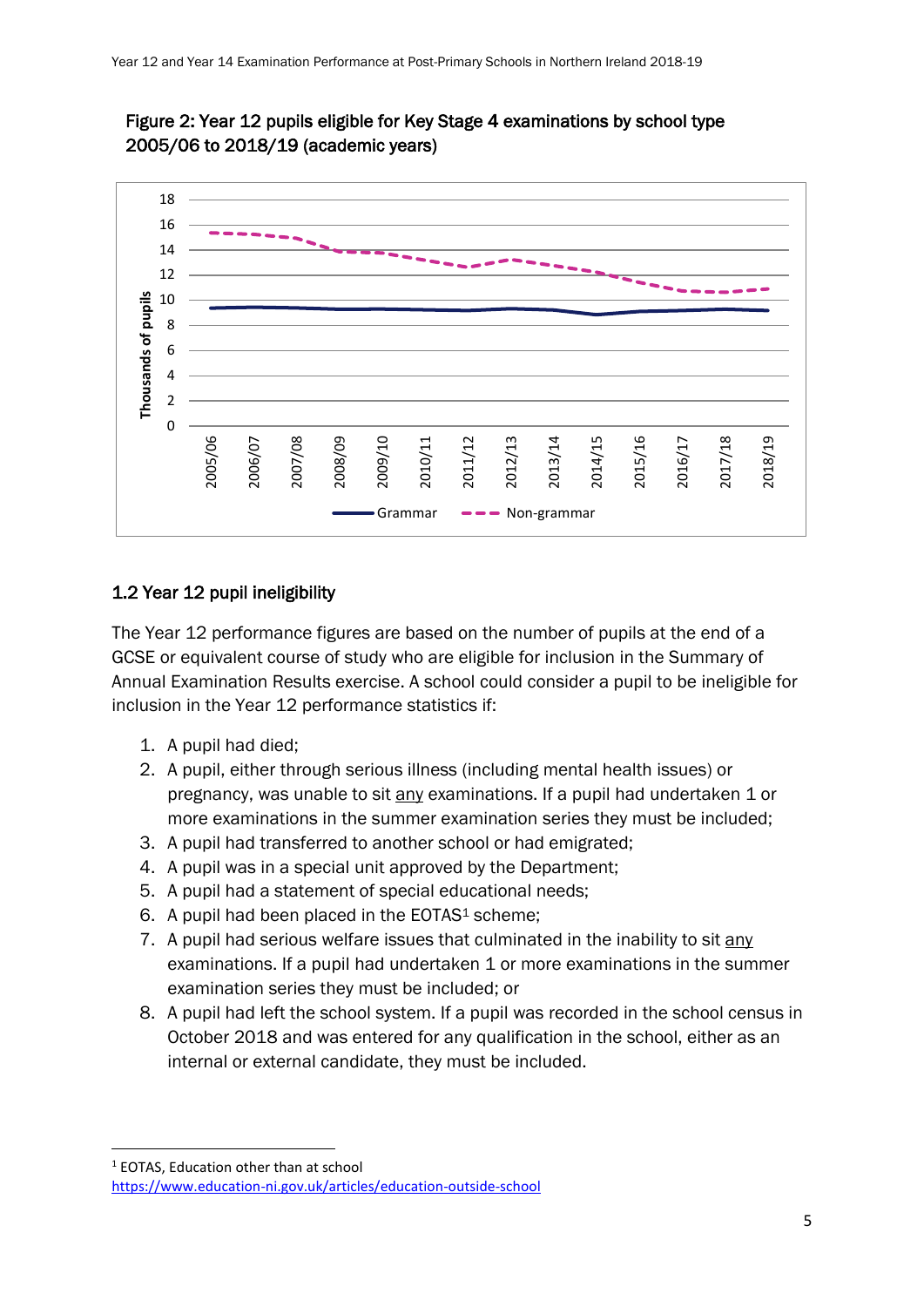All other Year 12 pupils recorded on the annual school census in October 2018 were included in this SAER return.

 In 2018/19 7.4% of the overall Year 12 cohort were deemed to be ineligible for inclusion in the Summary of Annual Examination Results returns. This level has remained relatively stable since 2012/13. The ineligibility rate varied by school type with 11.5% of Year 12 pupils in non-grammar schools deemed to be ineligible for returns compared with 2.1% of Year 12 pupils in grammar schools.

# <span id="page-5-0"></span>1.3 Overall Year 12 performance

 $\bullet$  In 2018/19 87.2% of Year 12 pupils achieved 5 or more GCSEs at grades A\*-C (including equivalents). This is an increase from 86.0% in 2017/18 (see Figure 3 and Table 4).

# Figure 3: Year 12 pupils achieving 5 or more GCSEs at grades A\*-C (incl. equivalents) 2005/06 to 2018/19 (academic years)



# 1.3.1 Year 12 pupils achieving 5 or more GCSE at grades A\*-C (including equivalents) including GCSE English and GCSE maths.

It is widely accepted that good literacy and numeracy are key to employability and further study. The NI Executive has been committed to ensuring that more pupils master the basics by the time they leave school.

It should be noted that unlike the 5 or more GCSEs at grades A\*-C (including equivalents) figure, which has been collected since 1992/93, the indicator including the achievement of a grade A\*-C in GCSE English and GCSE maths was introduced in 2008/09.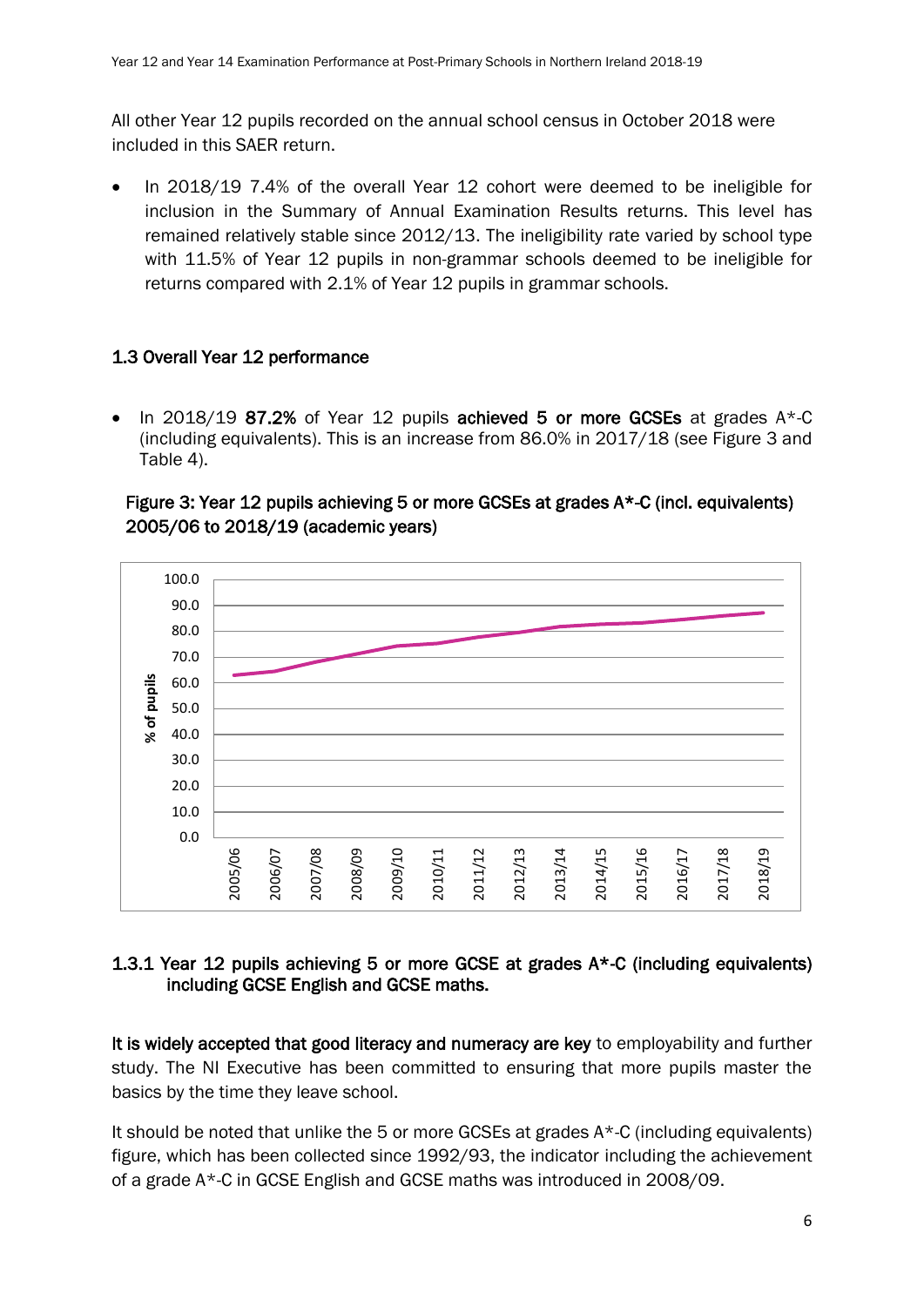- In 2018/19 72.8% of Year 12 pupils achieved 5 or more GCSEs at grades  $A^*$ -C (including equivalents) including GCSE English and GCSE maths. This was an increase from 71.8% in 2017/18 (see Figure 4 and Table 4).
- Since 2008/09 the rate of increase in the proportion of Year 12 pupils achieving 5 or more GCSEs at grades A\*-C (including equivalents) including GCSE English and GCSE maths has been greater in non-grammar schools than in grammar schools. In 2008/09 the proportion of Year 12 grammar school pupils achieving this indicator was 93.8%. By 2018/19 this figure had risen to 94.3%. The equivalent figures for non-grammar schools were 32.9% and 54.8%, respectively (see Figure 4 and Table 2).

# Figure 4: Year 12 pupils achieving 5 or more GCSEs at grades A\*-C (incl. equivalents) including GCSE English and GCSE maths, 2008/09 to 2018/19 (academic years)



 In 2018/19 the achievement gap between the percentage of pupils achieving 5 or more GCSEs at grades A\*-C (including equivalents) and those with the same level of achievement including grades A\*-C in GCSE English and GCSE maths was 14.4 percentage points. The gap was similar to 2017/18 when it was 14.2 percentage points (see Figure 5 and Table 4).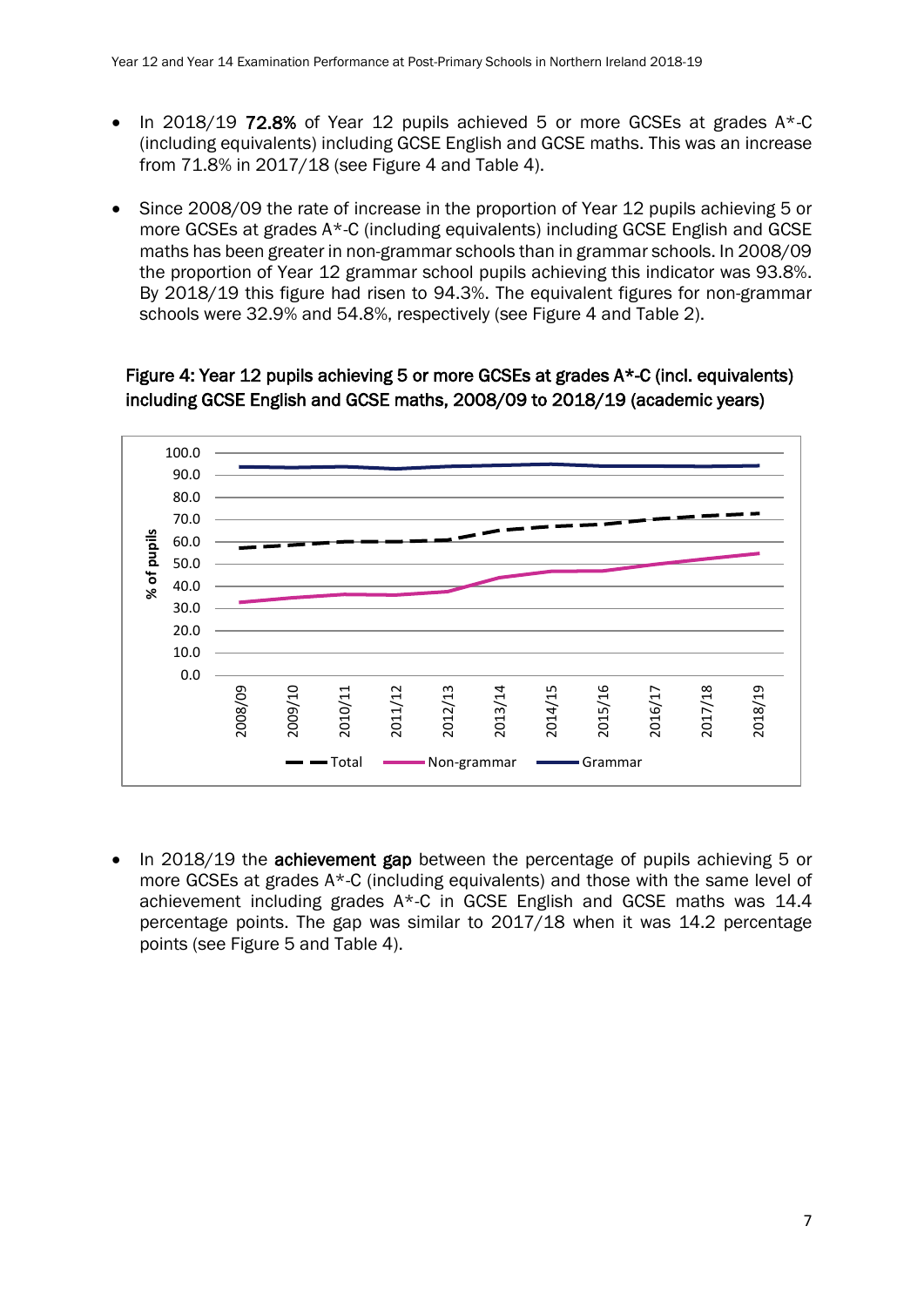Figure 5: Achievement gap between Year 12 pupils achieving 5 or more GCSEs at grades A\*-C (incl. equivalents) and those achieving 5 or more GCSEs at grades A\*-C (incl. equivalents) including GCSE English and GCSE maths, 2008/09 to 2018/19 (academic years)



# 1.3.3 Year 12 pupils achieving 7 or more GCSEs at grades A\*-C (including equivalents)

In 2018/19 72.5% of Year 12 pupils achieved 7 or more GCSEs at grades A\*-C (including equivalents). When the achievement of a grade A\*-C in both GCSE English and GCSE maths was included the figure fell to 67.3%, a gap of 5.2 percentage points. This was slightly less than the gap of 5.5 percentage points in 2017/18 (see Table 4).

# <span id="page-7-0"></span>1.4 Year 12 performance by gender

- The gender breakdown of eligible pupils in Year 12 was 49.8% male and 50.2% female. This compared with 42.9% male and 57.1% female pupils in the final year of an A-level or equivalent course of study (see Table 1a).
- In 2018/19 female pupils continued to perform better than their male counterparts. 90.3% of female pupils in Year 12 achieved 5 or more GCSEs at grades A\*-C (including equivalents) compared with 84.1% of males, a gap of 6.2 percentage points (see Figure 6 and Table 6).
- The gender performance gap was wider when GCSE English and GCSE maths are included in the 5 or more GCSEs at grades  $A^*$ -C indicator. 77.1% of female pupils in Year 12 achieved 5 or more GCSEs at grades A\*-C (including equivalents) including GCSE English and GCSE maths compared with 68.5% of males, a gap of 8.6 percentage points (see Figure 6 and Table 6a).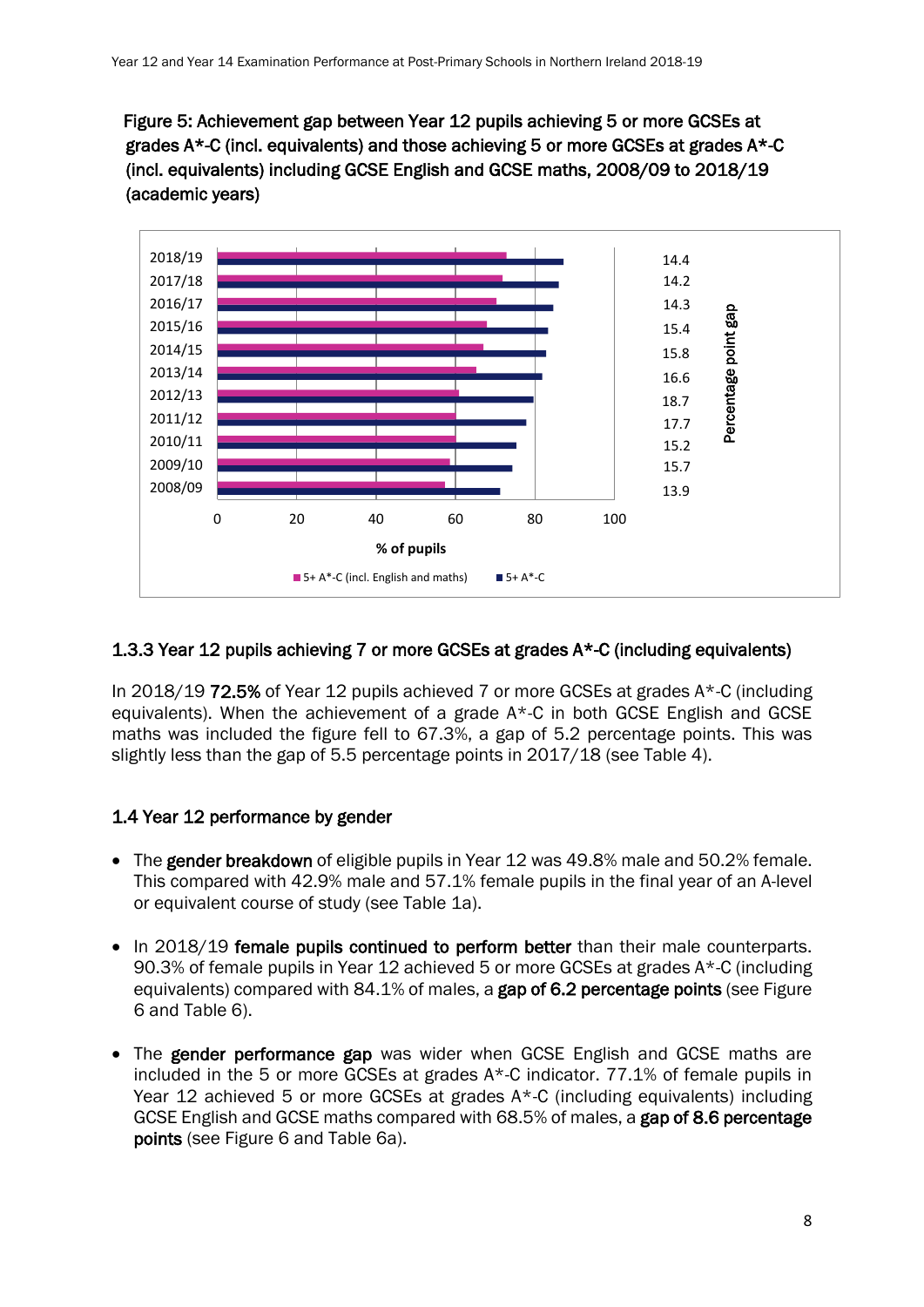



# <span id="page-8-0"></span>1.5 Year 12 performance by school type

- In terms of achievement at the end of Key Stage 4, grammar school pupils displayed higher attainment than non-grammar school pupils in all key performance indicators. In 2018/19 96.1% of grammar school pupils in Year 12 achieved 5 or more GCSEs at grades A\*-C compared with 79.7% of non-grammar school pupils (see Table 7a).
- This performance gap continues to narrow. In 2005/06 the gap between grammar and non-grammar achievement of 5 or more GCSEs at grades A\*-C (including equivalents) was 53.1 percentage points. By 2018/19 this gap had fallen to 16.4 percentage points (see Figure 7 and Table 9a).
- The narrowing of this performance gap is due to a greater increase in the percentage of pupils achieving 5 or more GCSEs at grades  $A^*$ -C (including equivalents) in nongrammar schools than in grammar schools. Since 2005/06, the percentage of pupils achieving 5 or more GCSEs at grades A\*-C (including equivalents) in grammar schools has increased by 0.2 percentage points in contrast to a 36.9 percentage point increase in non-grammar schools. It is worth noting that at 96.1% in grammar schools, there is less opportunity for significant increases in performance.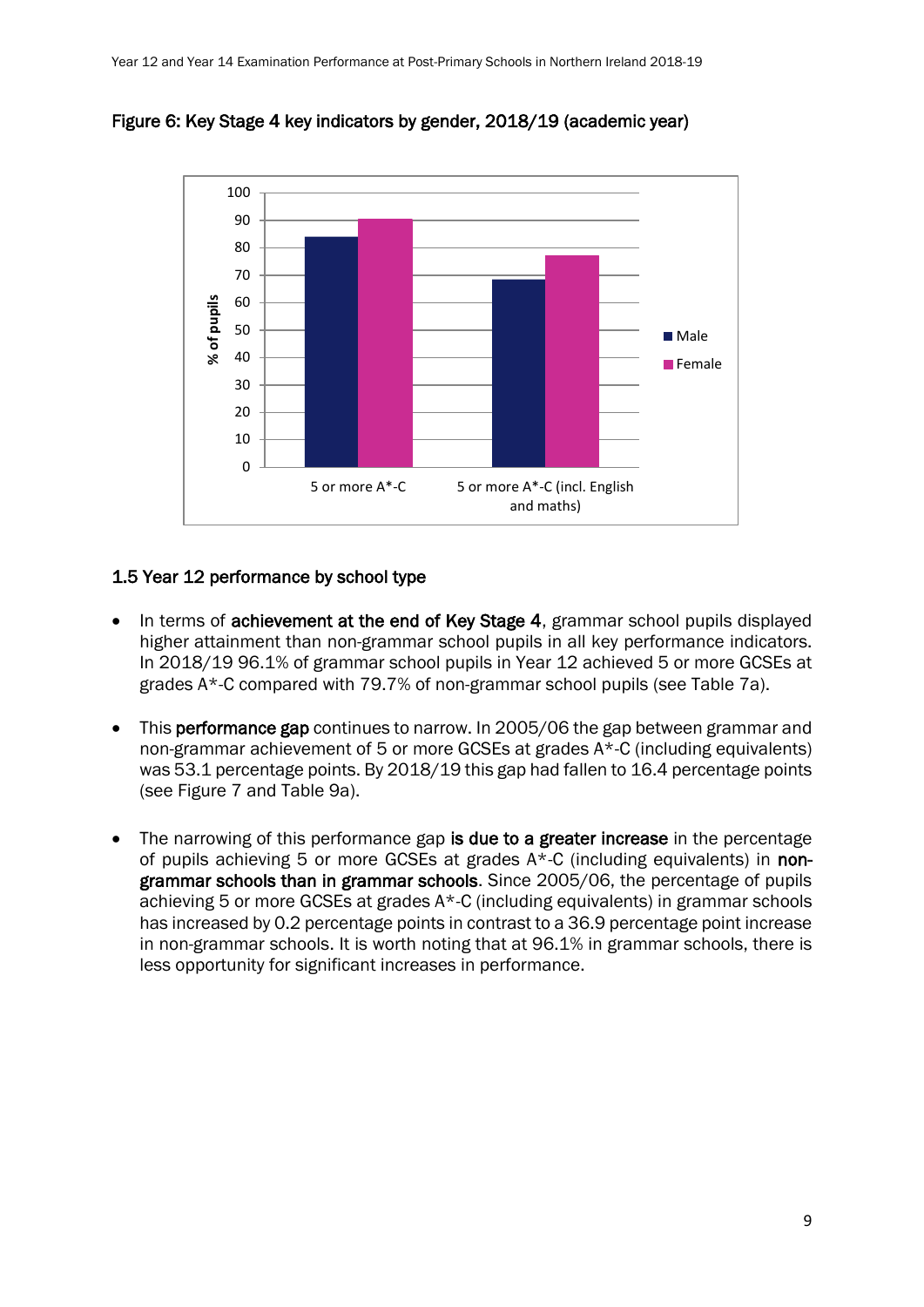Figure 7: Year 12 pupils achieving 5 or more GCSEs at grades A\*-C (incl. equivalents) by school type, 2005/06 to 2018/19 (academic years)



- As shown in Section 1.3.1, 72.8% of Year 12 pupils achieved 5 or more GCSEs at grades  $A^*$ -C (including equivalents) **including GCSE English and GCSE maths.** When this figure was analysed by school type, 54.8% of non-grammar school and 94.3% of grammar school pupils achieved this standard. This gap of 39.5 percentage points was 21.4 percentage points less than the gap recorded in 2008/09 and 2.1 percentage points less than that in 2017/18 (see Tables 2, 7a and 9a).
- The narrowing of this performance gap in 2018/19 was due to the higher rate of increase in the percentage of pupils achieving 5 or more GCSEs at grades A\*-C (or equivalent) including GCSE English and GCSE maths in non-grammar schools than in grammar schools. Since 2008/09, the percentage of pupils achieving this standard in non-grammar schools had increased by 21.9 percentage points, compared with 0.5 of a percentage point in grammar schools. At 94.3% there is little room for significant growth in grammar schools for this indicator. Much of the narrowing of this gap occurred between 2012/13 and 2014/15, as a consequence of programmes such as the Delivering Social Change Literacy and Numeracy Strategy<sup>2</sup> which has now ended (see Table 2).
- In grammar schools in 2018/19 the difference between the proportion of Year 12 pupils achieving 5 or more GCSEs at grades  $A^*$ -C (including equivalents) (96.1%), and those achieving the higher standard of 5 or more GCSEs at grades A\*-C (including equivalents) including GCSE English and GCSE maths (94.3%) was 1.8 percentage points. The equivalent gap in non-grammar schools was 24.9 percentage points with 79.7% of Year 12 pupils achieving 5 or more GCSEs at grades A\*-C (including equivalents) compared with 54.8% achieving 5 or more GCSEs at grades A\*-C (including equivalents) including GCSE English and GCSE maths (see Tables 2 and 7a).

**.** 

<sup>2</sup> <https://www.education-ni.gov.uk/articles/delivering-social-change-literacy-numeracy-signature-programme>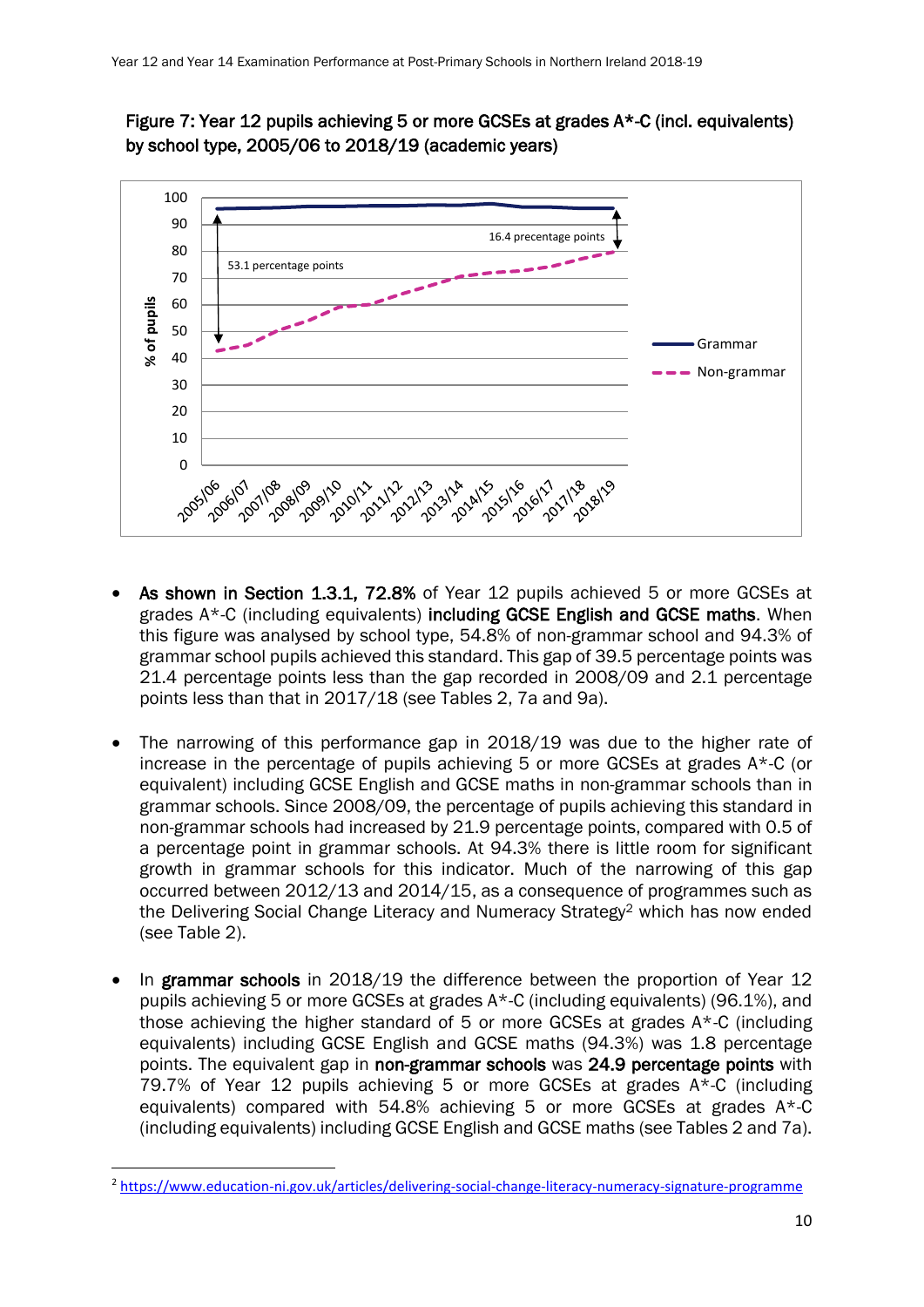The performance gap between grammar and non-grammar school pupils was greater when achievement of  $7$  or more GCSEs at grades  $A*$ -C (including equivalents) was considered. The gap of 16.4 percentage points for achievement of 5 or more GCSEs at grades  $A^*$ -C (including equivalents) widened to 33.2 percentage points for 7 or more GCSEs (including equivalents) (see Tables 7a and 9a).

# <span id="page-10-0"></span>1.6 Year 12 performance of free school meal entitled pupils

Free school meal entitlement (FSME) is one of the measures used as an indicator of the deprivation experienced by a school's population. It should be noted that whilst there is a link between FSME and performance, many other factors can affect school assessment and examination results. Some schools with a high proportion of pupils with FSME perform well whilst others with a proportionally lower number of pupils with FSME perform less well.

There are differing levels of free school meal entitlement between grammar and nongrammar schools. This means that different FSME bands have been used in the analysis of grammar and non-grammar school examination data (see Table 10a). In 2012/13 the Department began collecting summary data for pupils in Year 12 and Year 14 who were entitled to free school meals. Between 2013/14 and 2014/15 there was an increase in the proportion of Year 12 pupils entitled to free school meals. This increase was consistent with the extension of free school meal eligibility under the Working Tax Credit free school meal criterion to post-primary school pupils from September 2014. Further information on the legislation and policy governing free school meal entitlement can be found on the Department's website3.

# 1.6.1 Year 12 FSME pupils achieving 5 or more GCSEs at grades A\*-C (incl. equivalents)

- 78.3% of Year 12 FSME pupils achieved 5 or more GCSEs at grades A\*-C (including equivalents), which was an increase from 74.6% in 2017/18 (see Table 4).
- In 2018/19 90.7% of non-FSME pupils achieved this indicator, a gap of 12.4 percentage points, which was down from 15.8 percentage points in 2017/18 (see Table 14).
- As was the case with all pupils, females entitled to free school meals performed better than their male counterparts in all performance indicators. In 2018/19 82.1% of female FSME pupils achieved 5 or more GCSEs at grades A\*-C (including equivalents) compared with 74.2% of males, a gap of 7.9 percentage points. This gap has decreased by 2.3 percentage points since 2017/18 (see Table 4).

**.** 

<sup>3</sup> <https://www.education-ni.gov.uk/articles/school-milk-and-meals-background>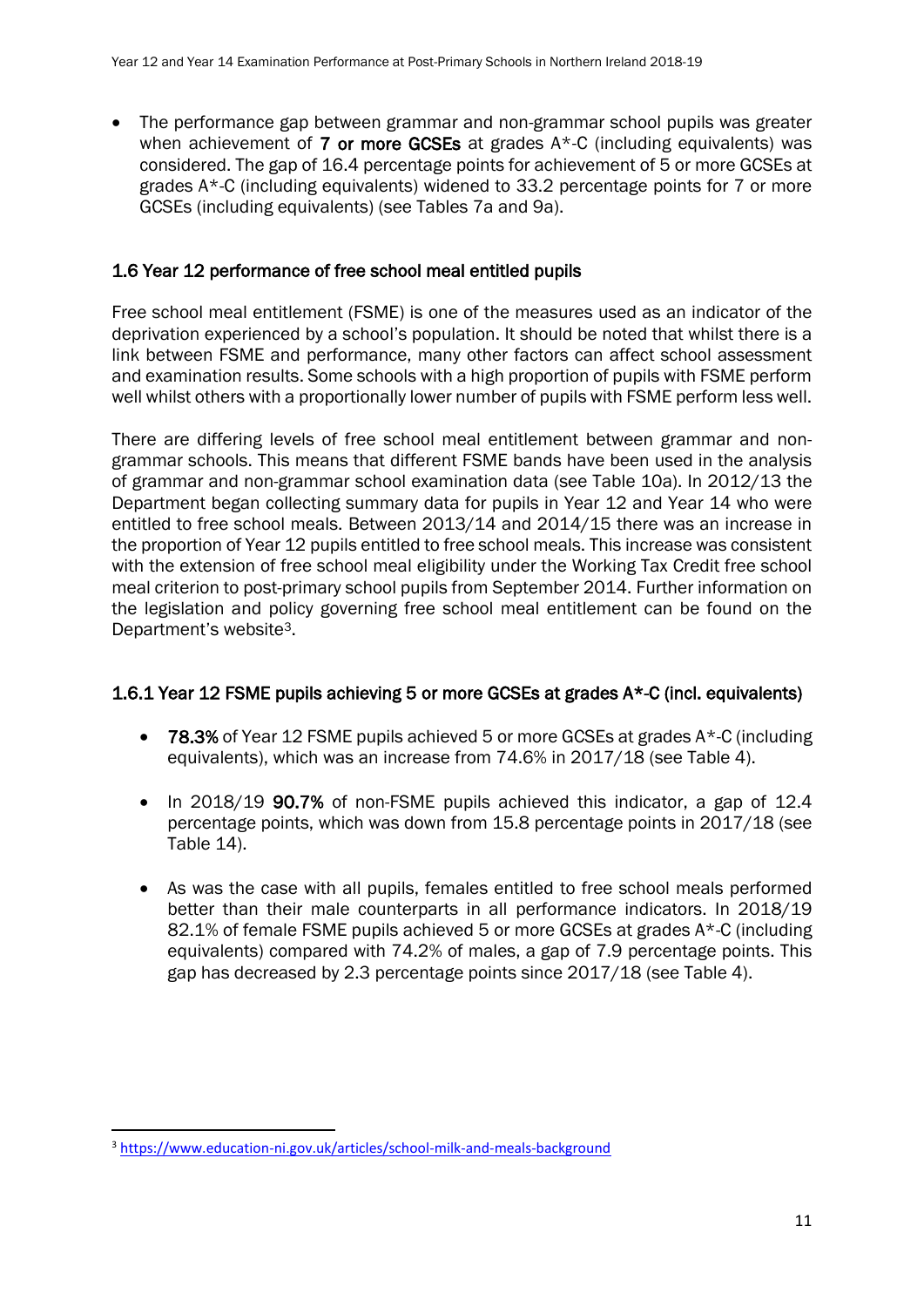# 1.6.2 Year 12 FSME pupils achieving 5 or more GCSEs at grades A\*-C (incl. equivalents) including GCSE English and GCSE maths

- In 2018/19 54.1% of Year 12 FSME pupils achieved 5 or more GCSEs at grades A\*-C (including equivalents) including GCSE English and GCSE maths. This was an increase since 2017/18 when it was 51.6%, and from 33.9% in 2012/13 when these data were first collected (see Table 4).
- The equivalent achievement for non-FSME pupils was 80.2% (see Table 14).

# <span id="page-11-0"></span>1.7 Year 12 performance by school type and free school meal entitlement

As was the case for all pupils, those with free school meal entitlement in grammar schools have higher attainment than those in non-grammar schools in all key performance indicators (see Table 7b).

In 2018/19 14.1% of grammar school pupils were entitled to free school meals, compared with 39.2% of non-grammar school pupils (source: Annual School Census).

 Approximately three quarters of Year 12 FSME pupils eligible for inclusion in performance returns attended non-grammar schools (76.5%). At Year 14 this figure was approximately two thirds, at 62.8% (see Figure 8).



# Figure 8: FSME Year 12 and Year 14 pupils eligible for GCSE (or equivalent) and A-level (or equivalent) examinations by school type, 2018/19 (academic year)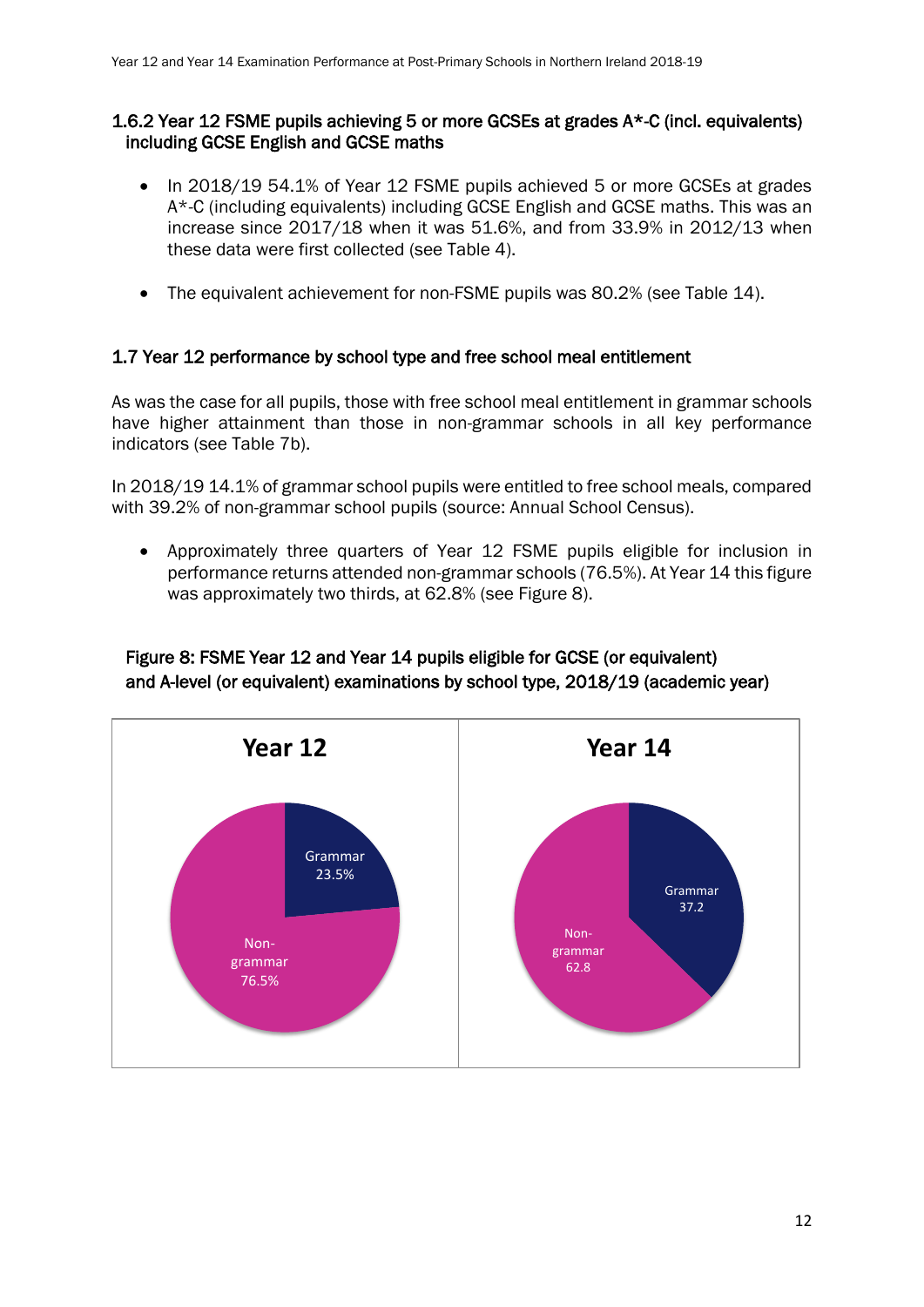In 2018/19 87.1% of Year 12 FSME grammar school pupils achieved 5 or more GCSEs grades A\*-C (including equivalents) including GCSE English and GCSE maths. This compared with 44.0% of non-grammar school pupils with FSME, a gap of 43.1 percentage points (see Figure 9, and Tables 7b and 14). This gap has reduced by 0.7 percentage points since 2017/18.

# Figure 9: Year 12 pupils achieving 5 or more GCSEs at grades A\*-C (incl. equivalents) including GCSE English and GCSE maths, 2018/19 (academic year)

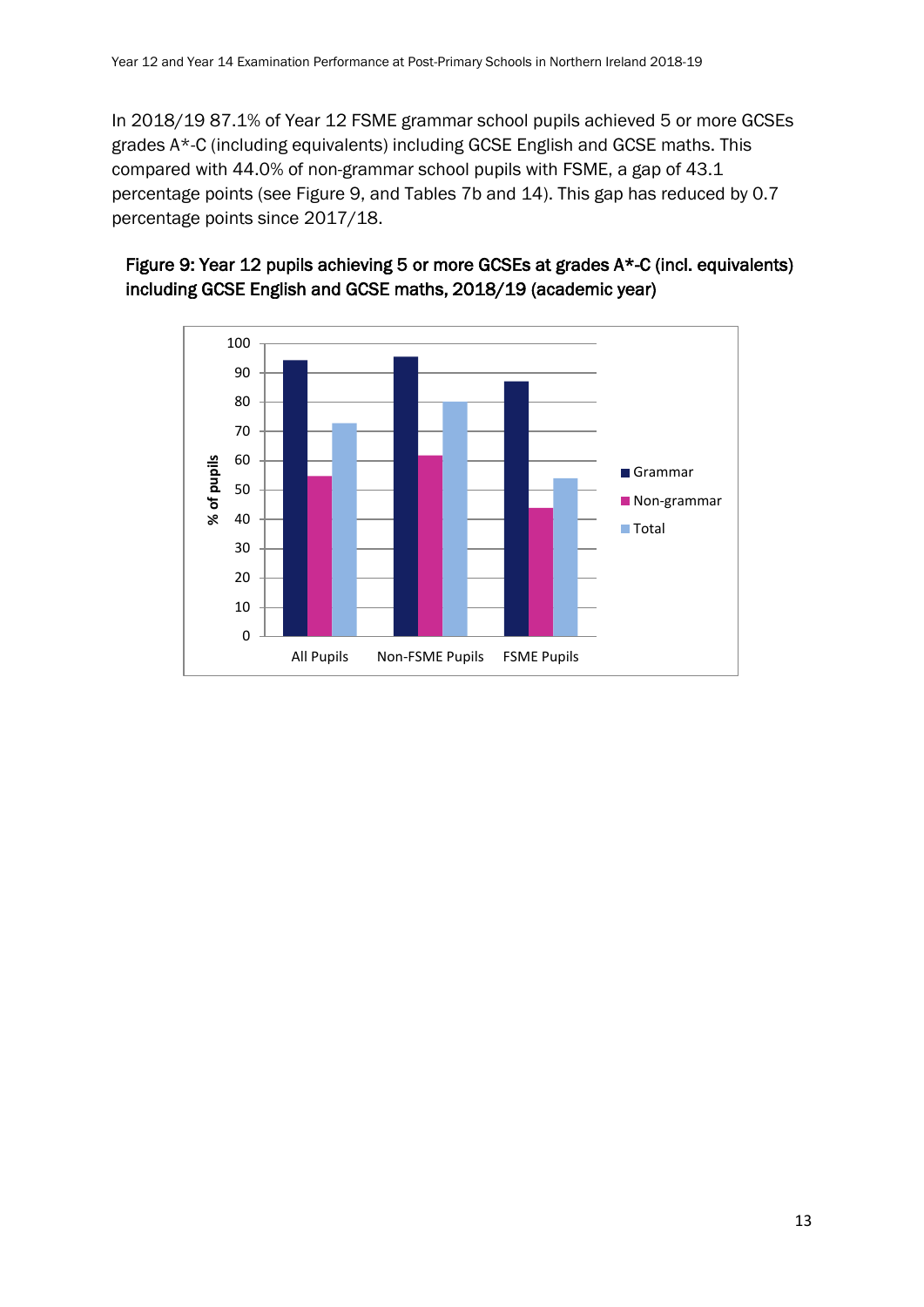### SECTION 2: Year 14 Pupils

### <span id="page-13-1"></span><span id="page-13-0"></span>2.1 A-level (or equivalent) cohort

The Year 14 performance figures are based on the number of pupils in the final year of a level 3 (A-level or equivalent) course of study for the first time.

- In 2018/19 there were 12,075 pupils in Year 14 eligible for A-level (or equivalent) examinations (see Table 1b). This represented a 2.4% decline from 12,371 in 2017/18. As with Year 12 pupils, schools that closed at the end of the 2018/19 academic year were not included in the Summary of Annual Examination Results (SAER) data collection. For 2018/19 this accounted for 119 Year 14 pupils.
- In 2018/19 4.2% of the overall A-level (or equivalent) cohort were deemed to be ineligible for inclusion in the SAER returns. This proportion equated to 7.0% of pupils in non-grammar schools and 2.3% of pupils in grammar schools.

Pupils in the final year of an A-level could be deemed to be ineligible on the basis of the same criteria used for Year 12 pupils (p. 5). In addition, a number of other pupils do not meet the criteria for inclusion in the SAER exercise, for example, post-16 pupils studying a three year programme. These pupils would be included in the return for another academic year.

### <span id="page-13-2"></span>2.2 Performance of pupils in the final year of an A-level or equivalent course

- 71.8% of Year 14 pupils achieved 3 or more A-levels at grades  $A^*$ -C (including equivalents). This compared with 70.2% in 2017/18 (see Figure 10 and Table 5).
- 90.5% of Year 14 pupils achieved 2 or more A-levels at grades  $A^*$ -C (including equivalents). This was 90.2% in 2017/18, which was the first year these data were collected (see Table 5).
- 98.4% of Year 14 pupils achieved 2 or more A-levels at grades  $A^*$ -E (including equivalents). This was similar to 2017/18, at 98.3% (see Figure 10 and Table 5).
- 99.8% of Year 14 pupils achieved 1 or more A-levels at grades A<sup>\*-</sup>E (including equivalents) (see Table 5). There was a small difference in grammar and non-grammar performance in this indicator. 99.5% of non-grammar school pupils achieved this standard compared with 99.9% of grammar school pupils (see Table 8a).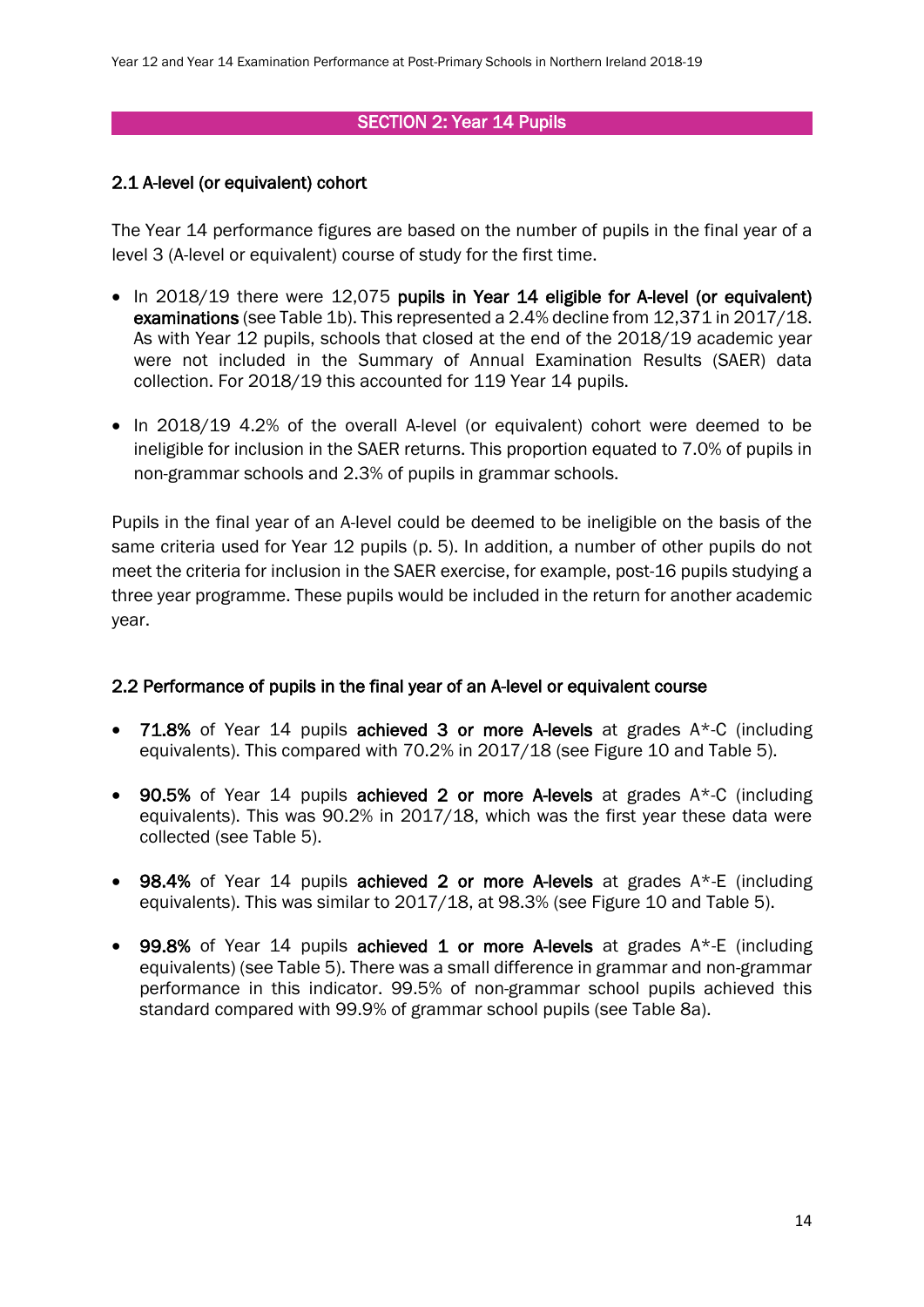



# <span id="page-14-0"></span>2.3A-level or equivalent performance by gender

• The reported gender of Year 14 pupils eligible for A-levels (or equivalent) in 2018/19 was 42.9% male and 57.1% female. This compared with 49.8% male and 50.2% female in Year 12 (see Figure 11 and Table 1b).



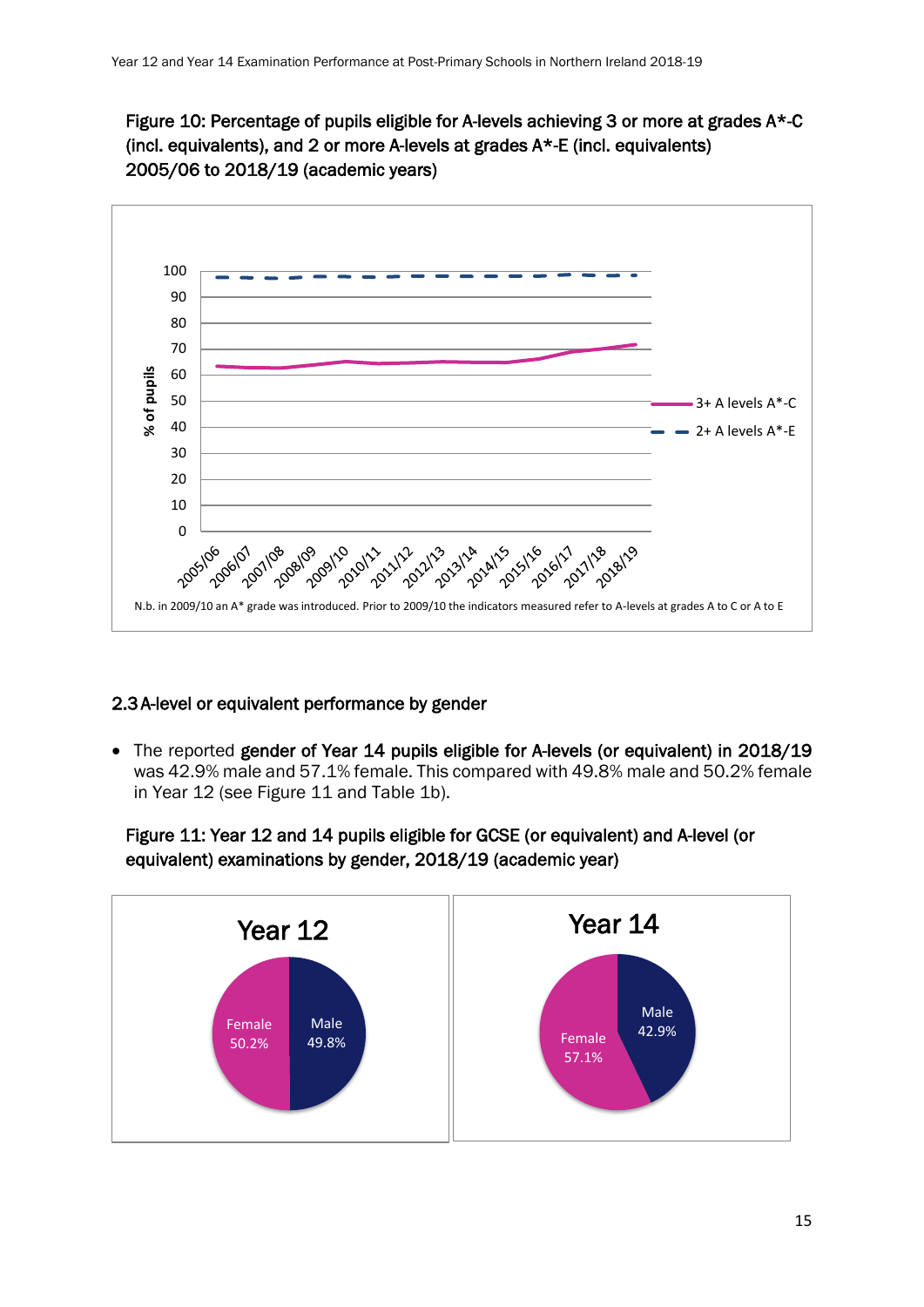- Female pupils in the final year of an A-level, as in Year 12, performed better than their male counterparts. 73.4% of female pupils in Year 14 achieved 3 or more A-levels at grades A\*-C (including equivalents) compared with 69.6% of male pupils in 2018/19 (see Figure 12 and Table 6b).
- The performance gap narrowed when 2 or more A-level passes at grades  $A^*$ -C were considered. 91.5% of female pupils in Year 14 achieved 2 or more A-levels at grades A\*-C (including equivalents) compared with 89.2% of male pupils (see Table 6b).
- When 2 or more A-level passes at grades A\*-E were considered, the gap was smaller again. 98.6% of female pupils in Year 14 achieved 2 or more A-levels at grades A\*-E (including equivalents) compared with 98.0% of male pupils (see Figure 12 and Table 6b).



Figure 12: Performance at A-Level (or equivalent) by gender, 2018/19 (academic year)

# <span id="page-15-0"></span>2.4 A-level performance by school type

A greater proportion of Year 14 pupils attended grammar schools (62.1%) than nongrammar schools (37.9%). This contrasted with the Year 12 cohort where 45.7% attended grammar schools and 54.3% attended non-grammar schools (see Figure 13 and Table 1). It is worth noting that not all non-grammar schools have a sixth form provision which may explain some of the differences seen here.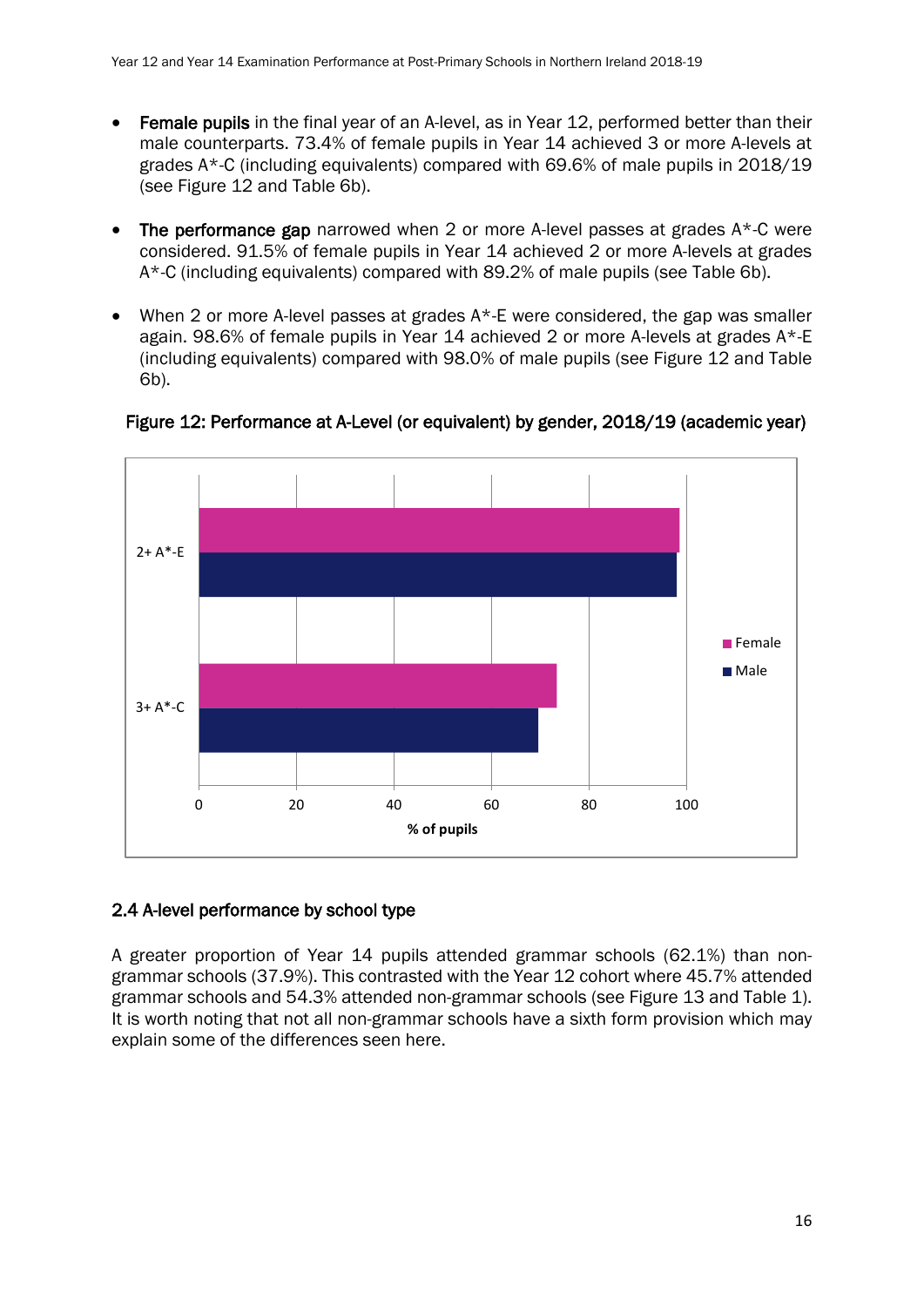# Figure 13: Year 12 and 14 pupils entered for GCSE (or equivalent) and A-level (or equivalent) examinations, 2018/19 (academic year)



- There were 4,578 Year 14 pupils eligible for A-levels in non-grammar schools. This constituted 37.9% of the overall Year 14 cohort entered for examinations. In 2017/18 the figure was 4,670 (37.7%) representing a decrease of 2.0% over the period (see Figure 14 and Table 1b).
- There were 7,497 Year 14 pupils eligible for A-levels in grammar schools. This constituted 62.1% of the overall Year 14 cohort entered for examinations. In 2017/18 the figure was 7,701 (62.3%) representing a decrease of 2.6% over the period (see Figure 14 and Table 1b).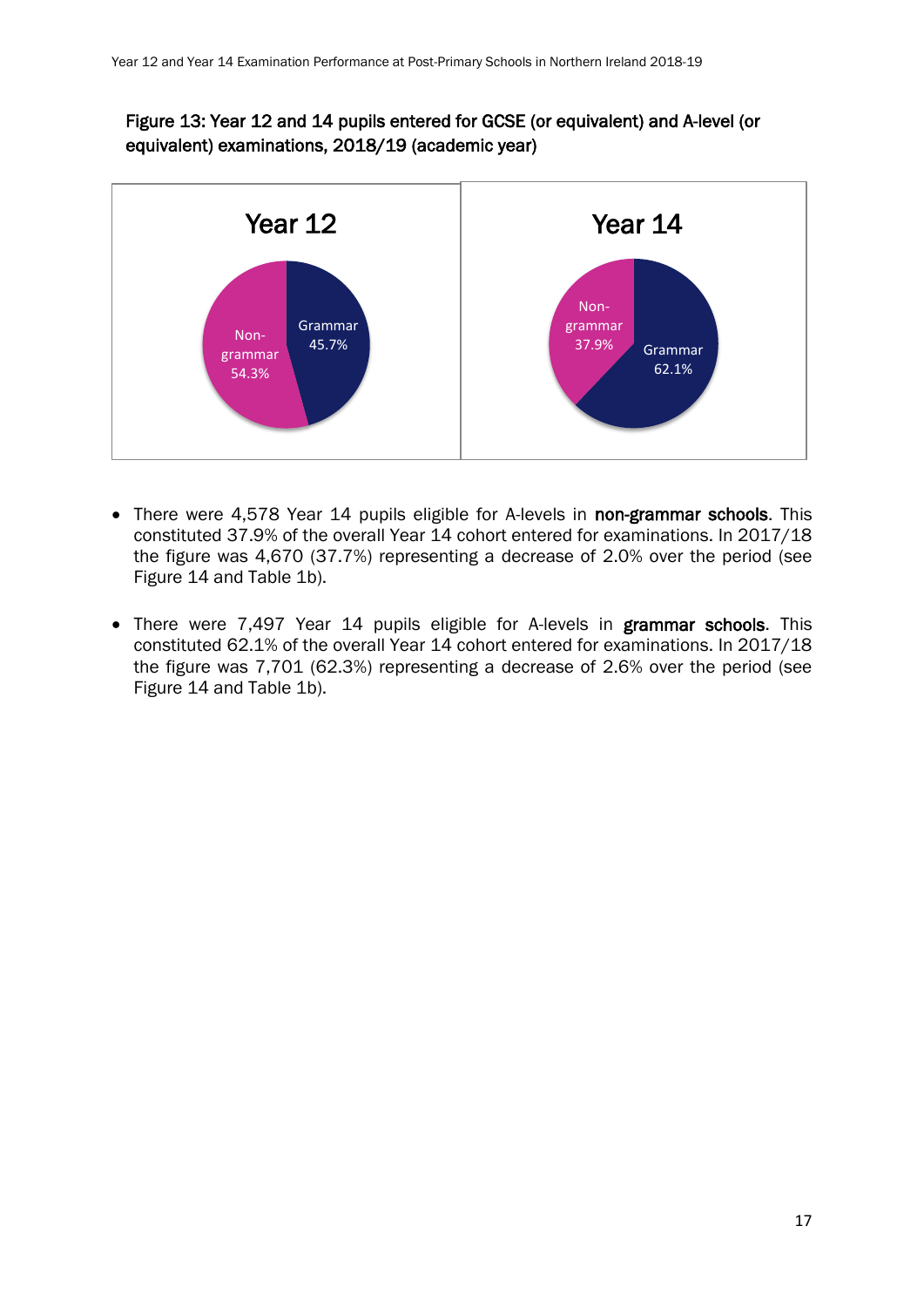

 Figure 14: Number of pupils entered for A-level (or equivalent) by school type 2005/06 to 2018/19 (academic years)

- Grammar schools had a higher proportion of their pupils gaining 3 or more A-levels at grades A\*-C (including equivalents) than non-grammar schools. In 2018/19 79.7% of grammar school pupils in Year 14 achieved this standard, compared with 58.8% of non-grammar school pupils (see Figure 15 and Table 8a).
- This performance gap has shown signs of decreasing. In 2008/09 the gap between grammar and non-grammar achievement of 3 or more A-levels at grades A\*-C (including equivalents) was 33.7 percentage points. By 2018/19 the gap had decreased to 20.9 percentage points, although it was unchanged from 2017/18 (see Table 3).
- The narrowing of the performance gap in the percentage of pupils achieving 3 or more A-levels at grades A\*-C (including equivalents) was due to a larger increase in achievement at non-grammar schools, over time. Notwithstanding this, both nongrammar and grammar schools saw a 1.6 percentage point increase since 2017/18 (see Table 8a).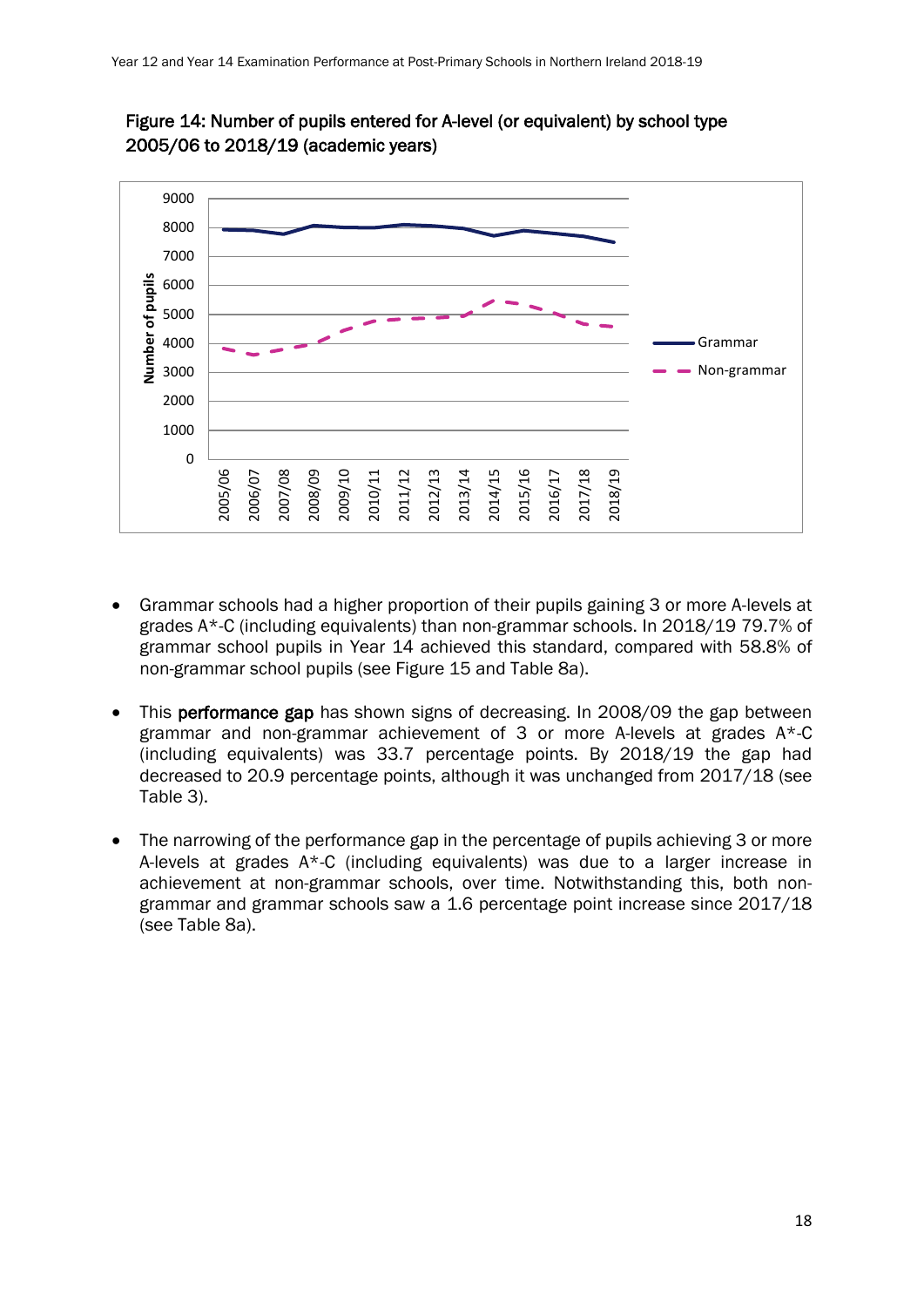



- The **performance gap** between grammar and non-grammar achievement of 2 or more A-levels at grades A\*-C (including equivalents) was not as wide as the 3 or more A-levels at grades A\*-C (including equivalents) indicator. In 2018/19 94.4% of grammar school pupils achieved this standard, compared with 84.2% of non-grammar school pupils (see Table 9b).
- This gap was even smaller when achievement of 2 or more A-levels at grades A\*-E (including equivalents) was considered. In 2018/19 99.6% of grammar school pupils achieved this standard, compared with 96.4% of non-grammar school pupils (see Table 9b).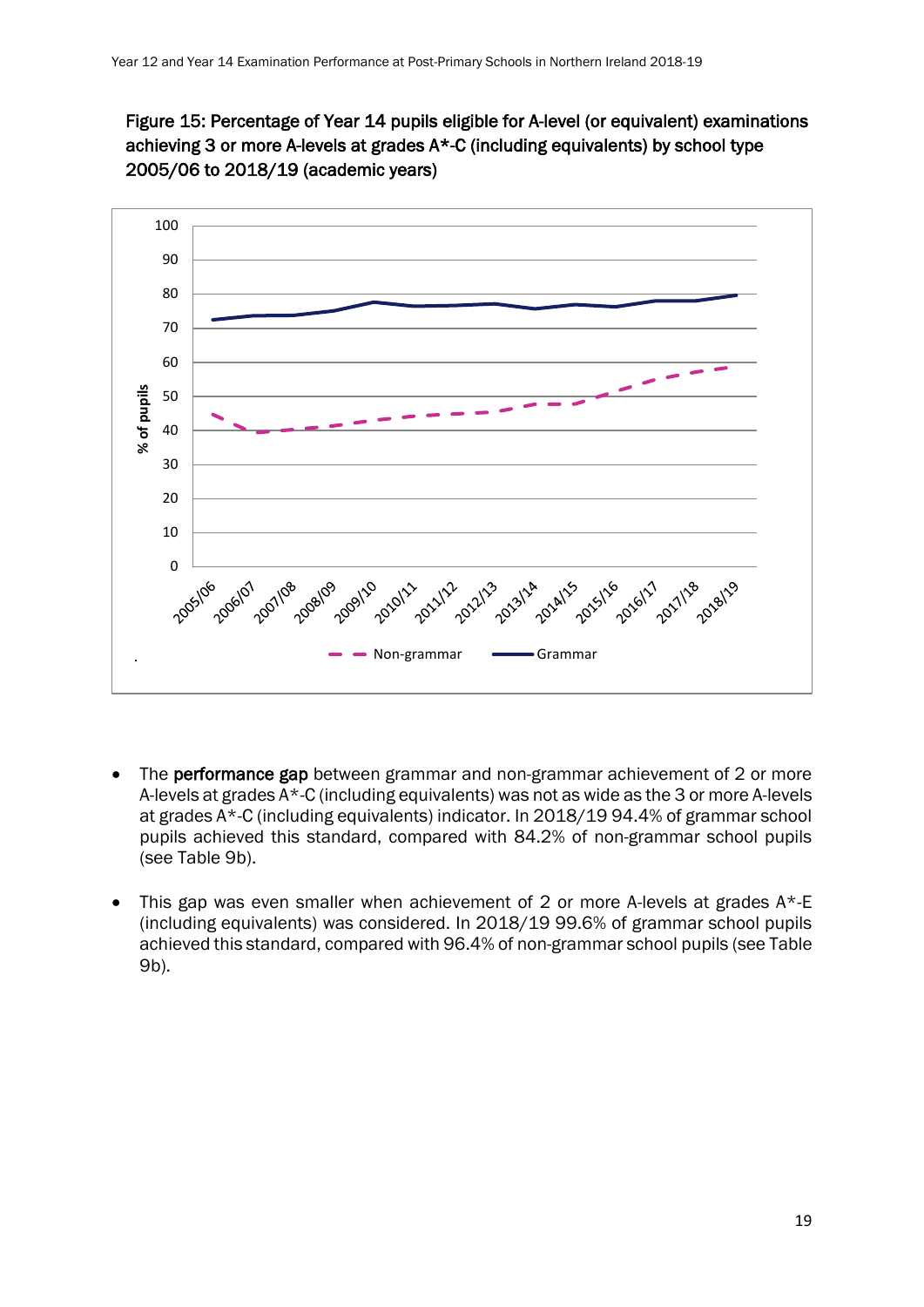# <span id="page-19-0"></span>2.5 A-level performance of free school meal entitled pupils

Between 2013/14 and 2014/15 there was an increase in the proportion of Year 14 pupils entitled to free school meals. Eligibility under the Working Tax Credit free school meal criterion was extended to post-primary school pupils from September 2014.

- 61.1% of Year 14 FSME pupils achieved 3 or more A-levels at grades A\*-C (including equivalents) compared with 74.1% of Year 14 non-FSME pupils, a 13.0 percentage point gap (see Figure 16 and Table 15). This gap was 13.7 percentage points in 2017/18.
- 85.5% of Year 14 FSME pupils achieved 2 or more A-levels at grades A\*-C (including equivalents). For Year 14 non-FSME pupils the figure was 91.6% (see Table 15).
- 96.6% of Year 14 FSME pupils achieved 2 or more A-levels at grades A\*-E (including equivalents). For Year 14 non-FSME pupils the figure was 98.8% (see Table 15).

### 2.5.1 A-level performance by school type and free school meal entitlement

Year 14 pupils with FSME had higher attainment in grammar schools than non-grammar schools in all key performance indicators, as was the case for all pupils.

- 54.1% of Year 14 non-grammar school pupils with FSME achieved 3 or more A-levels at grades A\*-C, an increase from 51.5% in 2017/18. 72.9% of Year 14 grammar school pupils with FSME achieved this indicator, an increase from 71.1% in 2017/18 (see Table 8b).
- The performance gap between grammar and non-grammar FSME pupils achieving 3 or more A-levels at grades A\*-C was 18.8 percentage points. This was a narrower gap than in 2017/18 when it was 19.6 percentage points (see Figure 16 and Table 8b).
- In non-grammar schools 54.1% of Year 14 FSME pupils achieved 3 or more A-levels at grades  $A^*$ -C (including equivalents) compared with 60.7% of non-FSME pupils. This was a performance gap of 6.6 percentage points (see Figure 16). The corresponding performance gap for 2 or more A-levels at grades A\*-E (including equivalents) was 1.8 percentage points (see Tables 8b and 8c).
- In grammar schools 72.9% of Year 14 FSME pupils achieved 3 or more A-levels at grades  $A^*$ -C (including equivalents) compared with 80.5% of non-FSME pupils. This was a performance gap of 7.6 percentage points (see Figure 16). The corresponding performance gap for 2 or more A-levels at grades A\*-E (including equivalents) was smaller, at 0.7 percentage points, with 99.0% of FSME and 99.7% of non-FSME Year 14 pupils achieving this indicator (see Tables 8b and 8c).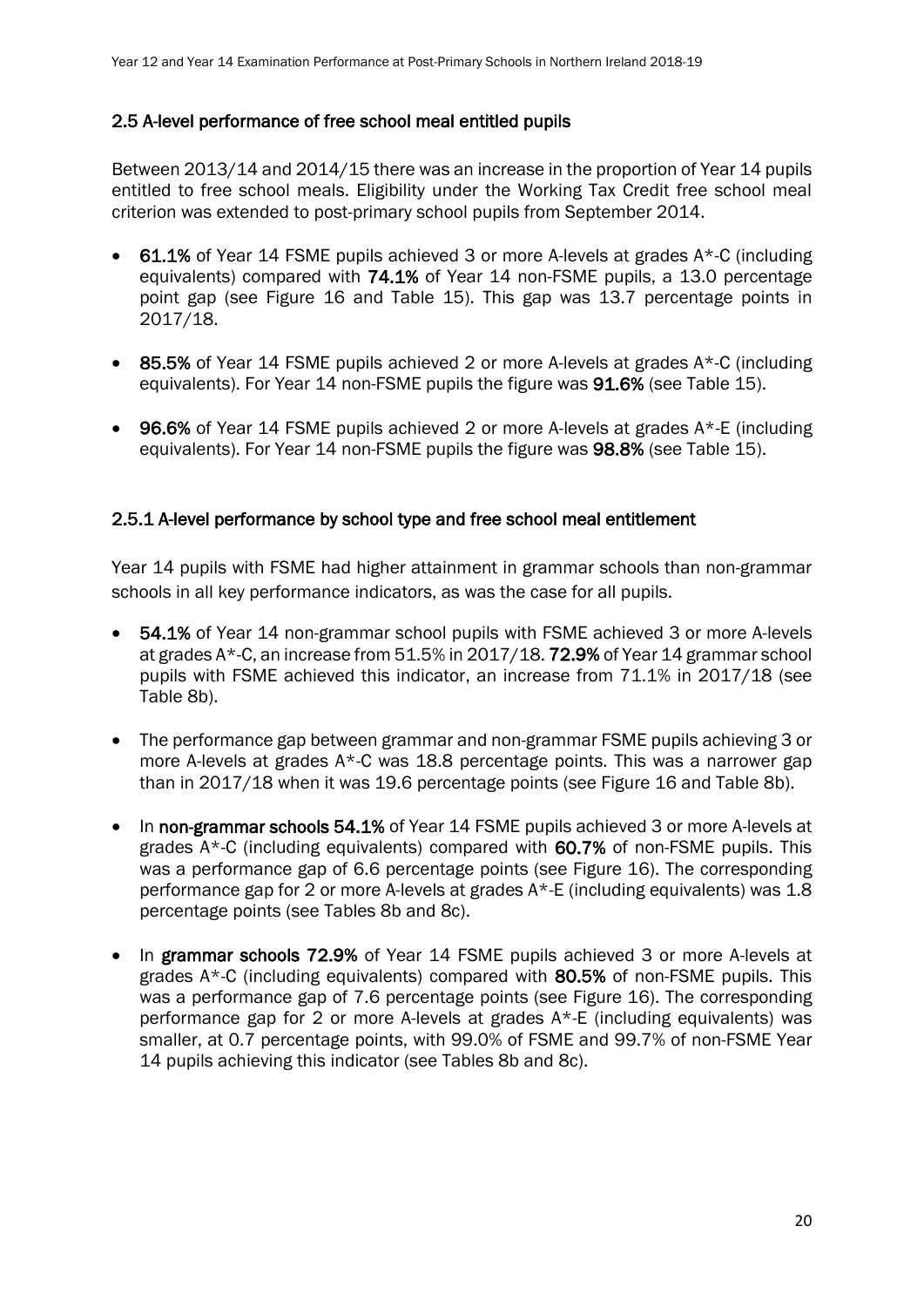# Figure 16: Percentage of Year 14 pupils achieving 3 or more A-levels at grades A\*-C (including equivalents) 2018/19 (academic year)

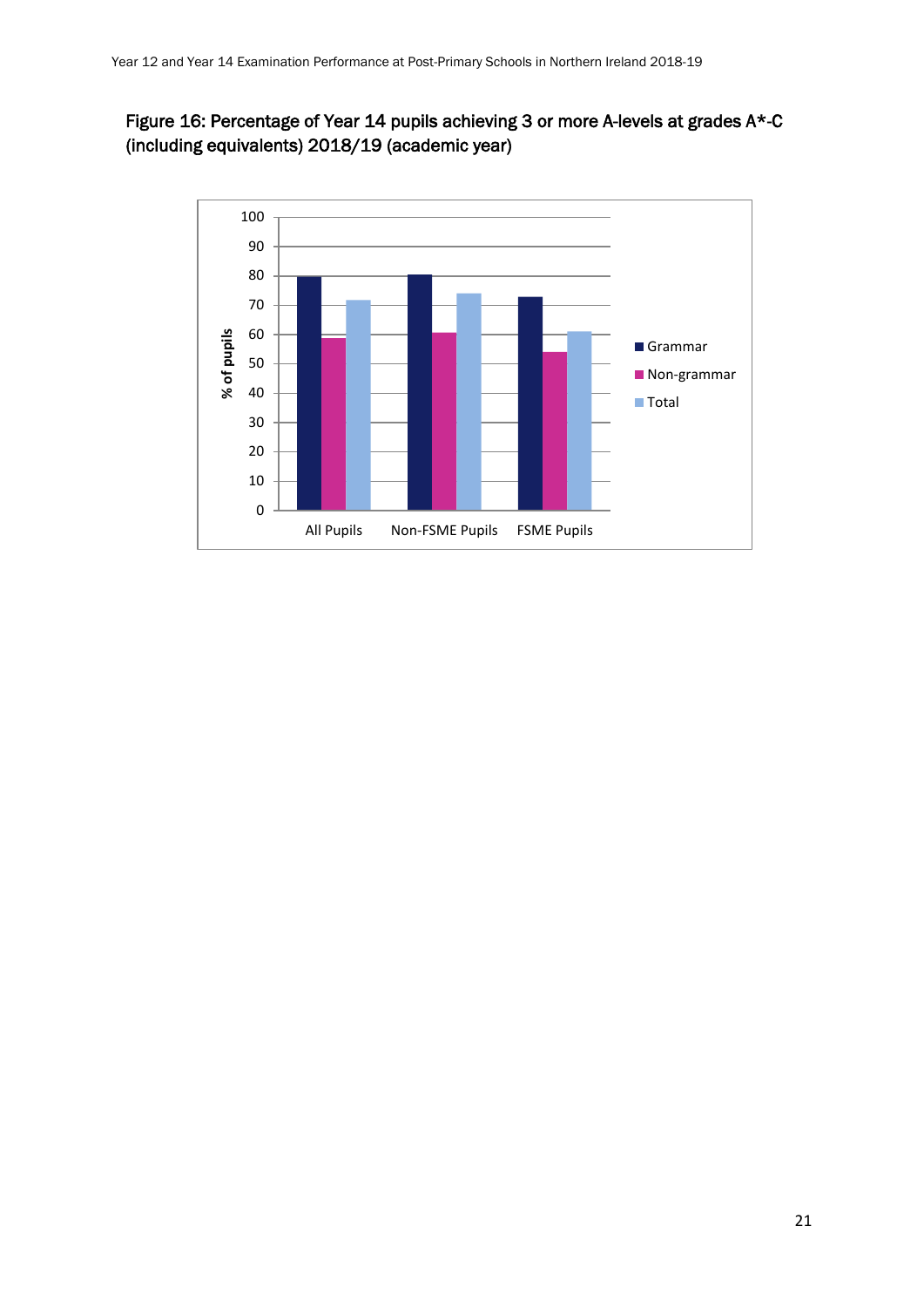# SECTION 3: Tables

<span id="page-21-0"></span>

|                                               | Table          |                                                                                                                                    | Page            |
|-----------------------------------------------|----------------|------------------------------------------------------------------------------------------------------------------------------------|-----------------|
| <b>Pupil Numbers</b>                          | 1              | Year 12 and Year 14 pupils eligible for SAER returns by<br>School Type, Gender and Free School Meal Entitlement<br>status, 2018/19 | 23              |
|                                               |                |                                                                                                                                    |                 |
| Performance                                   | $\overline{2}$ | Year 12 pupil performance by School Type, 2008/09 -<br>2018/19                                                                     | 24              |
|                                               | 3              | Year 14 pupil performance by School Type, 2008/09 -<br>2018/19                                                                     | 25              |
|                                               |                |                                                                                                                                    |                 |
| Gender                                        | 4              | Year 12 pupil performance by Gender and Free School<br>Meal Entitlement status, 2017/18 - 2018/19                                  | 26              |
|                                               | 5              | Year 14 pupil performance by Gender and Free School<br>Meal Entitlement status, 2017/18 - 2018/19                                  | 27              |
|                                               | 6              | Year 12 and Year 14 Gender attainment gaps by Free<br>School Meal Entitlement status, 2017/18 - 2018/19                            | 28              |
| <b>School Type</b>                            | 7              | Year 12 pupil performance by School Type, Gender and                                                                               | $\overline{29}$ |
|                                               |                | Free School Meal Entitlement status, 2017/18-2018/19                                                                               |                 |
|                                               | 8              | Year 14 pupil performance by School Type, Gender and<br>Free School Meal Entitlement status, 2017/18-2018/19                       | 31              |
|                                               | 9              | Year 12 and Year 14 School Type attainment gaps,<br>2018/19                                                                        | 33              |
|                                               |                |                                                                                                                                    |                 |
| <b>Free School Meal</b><br><b>Bands</b>       | 10             | Year 12 pupil performance by Free School Meal Band,<br>Gender and School Type, 2018/19                                             | $\overline{34}$ |
|                                               | 11             | Year 14 pupil performance by Free School Meal Band,<br>Gender and School Type, 2018/19                                             | 35              |
|                                               |                |                                                                                                                                    |                 |
| <b>Management Type</b>                        | 12             | Year 12 pupil performance by School Management Type<br>and Gender, 2018/19                                                         | 36              |
|                                               | 13             | Year 14 pupil performance by School Management Type<br>and Gender, 2018/19                                                         | 37              |
|                                               |                |                                                                                                                                    |                 |
| <b>Free School Meal</b><br><b>Entitlement</b> | 14             | Year 12 pupil performance by Gender and Free School<br>Meal Entitlement status, 2018/19                                            | 38              |
|                                               | 15             | Year 14 pupil performance by Gender and Free School<br>Meal Entitlement status, 2018/19                                            | 38              |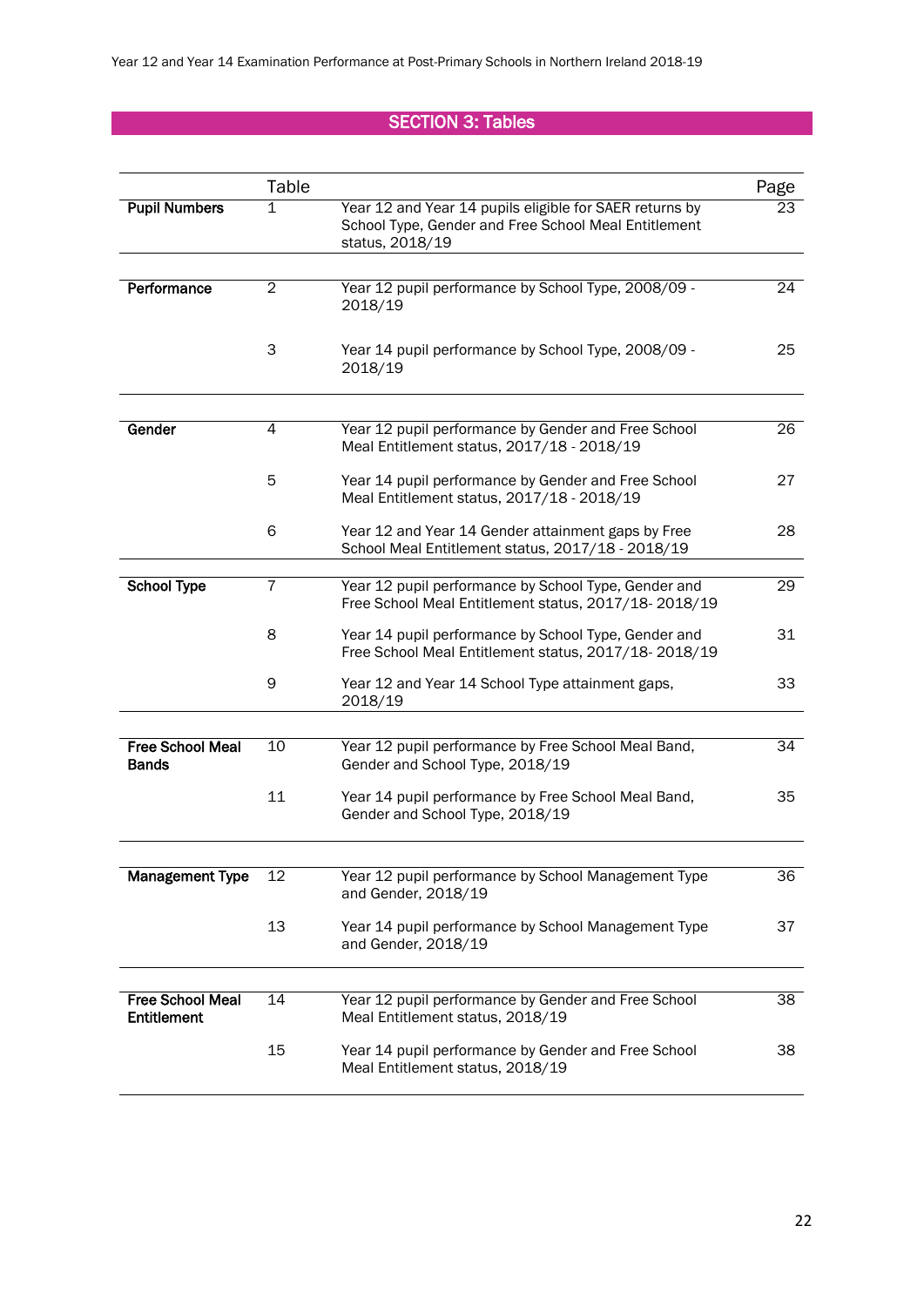### **Table 1: Year 12 and Year 14 pupils eligible for SAER returns by School Type, Gender and Free School Meal Entitlement status, 2018/19**

### **1a) Year 12 pupils**

|                   |              |             |         | No. of pupils |
|-------------------|--------------|-------------|---------|---------------|
|                   |              | Non-grammar | Grammar | NI Total      |
|                   | Male         | 5,393       | 4,614   | 10,007        |
| <b>All Pupils</b> | Female       | 5,515       | 4,570   | 10,085        |
|                   | <b>Total</b> | 10,908      | 9,184   | 20,092        |
|                   | Male         | 2,041       | 662     | 2,703         |
| FSME Pupils $1$   | Female       | 2,271       | 664     | 2,935         |
|                   | <b>Total</b> | 4,312       | 1,326   | 5,638         |

### **1b) Year 14 pupils**

|                          |              |             |         | No. of pupils |
|--------------------------|--------------|-------------|---------|---------------|
|                          |              | Non-grammar | Grammar | NI Total      |
|                          | Male         | 1,743       | 3,439   | 5,182         |
| <b>All Pupils</b>        | Female       | 2,835       | 4,058   | 6,893         |
|                          | <b>Total</b> | 4,578       | 7,497   | 12,075        |
|                          | Male         | 457         | 346     | 803           |
| FSME Pupils <sup>1</sup> | Female       | 893         | 455     | 1,348         |
|                          | <b>Total</b> | 1,350       | 801     | 2,151         |

<sup>1</sup> Free School Meal Entitled (FSME)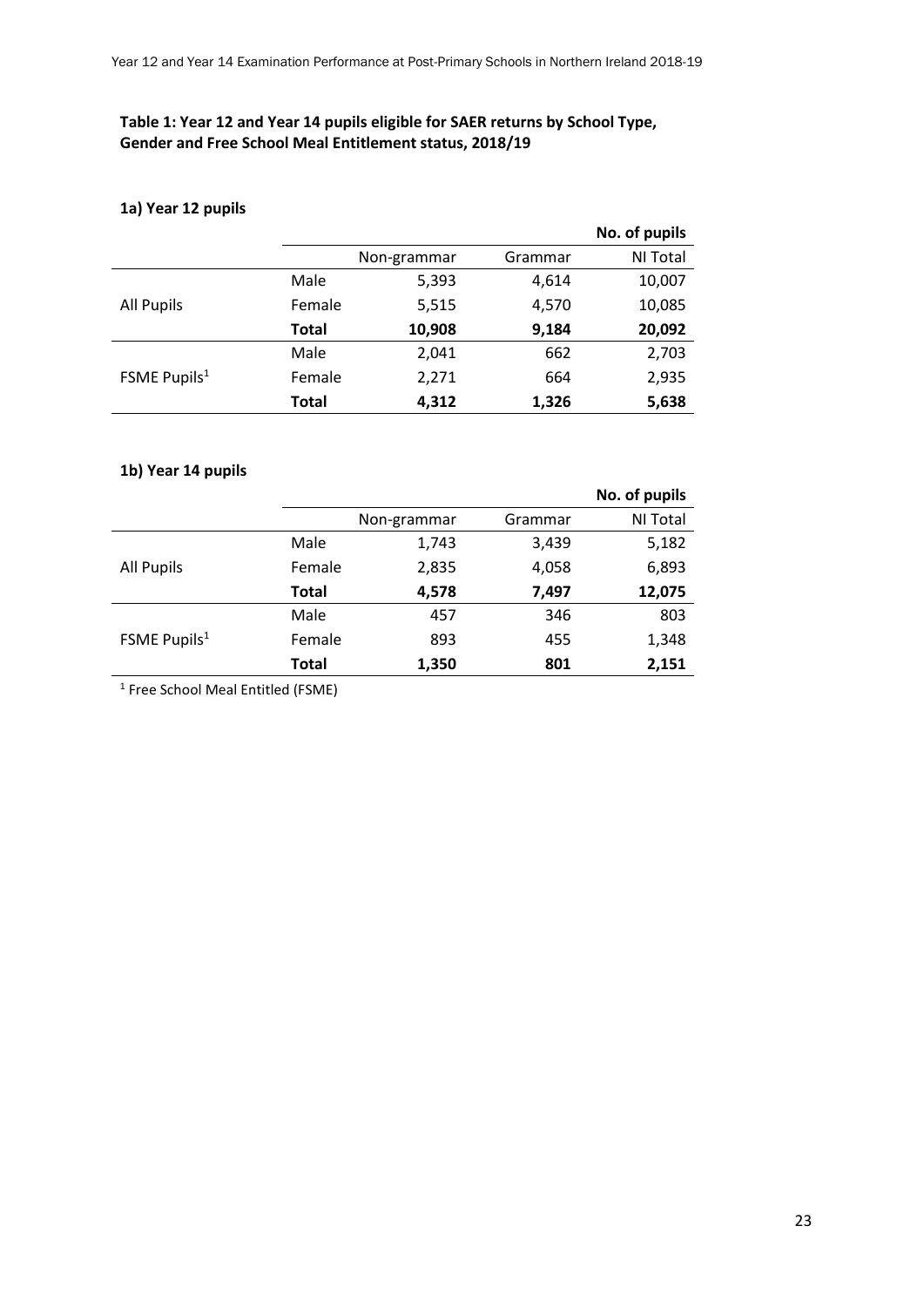#### **Table 2: Year 12 pupil performance by School Type, 2008/09 - 2018/19**

| Performance Indicator              |                    |         |         |         |         |         |         |         |         |         |         | % of pupils |
|------------------------------------|--------------------|---------|---------|---------|---------|---------|---------|---------|---------|---------|---------|-------------|
| (including equivalents)            | <b>School Type</b> | 2008/09 | 2009/10 | 2010/11 | 2011/12 | 2012/13 | 2013/14 | 2014/15 | 2015/16 | 2016/17 | 2017/18 | 2018/19     |
|                                    | Non-grammar        | 54.1    | 59.1    | 60.1    | 63.9    | 67.2    | 70.6    | 72.0    | 72.7    | 74.4    | 77.3    | 79.7        |
| 5+ GCSEs at grades A*-C            | Grammar            | 96.8    | 96.8    | 97.0    | 97.0    | 97.3    | 97.2    | 97.8    | 96.6    | 96.5    | 96.0    | 96.1        |
|                                    | Total              | 71.2    | 74.3    | 75.3    | 77.8    | 79.6    | 81.8    | 82.8    | 83.3    | 84.6    | 86.0    | 87.2        |
| 5+ GCSEs at grades A*-C incl. GCSE | Non-grammar        | 32.9    | 34.9    | 36.4    | 36.2    | 37.7    | 44.0    | 46.8    | 47.0    | 49.9    | 52.4    | 54.8        |
|                                    | Grammar            | 93.8    | 93.5    | 93.9    | 92.9    | 94.0    | 94.5    | 95.0    | 94.1    | 94.1    | 94.0    | 94.3        |
| English and GCSE mathematics       | Total              | 57.3    | 58.6    | 60.1    | 60.1    | 60.9    | 65.2    | 67.0    | 67.9    | 70.3    | 71.8    | 72.8        |
|                                    | Non-grammar        | 87.6    | 92.8    | 94.6    | 95.8    | 96.2    | 97.1    | 97.4    | 97.6    | 97.5    | 98.0    | 97.7        |
| 5+ GCSEs at grades A*-G            | Grammar            | 99.3    | 99.7    | 99.8    | 99.9    | 99.9    | 99.8    | 99.9    | 99.8    | 99.8    | 99.7    | 99.7        |
|                                    | Total              | 92.3    | 95.6    | 96.7    | 97.5    | 97.7    | 98.2    | 98.4    | 98.6    | 98.6    | 98.8    | 98.6        |
|                                    | Non-grammar        | n/a     | n/a     | 89.0    | 89.0    | 88.2    | 89.4    | 89.4    | 89.5    | 90.8    | 92.0    | 92.6        |
| 5+ GCSEs at grades A*-G incl. GCSE | Grammar            | n/a     | n/a     | 99.2    | 99.0    | 99.3    | 99.4    | 99.7    | 99.6    | 99.6    | 99.5    | 99.5        |
| English and GCSE mathematics       | Total              | n/a     | n/a     | 93.2    | 93.2    | 92.8    | 93.6    | 93.7    | 94.0    | 94.8    | 95.5    | 95.8        |
|                                    | Non-grammar        | 1.8     | 1.2     | 0.7     | #       | #       | #       | #       | 0.1     | 0.2     | #       | #           |
| No GCSEs                           | Grammar            | 0.1     | 0.1     | 0.1     | $\ast$  | $\ast$  | $\ast$  | $\ast$  | 0.1     | 0.1     | $\ast$  | #           |
|                                    | <b>Total</b>       | 1.1     | 0.7     | 0.4     | 0.2     | 0.2     | 0.1     | 0.1     | 0.1     | 0.1     | 0.1     | 0.1         |

\* denotes a figure of less than 5 pupils

# figure not disclosed under rules of statistical suppression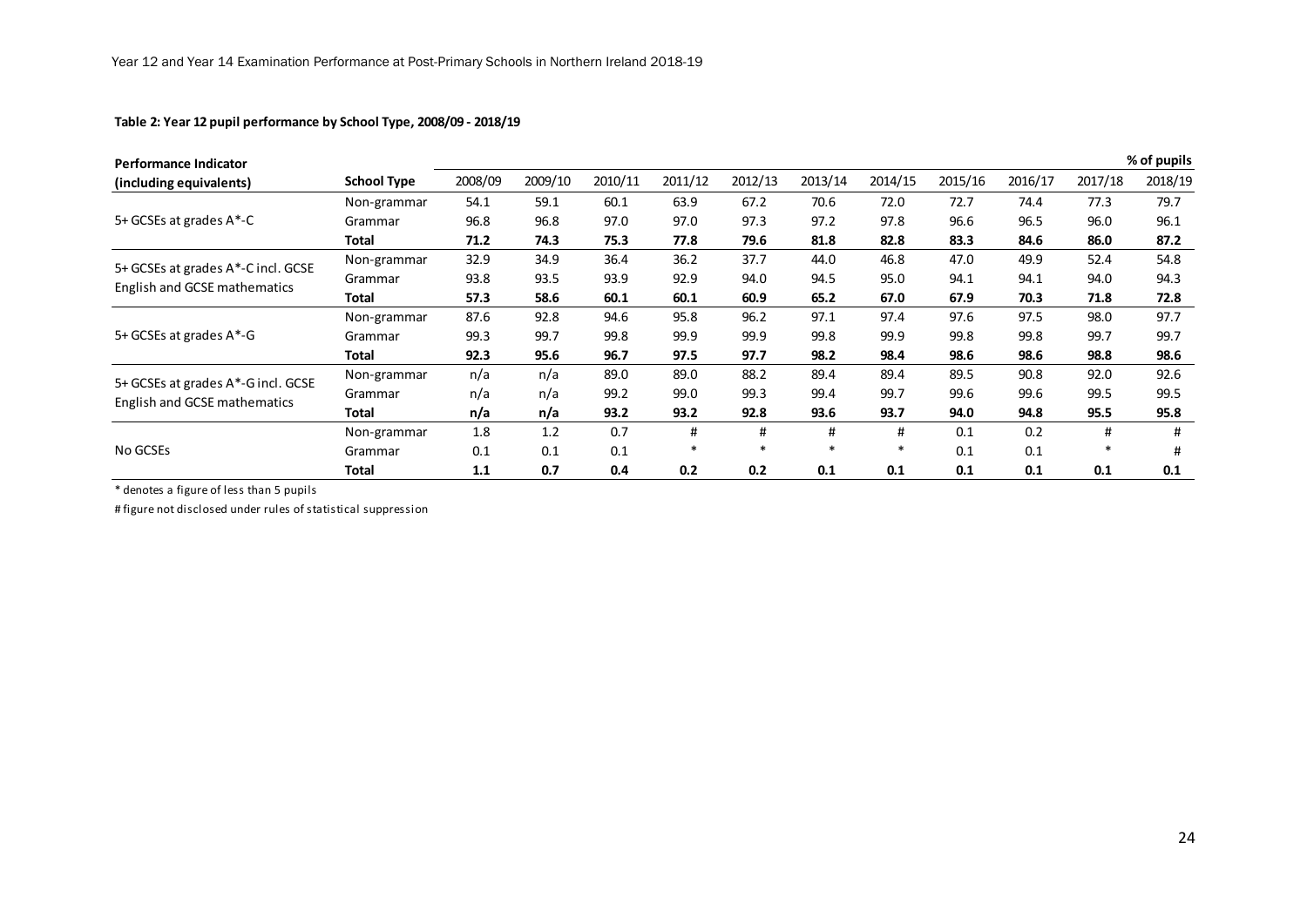#### **Table 3: Year 14 pupil performance by School Type, 2008/09 - 2018/19**

| Performance Indicator            |                    |                      |         |         |         |         |         |         |         |         |         | % of pupils |
|----------------------------------|--------------------|----------------------|---------|---------|---------|---------|---------|---------|---------|---------|---------|-------------|
| (including equivalents)          | <b>School Type</b> | 2008/09 <sup>1</sup> | 2009/10 | 2010/11 | 2011/12 | 2012/13 | 2013/14 | 2014/15 | 2015/16 | 2016/17 | 2017/18 | 2018/19     |
|                                  | Non-grammar        | 41.4                 | 43.0    | 44.2    | 44.9    | 45.4    | 47.7    | 47.8    | 51.5    | 55.0    | 57.2    | 58.8        |
| $3+$ A levels at grades $A^*$ -C | Grammar            | 75.1                 | 77.7    | 76.5    | 76.7    | 77.2    | 75.7    | 77.0    | 76.3    | 78.1    | 78.1    | 79.7        |
|                                  | Total              | 64.0                 | 65.3    | 64.5    | 64.8    | 65.2    | 65.0    | 64.9    | 66.3    | 69.0    | 70.2    | 71.8        |
|                                  | Non-grammar        | n/a                  | n/a     | 76.9    | 78.5    | 79.1    | 78.1    | 78.9    | 82.3    | 84.1    | 84.9    | 85.1        |
| $3+$ A levels at grades $A^*$ -E | Grammar            | n/a                  | n/a     | 95.9    | 96.5    | 97.0    | 96.5    | 96.9    | 96.5    | 97.4    | 96.9    | 97.4        |
|                                  | Total              | n/a                  | n/a     | 88.8    | 89.7    | 90.2    | 89.4    | 89.4    | 90.8    | 92.2    | 92.4    | 92.7        |
|                                  | Non-grammar        | n/a                  | n/a     | n/a     | n/a     | n/a     | n/a     | n/a     | n/a     | n/a     | 83.7    | 84.2        |
| 2+ A levels at grades $A^*$ -C   | Grammar            | n/a                  | n/a     | n/a     | n/a     | n/a     | n/a     | n/a     | n/a     | n/a     | 94.1    | 94.4        |
|                                  | Total              | n/a                  | n/a     | n/a     | n/a     | n/a     | n/a     | n/a     | n/a     | n/a     | 90.2    | 90.5        |
|                                  | Non-grammar        | 94.4                 | 94.7    | 95.1    | 95.9    | 95.7    | 95.4    | 95.8    | 96.1    | 97.0    | 96.4    | 96.4        |
| 2+ A levels at grades A*-E       | Grammar            | 99.5                 | 99.7    | 99.3    | 99.5    | 99.6    | 99.6    | 99.7    | 99.5    | 99.7    | 99.5    | 99.6        |
|                                  | Total              | 97.9                 | 97.9    | 97.7    | 98.1    | 98.1    | 98.0    | 98.1    | 98.1    | 98.7    | 98.3    | 98.4        |
|                                  | Non-grammar        | 98.9                 | 99.2    | 99.2    | 99.4    | 99.0    | 99.5    | 98.7    | 98.4    | 99.3    | 99.4    | 99.5        |
| 1+ A levels at grades $A^*$ -E   | Grammar            | 100.0                | 99.9    | 99.9    | 99.9    | 99.9    | 100.0   | 99.9    | 100.0   | 99.9    | 99.9    | 99.9        |
|                                  | Total              | 99.6                 | 99.6    | 99.6    | 99.7    | 99.6    | 99.8    | 99.4    | 99.3    | 99.7    | 99.7    | 99.8        |

 $1^4$ A\* grades were introduced for A Level examinations in 2009/10. The figures for 2008/09 therefore refer to A-C and A-E performance indicators.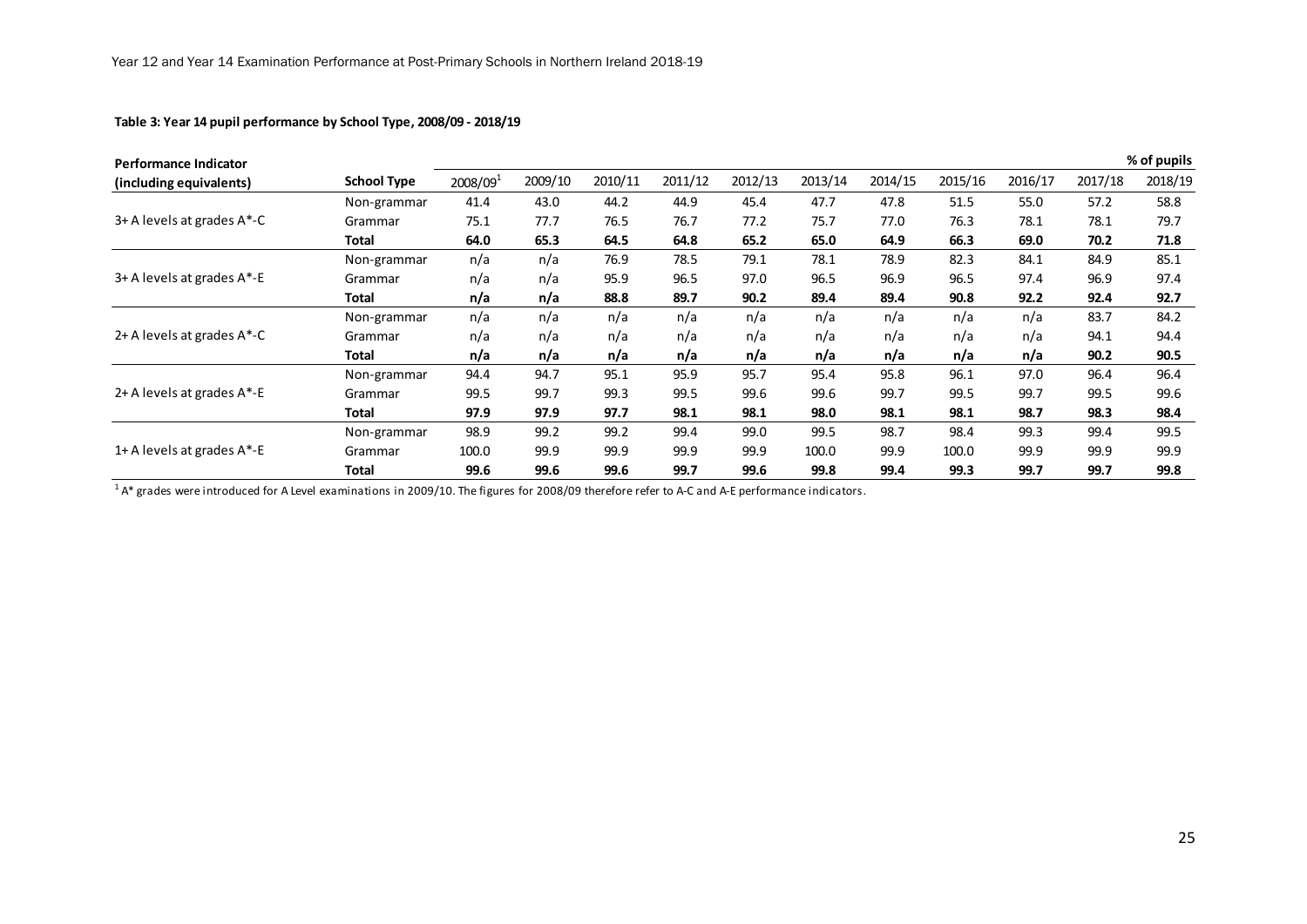|          |                                                 |                                 |         | % of pupils       |         |
|----------|-------------------------------------------------|---------------------------------|---------|-------------------|---------|
|          |                                                 | <b>FSME Pupils</b> <sup>1</sup> |         | <b>All Pupils</b> |         |
|          | Performance Indicator (including equivalents)   | 2017/18                         | 2018/19 | 2017/18           | 2018/19 |
|          | At grades A*-C (male)                           | 45.5                            | 49.3    | 65.5              | 67.2    |
|          | At grades A*-C (female)                         | 60.6                            | 61.7    | 78.1              | 77.7    |
| 7+ GCSEs | At grades A*-C (total)                          | 53.3                            | 55.8    | 71.9              | 72.5    |
|          | Incl. English and maths at grades A*-C (male)   | 37.8                            | 41.0    | 60.3              | 62.0    |
|          | Incl. English and maths at grades A*-C (female) | 51.8                            | 52.8    | 72.4              | 72.5    |
|          | Incl. English and maths at grades A*-C (total)  | 45.0                            | 47.1    | 66.4              | 67.3    |
|          | At grades A*-C (male)                           | 69.3                            | 74.2    | 82.3              | 84.1    |
|          | At grades A*-C (female)                         | 79.5                            | 82.1    | 89.7              | 90.3    |
|          | At grades A*-C (total)                          | 74.6                            | 78.3    | 86.0              | 87.2    |
|          | Incl. English and maths at grades A*-C (male)   | 45.5                            | 49.0    | 67.1              | 68.5    |
| 5+ GCSEs | Incl. English and maths at grades A*-C (female) | 57.3                            | 58.9    | 76.5              | 77.1    |
|          | Incl. English and maths at grades A*-C (total)  | 51.6                            | 54.1    | 71.8              | 72.8    |
|          | At grades A*-G (male)                           | 96.2                            | 96.7    | 98.3              | 98.3    |
|          | At grades A*-G (female)                         | 98.1                            | 97.6    | 99.3              | 98.9    |
|          | At grades A*-G (total)                          | 97.2                            | 97.2    | 98.8              | 98.6    |
|          | At grades A*-G (male)                           | 0.2                             | 0.2     | 0.1               | 0.1     |
| No GCSEs | At grades A*-G (female)                         | 0.2                             | #       | 0.1               | 0.1     |
|          | At grades A*-G (total)                          | 0.2                             | #       | 0.1               | 0.1     |

### **Table 4: Year 12 pupil performance by Gender and Free School Meal Entitlement status, 2017/18 - 2018/19**

<sup>1</sup> Free School Meal Entitled (FSME)

# figure not disclosed under rules of statistical suppression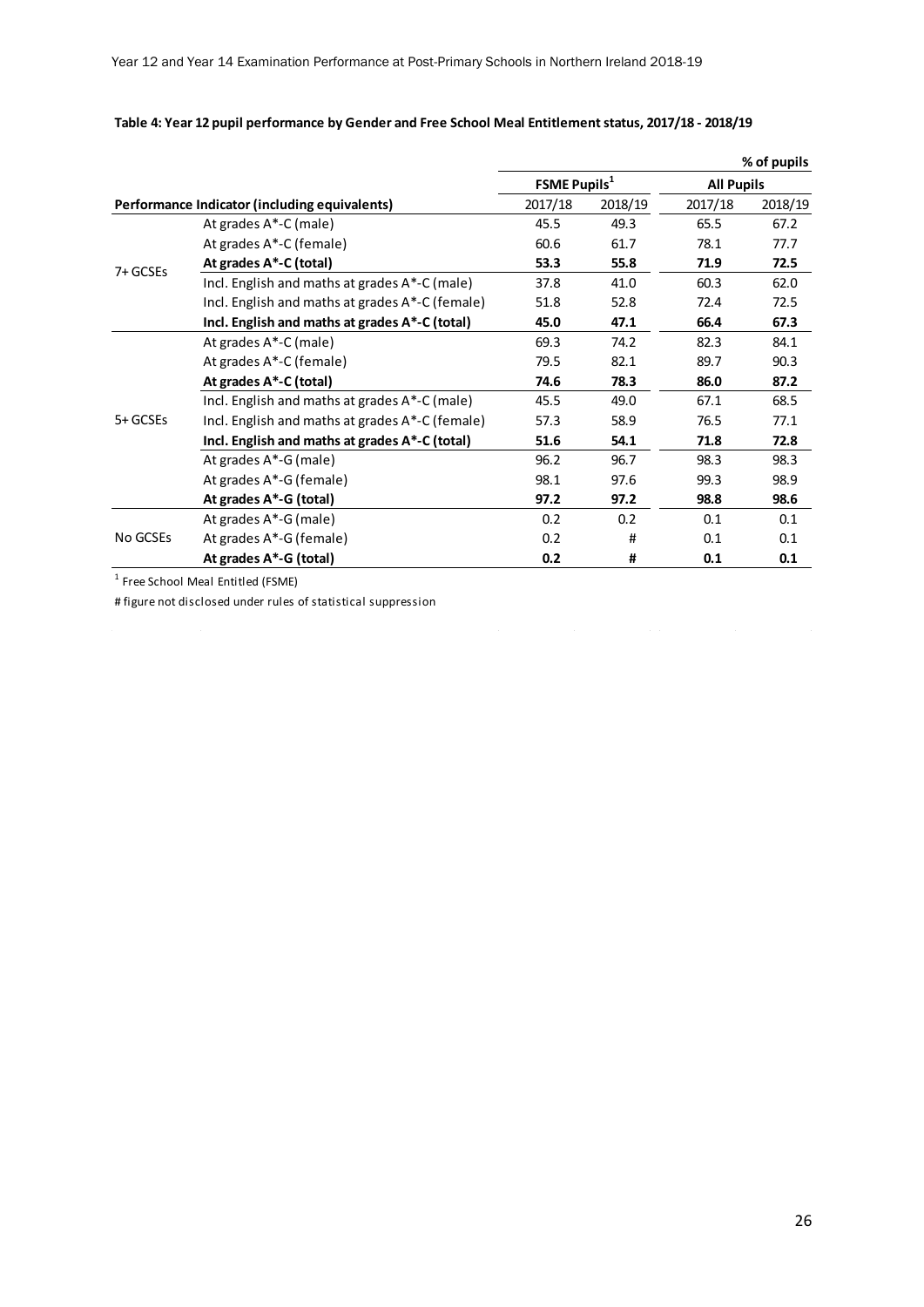|               |                                               |                                 |         |                   | % of pupils |  |
|---------------|-----------------------------------------------|---------------------------------|---------|-------------------|-------------|--|
|               |                                               | <b>FSME Pupils</b> <sup>1</sup> |         | <b>All Pupils</b> |             |  |
|               | Performance Indicator (including equivalents) | 2017/18                         | 2018/19 | 2017/18           | 2018/19     |  |
|               | At grades A*-C (male)                         | 54.4                            | 57.9    | 67.0              | 69.6        |  |
| 3+ A levels   | At grades A*-C (female)                       | 61.9                            | 63.1    | 72.8              | 73.4        |  |
|               | At grades A*-C (total)                        | 58.9                            | 61.1    | 70.2              | 71.8        |  |
|               | At grades A*-C (male)                         | 81.4                            | 84.4    | 87.9              | 89.2        |  |
|               | At grades A*-C (female)                       | 86.1                            | 86.2    | 91.9              | 91.5        |  |
| 2+ A levels   | At grades A*-C (total)                        | 84.2                            | 85.5    | 90.2              | 90.5        |  |
|               | At grades A*-E (male)                         | 95.2                            | 96.1    | 97.9              | 98.0        |  |
|               | At grades A*-E (female)                       | 97.5                            | 96.8    | 98.7              | 98.6        |  |
|               | At grades A*-E (total)                        | 96.6                            | 96.6    | 98.3              | 98.4        |  |
|               | At grades A*-E (male)                         | 99.2                            | 99.1    | 99.7              | 99.7        |  |
| $1+$ A levels | At grades A*-E (female)                       | 99.6                            | 99.4    | 99.8              | 99.8        |  |
|               | At grades A*-E (total)                        | 99.5                            | 99.3    | 99.7              | 99.8        |  |

# **Table 5: Year 14 pupil performance by Gender and Free School Meal Entitlement status, 2017/18 - 2018/19**

<sup>1</sup> Free School Meal Entitled (FSME)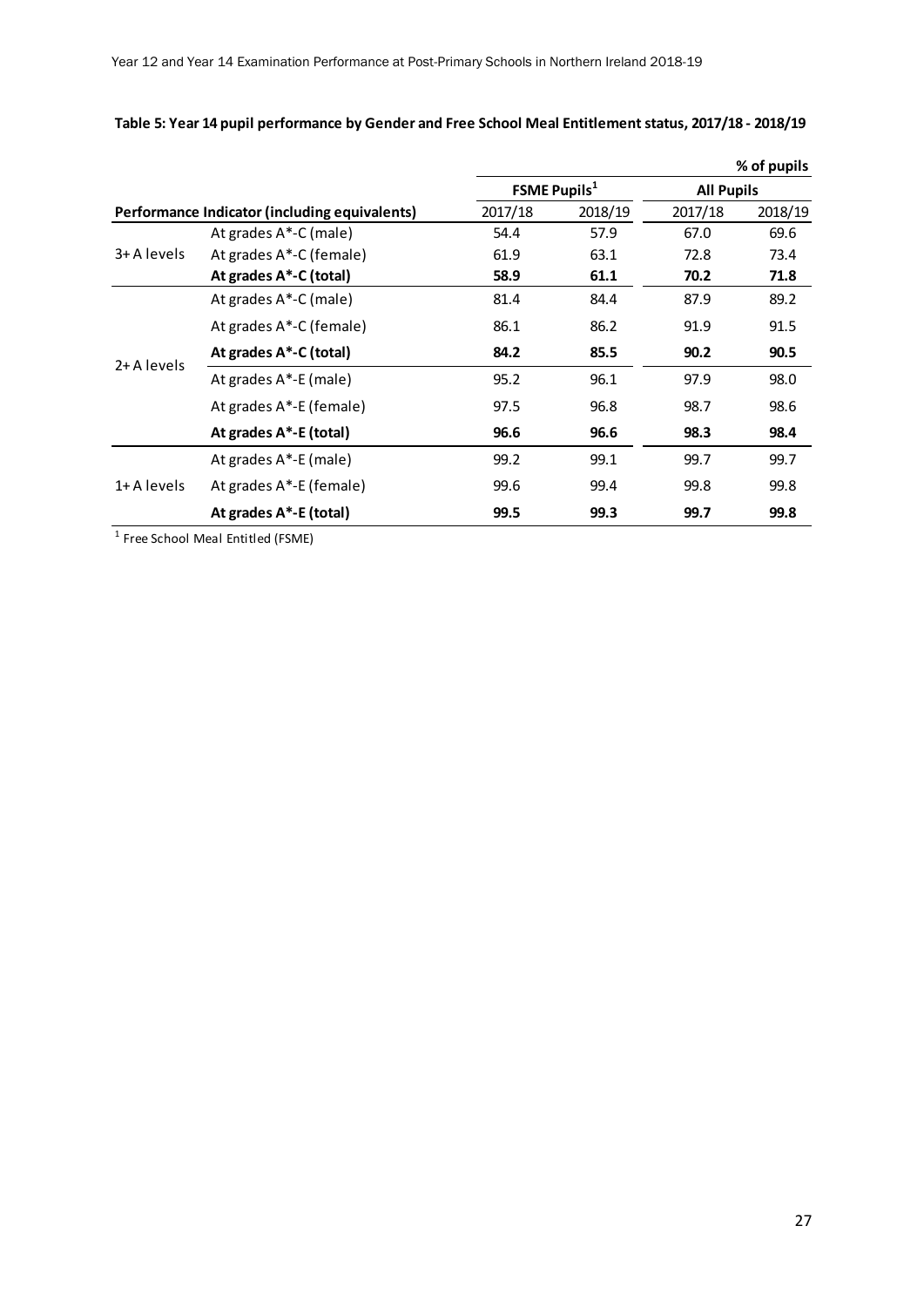# **Table 6 : Year 12 and Year 14 Gender attainment gaps by Free School Meal Entitlement status, 2017/18 - 2018/19**

|          | 6 a) Year 12 Gender attainment gaps             |         |                                 |                   | % of pupils |
|----------|-------------------------------------------------|---------|---------------------------------|-------------------|-------------|
|          |                                                 |         | <b>FSME Pupils</b> <sup>1</sup> | <b>All Pupils</b> |             |
|          | Performance Indicator (including equivalents)   | 2017/18 | 2018/19                         | 2017/18           | 2018/19     |
|          | At grades A*-C (male)                           | 45.5    | 49.3                            | 65.5              | 67.2        |
|          | At grades A*-C (female)                         | 60.6    | 61.7                            | 78.1              | 77.7        |
| 7+ GCSEs | Gender attainment gap (percentage points)       | 15.1    | 12.4                            | 12.6              | 10.5        |
|          | Incl. English and maths at grades A*-C (male)   | 37.8    | 41.0                            | 60.3              | 62.0        |
|          | Incl. English and maths at grades A*-C (female) | 51.8    | 52.8                            | 72.4              | 72.5        |
|          | Gender attainment gap (percentage points)       | 14.0    | 11.8                            | 12.1              | 10.5        |
|          | At grades A*-C (male)                           | 69.3    | 74.2                            | 82.3              | 84.1        |
|          | At grades A*-C (female)                         | 79.5    | 82.1                            | 89.7              | 90.3        |
|          | Gender attainment gap (percentage points)       | 10.2    | 7.9                             | 7.4               | 6.2         |
|          | Incl. English and maths at grades A*-C (male)   | 45.5    | 49.0                            | 67.1              | 68.5        |
| 5+ GCSEs | Incl. English and maths at grades A*-C (female) | 57.3    | 58.9                            | 76.5              | 77.1        |
|          | Gender attainment gap (percentage points)       | 11.8    | 9.9                             | 9.4               | 8.6         |
|          | At grades A*-G (male)                           | 96.2    | 96.7                            | 98.3              | 98.3        |
|          | At grades A*-G (female)                         | 98.1    | 97.6                            | 99.3              | 98.9        |
|          | Gender attainment gap (percentage points)       | 1.9     | 0.9                             | 1.0               | 0.6         |
|          | At grades A*-G (male)                           | 0.2     | 0.2                             | 0.1               | 0.1         |
| No GCSEs | At grades A*-G (female)                         | 0.2     | 0.2                             | 0.1               | 0.1         |
|          | Gender attainment gap (percentage points)       | 0.0     | 0.0                             | 0.0               | 0.0         |

|               | 6 b) Year 14 Gender attainment gaps           |         |                                 | % of pupils       |         |  |
|---------------|-----------------------------------------------|---------|---------------------------------|-------------------|---------|--|
|               |                                               |         | <b>FSME Pupils</b> <sup>1</sup> | <b>All Pupils</b> |         |  |
|               | Performance Indicator (including equivalents) | 2017/18 | 2018/19                         | 2017/18           | 2018/19 |  |
|               | At grades A*-C (male)                         | 54.4    | 57.9                            | 67.0              | 69.6    |  |
| 3+ A levels   | At grades A*-C (female)                       | 61.9    | 63.1                            | 72.8              | 73.4    |  |
|               | Gender attainment gap (percentage points)     | 7.5     | 5.2                             | 5.8               | 3.8     |  |
|               | At grades A*-C (male)                         | 81.4    | 84.4                            | 87.9              | 89.2    |  |
|               | At grades A*-C (female)                       | 86.1    | 86.2                            | 91.9              | 91.5    |  |
| 2+ A levels   | Gender attainment gap (percentage points)     | 4.7     | 1.8                             | 4.0               | 2.3     |  |
|               | At grades A*-E (male)                         | 95.2    | 96.1                            | 97.9              | 98.0    |  |
|               | At grades A*-E (female)                       | 97.5    | 96.8                            | 98.7              | 98.6    |  |
|               | Gender attainment gap (percentage points)     | 2.3     | 0.7                             | 0.8               | 0.6     |  |
| $1+$ A levels | At grades A*-E (male)                         | 99.2    | 99.1                            | 99.7              | 99.7    |  |
|               | At grades A*-E (female)                       | 99.6    | 99.4                            | 99.8              | 99.8    |  |
|               | Gender attainment gap (percentage points)     | 0.4     | 0.3                             | 0.1               | 0.1     |  |
|               |                                               |         |                                 |                   |         |  |

<sup>1</sup> Free School Meal Entitled (FSME)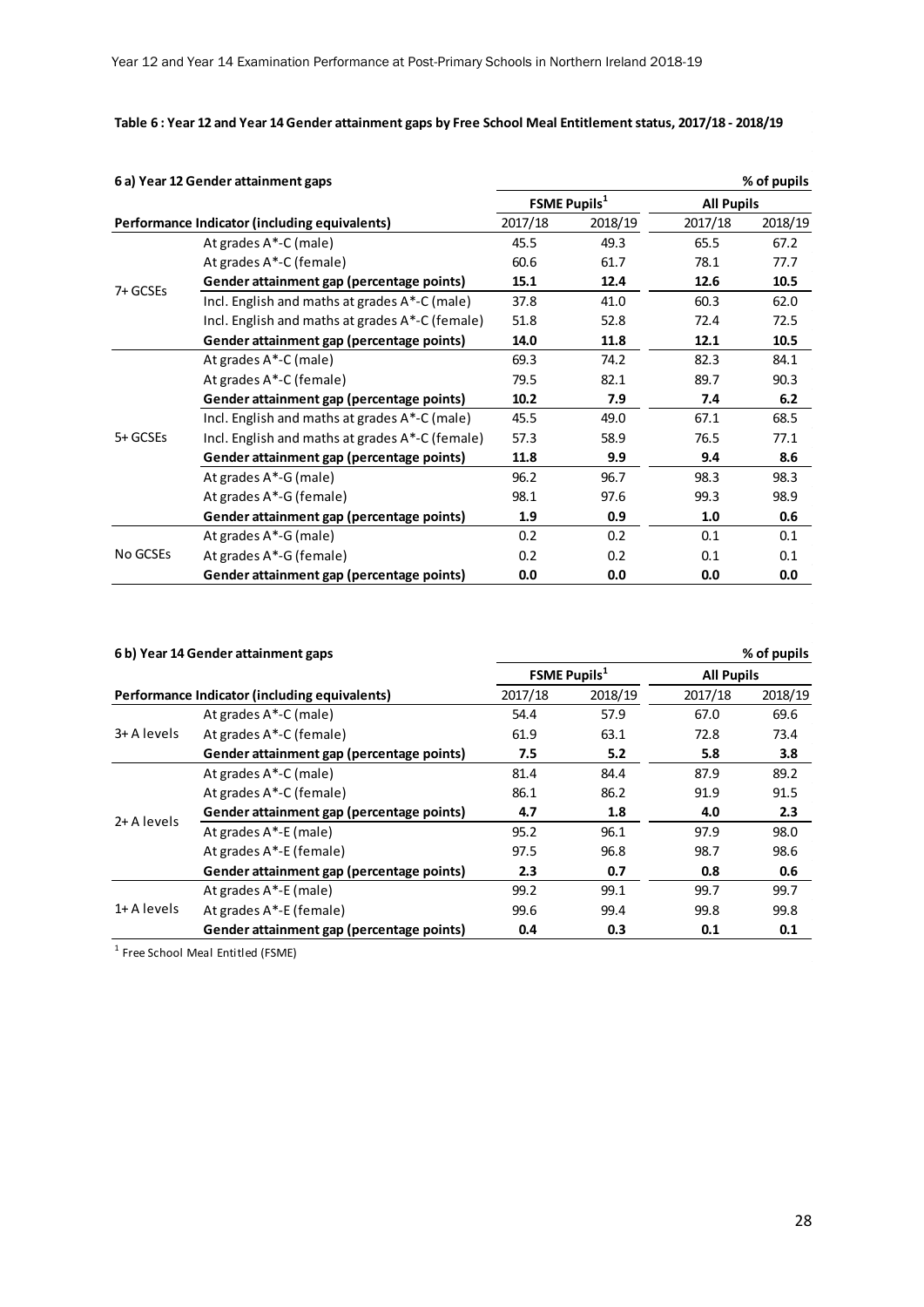#### **Table 7: Year 12 pupil performance by School Type, Gender and Free School Meal Entitlement status, 2017/18 - 2018/19**

|          | 7 a) All Pupils                                 |             |         |             | % of pupils |
|----------|-------------------------------------------------|-------------|---------|-------------|-------------|
|          |                                                 | 2017/18     |         | 2018/19     |             |
|          | Performance Indicator (including equivalents)   | Non-grammar | Grammar | Non-grammar | Grammar     |
|          | At grades A*-C (male)                           | 46.9        | 86.6    | 50.3        | 87.0        |
|          | At grades A*-C (female)                         | 63.7        | 94.8    | 64.2        | 94.0        |
| 7+ GCSEs | At grades A*-C (total)                          | 55.4        | 90.7    | 57.3        | 90.5        |
|          | Incl. English and maths at grades A*-C (male)   | 37.8        | 85.6    | 41.3        | 86.3        |
|          | Incl. English and maths at grades A*-C (female) | 53.8        | 94.0    | 55.0        | 93.5        |
|          | Incl. English and maths at grades A*-C (total)  | 46.0        | 89.8    | 48.2        | 89.9        |
|          | At grades A*-C (male)                           | 72.0        | 93.8    | 75.5        | 94.2        |
|          | At grades A*-C (female)                         | 82.4        | 98.2    | 83.9        | 97.9        |
|          | At grades A*-C (total)                          | 77.3        | 96.0    | 79.7        | 96.1        |
|          | Incl. English and maths at grades A*-C (male)   | 45.5        | 91.4    | 48.5        | 92.0        |
| 5+ GCSEs | Incl. English and maths at grades A*-C (female) | 59.1        | 96.6    | 61.1        | 96.6        |
|          | Incl. English and maths at grades A*-C (total)  | 52.4        | 94.0    | 54.8        | 94.3        |
|          | At grades A*-G (male)                           | 97.1        | 99.7    | 97.2        | 99.7        |
|          | At grades A*-G (female)                         | 98.8        | 99.8    | 98.2        | 99.8        |
|          | At grades A*-G (total)                          | 98.0        | 99.7    | 97.7        | 99.7        |
|          | At grades A*-G (male)                           | #           | *       | 0.1         | 0.0         |
| No GCSEs | At grades A*-G (female)                         | #           | #       | #           | #           |
|          | At grades A*-G (total)                          | #           | *       | #           | #           |

\* denotes a figure of less than 5 pupils

# figure not disclosed under rules of statistical suppression

|          | 7 b) Pupils entitled to Free School Meals       |             |         |             | % of pupils |  |
|----------|-------------------------------------------------|-------------|---------|-------------|-------------|--|
|          |                                                 | 2017/18     |         |             | 2018/19     |  |
|          | Performance Indicator (including equivalents)   | Non-grammar | Grammar | Non-grammar | Grammar     |  |
|          | At grades A*-C (male)                           | 37.2        | 70.3    | 41.5        | 73.3        |  |
|          | At grades A*-C (female)                         | 52.6        | 87.5    | 54.5        | 86.4        |  |
|          | At grades A*-C (total)                          | 45.2        | 78.8    | 48.4        | 79.9        |  |
| 7+ GCSEs | Incl. English and maths at grades A*-C (male)   | 27.1        | 69.6    | 30.9        | 72.1        |  |
|          | Incl. English and maths at grades A*-C (female) | 41.4        | 86.3    | 43.5        | 84.9        |  |
|          | Incl. English and maths at grades A*-C (total)  | 34.6        | 77.8    | 37.5        | 78.5        |  |
|          | At grades A*-C (male)                           | 64.7        | 83.0    | 69.8        | 87.6        |  |
|          | At grades A*-C (female)                         | 75.2        | 93.9    | 78.5        | 94.6        |  |
|          | At grades A*-C (total)                          | 70.2        | 88.4    | 74.4        | 91.1        |  |
|          | Incl. English and maths at grades A*-C (male)   | 34.3        | 78.7    | 37.9        | 83.1        |  |
| 5+ GCSEs | Incl. English and maths at grades A*-C (female) | 47.1        | 91.1    | 49.4        | 91.1        |  |
|          | Incl. English and maths at grades A*-C (total)  | 41.0        | 84.8    | 44.0        | 87.1        |  |
|          | At grades A*-G (male)                           | 95.2        | 99.4    | 95.8        | 99.4        |  |
|          | At grades A*-G (female)                         | 97.7        | 99.4    | 97.1        | 99.4        |  |
|          | At grades A*-G (total)                          | 96.5        | 99.4    | 96.5        | 99.4        |  |
|          | At grades A*-G (male)                           | *           | *       | 0.3         | 0.0         |  |
| No GCSEs | At grades A*-G (female)                         | #           | #       | #           | #           |  |
|          | At grades A*-G (total)                          | #           | *       | #           | #           |  |

\* denotes a figure of less than 5 pupils

# figure not disclosed under rules of statistical suppression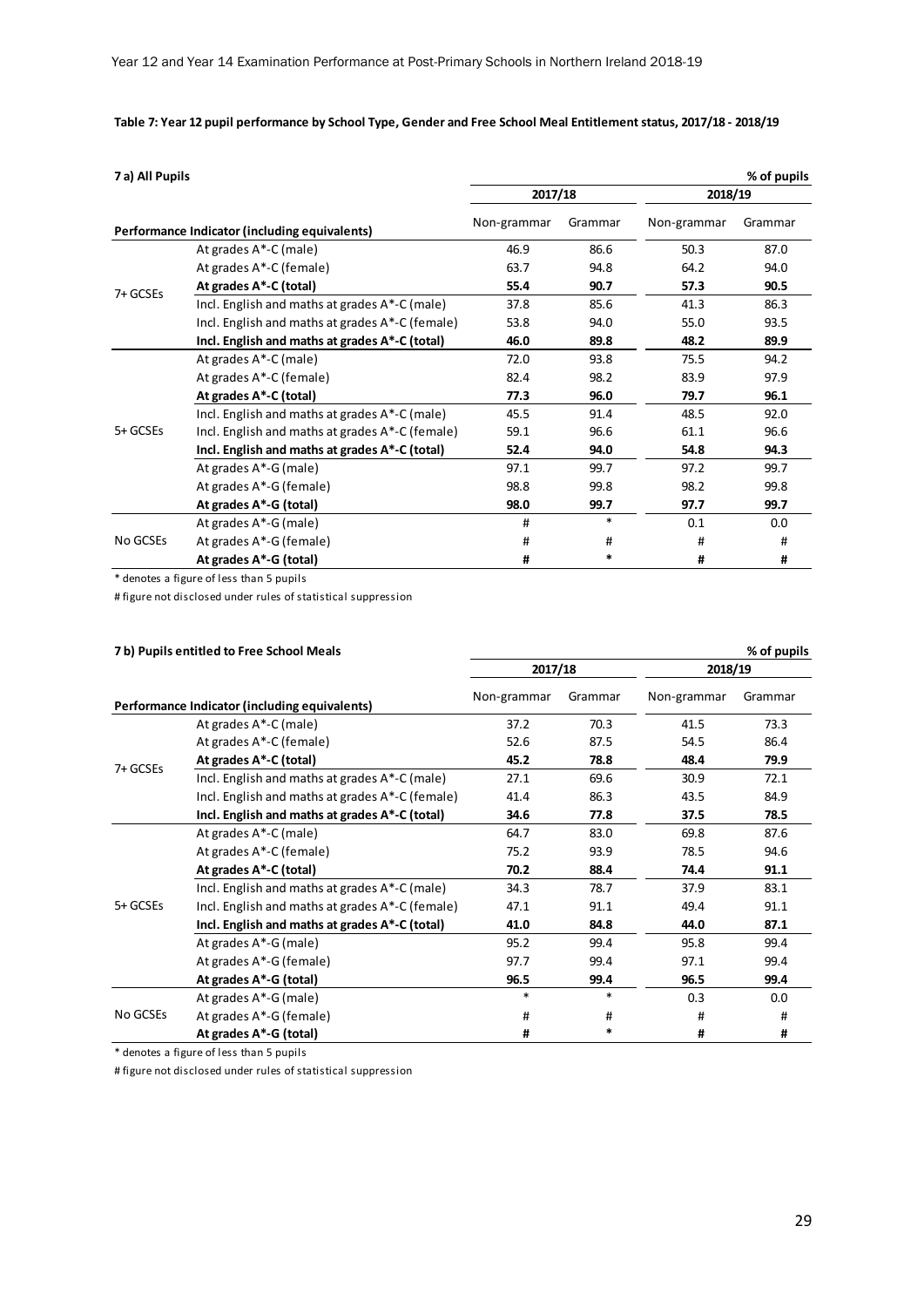|          | 7 c) Pupils not entitled to Free School Meals   |             |         |             | % of pupils |  |
|----------|-------------------------------------------------|-------------|---------|-------------|-------------|--|
|          |                                                 | 2017/18     |         | 2018/19     |             |  |
|          | Performance Indicator (including equivalents)   | Non-grammar | Grammar | Non-grammar | Grammar     |  |
|          | At grades A*-C (male)                           | 52.9        | 89.4    | 55.6        | 89.2        |  |
|          | At grades A*-C (female)                         | 71.2        | 95.9    | 71.1        | 95.3        |  |
| 7+ GCSEs | At grades A*-C (total)                          | 62.1        | 92.7    | 63.2        | 92.2        |  |
|          | Incl. English and maths at grades A*-C (male)   | 44.5        | 88.4    | 47.6        | 88.7        |  |
|          | Incl. English and maths at grades A*-C (female) | 62.2        | 95.2    | 63.1        | 95.0        |  |
|          | Incl. English and maths at grades A*-C (total)  | 53.4        | 91.8    | 55.2        | 91.9        |  |
|          | At grades A*-C (male)                           | 76.6        | 95.6    | 78.9        | 95.3        |  |
|          | At grades A*-C (female)                         | 87.3        | 98.9    | 87.7        | 98.5        |  |
|          | At grades A*-C (total)                          | 82.0        | 97.3    | 83.2        | 96.9        |  |
|          | Incl. English and maths at grades A*-C (male)   | 52.5        | 93.6    | 54.9        | 93.4        |  |
| 5+ GCSEs | Incl. English and maths at grades A*-C (female) | 67.2        | 97.5    | 69.2        | 97.5        |  |
|          | Incl. English and maths at grades A*-C (total)  | 59.9        | 95.6    | 61.9        | 95.5        |  |
|          | At grades A*-G (male)                           | 98.4        | 99.7    | 98.0        | 99.7        |  |
|          | At grades A*-G (female)                         | 99.6        | 99.9    | 99.0        | 99.9        |  |
|          | At grades A*-G (total)                          | 99.0        | 99.8    | 98.5        | 99.8        |  |
|          | At grades A*-G (male)                           | $\ast$      | #       | 0.0         | 0.0         |  |
| No GCSEs | At grades A*-G (female)                         | *           | #       |             | #           |  |
|          | At grades A*-G (total)                          | *           | #       | $\ast$      | #           |  |

 $\mathcal{L}_{\text{max}}$  and  $\mathcal{L}_{\text{max}}$ 

 $\mathcal{L}_{\text{max}}$  and  $\mathcal{L}_{\text{max}}$  are the set of the set of the set of  $\mathcal{L}_{\text{max}}$ 

\* denotes a figure of less than 5 pupils

# figure not disclosed under rules of statistical suppression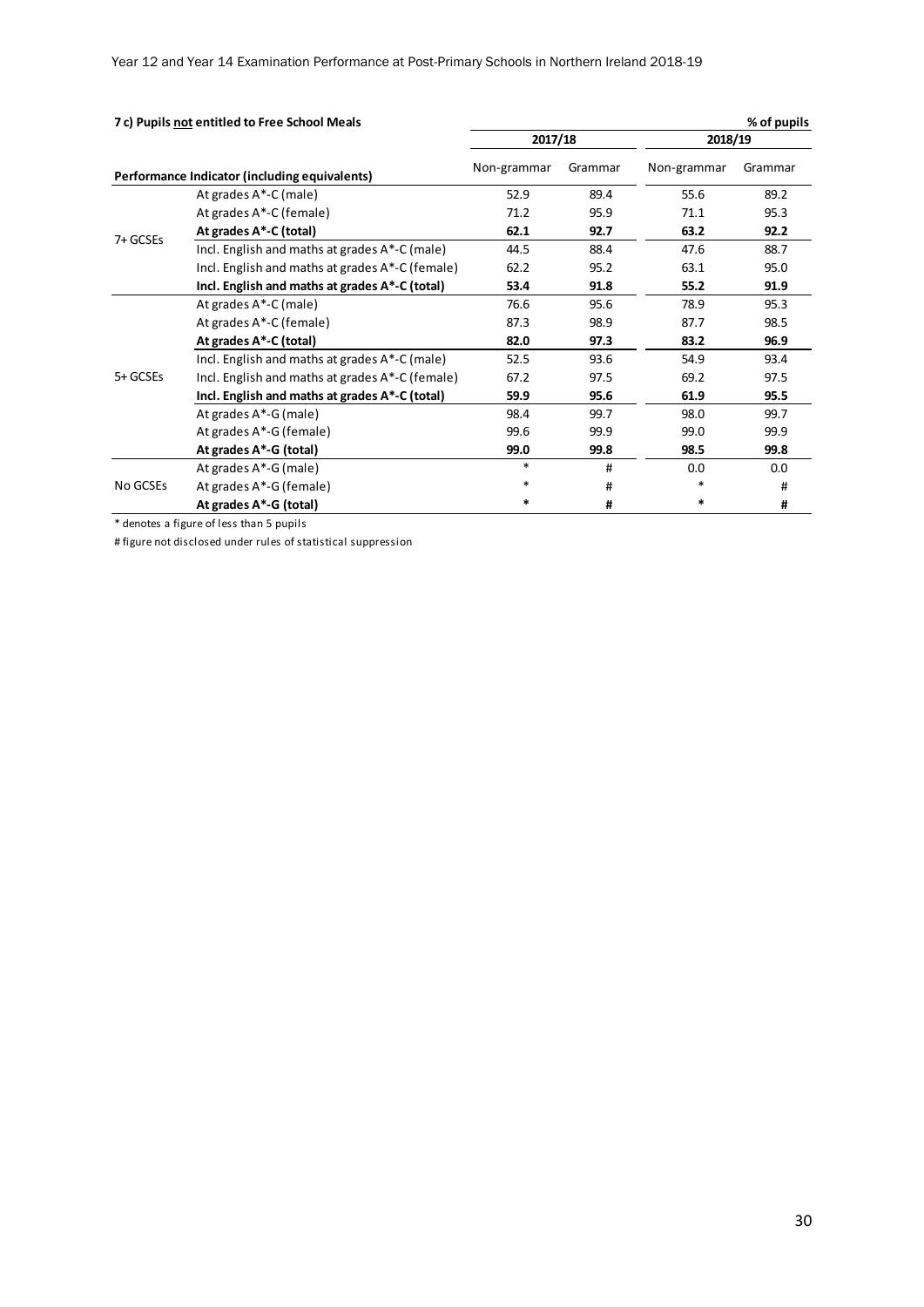### **Table 8 : Year 14 pupil performance by School Type, Gender and Free School Meal Entitlement status, 2017/18 - 2018/19**

| 8 a) All Pupils              |                         |             |         |             | % of pupils |
|------------------------------|-------------------------|-------------|---------|-------------|-------------|
|                              |                         | 2017/18     |         | 2018/19     |             |
| <b>Performance Indicator</b> |                         |             |         | Non-grammar | Grammar     |
| (including equivalents)      |                         | Non-grammar | Grammar | (%)         | (%)         |
|                              | At grades A*-C (male)   | 52.7        | 74.4    | 55.5        | 76.8        |
| 3+ A levels                  | At grades A*-C (female) | 60.2        | 81.4    | 60.8        | 82.2        |
|                              | At grades A*-C (total)  | 57.2        | 78.1    | 58.8        | 79.7        |
|                              | At grades A*-C (male)   | 80.1        | 92.0    | 82.3        | 92.6        |
|                              | At grades A*-C (female) | 86.0        | 95.9    | 85.3        | 95.8        |
| 2+ A levels                  | At grades A*-C (total)  | 83.7        | 94.1    | 84.2        | 94.4        |
|                              | At grades A*-E (male)   | 95.2        | 99.3    | 95.2        | 99.4        |
|                              | At grades A*-E (female) | 97.3        | 99.7    | 97.1        | 99.7        |
|                              | At grades A*-E (total)  | 96.4        | 99.5    | 96.4        | 99.6        |
|                              | At grades A*-E (male)   | 99.3        | 99.8    | 99.3        | 99.9        |
| $1+$ A levels                | At grades A*-E (female) | 99.5        | 100.0   | 99.7        | 99.9        |
|                              | At grades A*-E (total)  | 99.4        | 99.9    | 99.5        | 99.9        |

#### **8 b) Pupils entitled to Free School Meals % of pupils**

#### Non-grammar Grammar Non-grammar Grammar At grades A<sup>\*</sup>-C (male) 46.6 64.8 47.9 71.1 At grades A<sup>\*</sup>-C (female) 54.3 76.3 57.3 74.3 **At grades A\*-C (total) 51.5 71.1 54.1 72.9** At grades A<sup>\*</sup>-C (male) **75.3** 89.6 79.9 90.5 At grades A<sup>\*</sup>-C (female) 81.7 94.5 83.7 91.2 **At grades A\*-C (total) 79.3 92.3 82.4 90.9** At grades A\*-E (male) 93.1 98.1 94.1 98.8 At grades A<sup>\*</sup>-E (female) 96.3 99.8 95.6 99.1 **At grades A\*-E (total) 95.1 99.0 95.1 99.0** At grades A\*-E (male) 99.0 99.5 98.9 99.4 At grades A\*-E (female) 99.4 100.0 99.3 99.6 **At grades A\*-E (total) 99.3 99.8 99.2 99.5 2017/18 2018/19 Performance Indicator (including equivalents)** 3+ A levels 2+ A levels 1+ A levels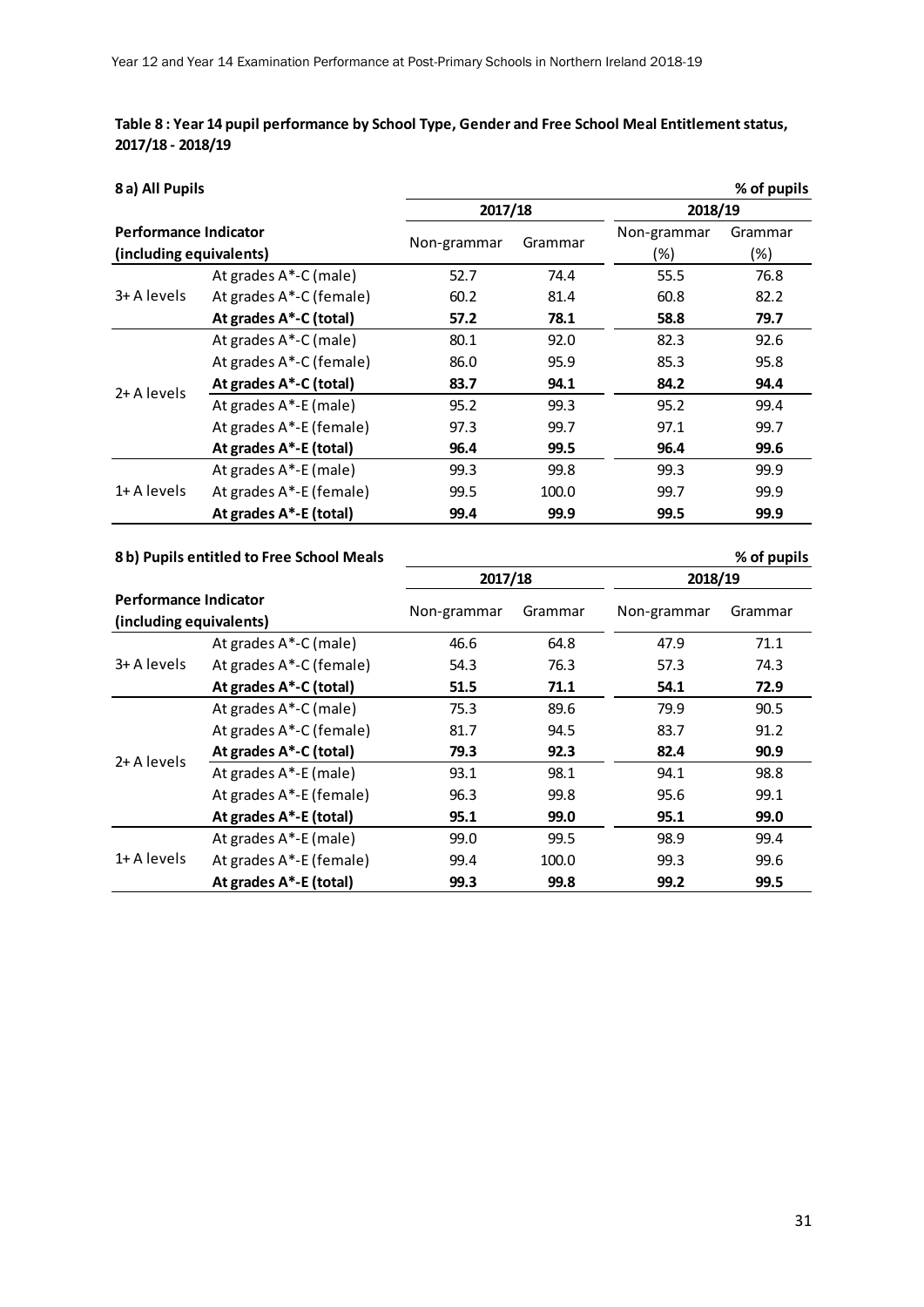Year 12 and Year 14 Examination Performance at Post-Primary Schools in Northern Ireland 2018-19

| 8 c) Pupils not entitled to Free School Meals<br>% of pupils |                         |             |         |             |         |  |  |
|--------------------------------------------------------------|-------------------------|-------------|---------|-------------|---------|--|--|
|                                                              |                         | 2017/18     |         |             | 2018/19 |  |  |
| <b>Performance Indicator (including</b><br>equivalents)      |                         | Non-grammar | Grammar | Non-grammar | Grammar |  |  |
|                                                              | At grades A*-C (male)   | 55.0        | 75.5    | 58.2        | 77.4    |  |  |
| 3+ A levels                                                  | At grades A*-C (female) | 62.8        | 82.0    | 62.4        | 83.2    |  |  |
|                                                              | At grades A*-C (total)  | 59.6        | 78.9    | 60.7        | 80.5    |  |  |
|                                                              | At grades A*-C (male)   | 81.9        | 92.3    | 83.2        | 92.9    |  |  |
|                                                              | At grades A*-C (female) | 88.0        | 96.1    | 86.1        | 96.4    |  |  |
| $2+$ A levels                                                | At grades A*-C (total)  | 85.5        | 94.3    | 84.9        | 94.8    |  |  |
|                                                              | At grades A*-E (male)   | 96.0        | 99.4    | 95.6        | 99.5    |  |  |
|                                                              | At grades A*-E (female) | 97.7        | 99.7    | 97.7        | 99.8    |  |  |
|                                                              | At grades A*-E (total)  | 97.0        | 99.5    | 96.9        | 99.7    |  |  |
| 1+ A levels                                                  | At grades A*-E (male)   | 99.4        | 99.9    | 99.5        | 99.9    |  |  |
|                                                              | At grades A*-E (female) | 99.6        | 99.9    | 99.8        | 100.0   |  |  |
|                                                              | At grades A*-E (total)  | 99.5        | 99.9    | 99.7        | 99.9    |  |  |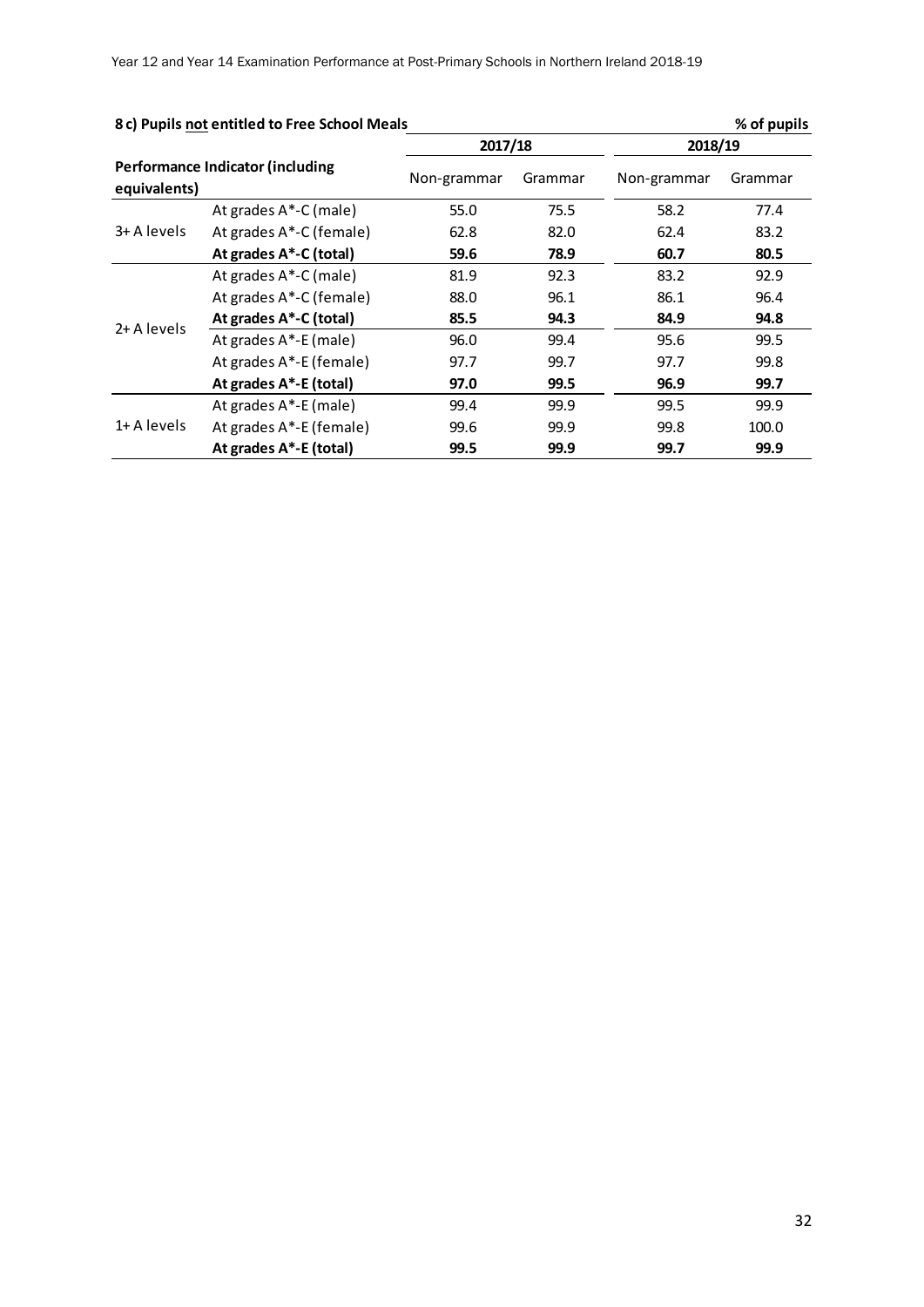### **Table 9: Year 12 and Year 14 School Type attainment gaps, 2018/19**

|                                               | 9a) Year 12 School Type attainment gaps |         |         | % of pupils            |
|-----------------------------------------------|-----------------------------------------|---------|---------|------------------------|
|                                               |                                         | Non-    |         | Attainment             |
| Performance Indicator (including equivalents) |                                         | grammar | Grammar | gap (pp <sup>1</sup> ) |
| 7+ GCSEs                                      | At grades A*-C                          | 57.3    | 90.5    | 33.2                   |
|                                               | Incl. English and maths at grades A*-C  | 48.2    | 89.9    | 41.7                   |
|                                               | At grades A*-C                          | 79.7    | 96.1    | 16.4                   |
| 5+ GCSEs                                      | Incl. English and maths at grades A*-C  | 54.8    | 94.3    | 39.5                   |
|                                               | At grades A*-G                          | 97.7    | 99.7    | 2.0                    |
| No GCSEs                                      | At grades $A^*$ -G                      | #       | #       | #                      |

# figure not disclosed under rules of statistical suppression

| 9b) Year 14 School Type attainment gaps<br>% of pupils |                               |         |         |                        |  |  |
|--------------------------------------------------------|-------------------------------|---------|---------|------------------------|--|--|
|                                                        |                               | Non-    |         | Attainment             |  |  |
| Performance Indicator (including equivalents)          |                               | grammar | Grammar | gap (pp <sup>1</sup> ) |  |  |
|                                                        | $3+$ A-levels At grades A*-C  | 58.8    | 79.7    | 20.9                   |  |  |
| 2+A-levels                                             | At grades A*-C                | 84.2    | 94.4    | 10.2                   |  |  |
|                                                        | At grades A*-E                | 96.4    | 99.6    | 3.2                    |  |  |
|                                                        | 1+A-levels At grades $A^*$ -E | 99.5    | 99.9    | 0.4                    |  |  |
| $1 \cdot \cdot \cdot$                                  |                               |         |         |                        |  |  |

 $\mathcal{L}(\mathcal{L})$  and  $\mathcal{L}(\mathcal{L})$  .

 $1$  (pp) = percentage points

 $\mathcal{L}_{\text{max}}$  and  $\mathcal{L}_{\text{max}}$  . The set of  $\mathcal{L}_{\text{max}}$ 

 $\hat{\mathbf{r}}$ 

 $\bar{z}$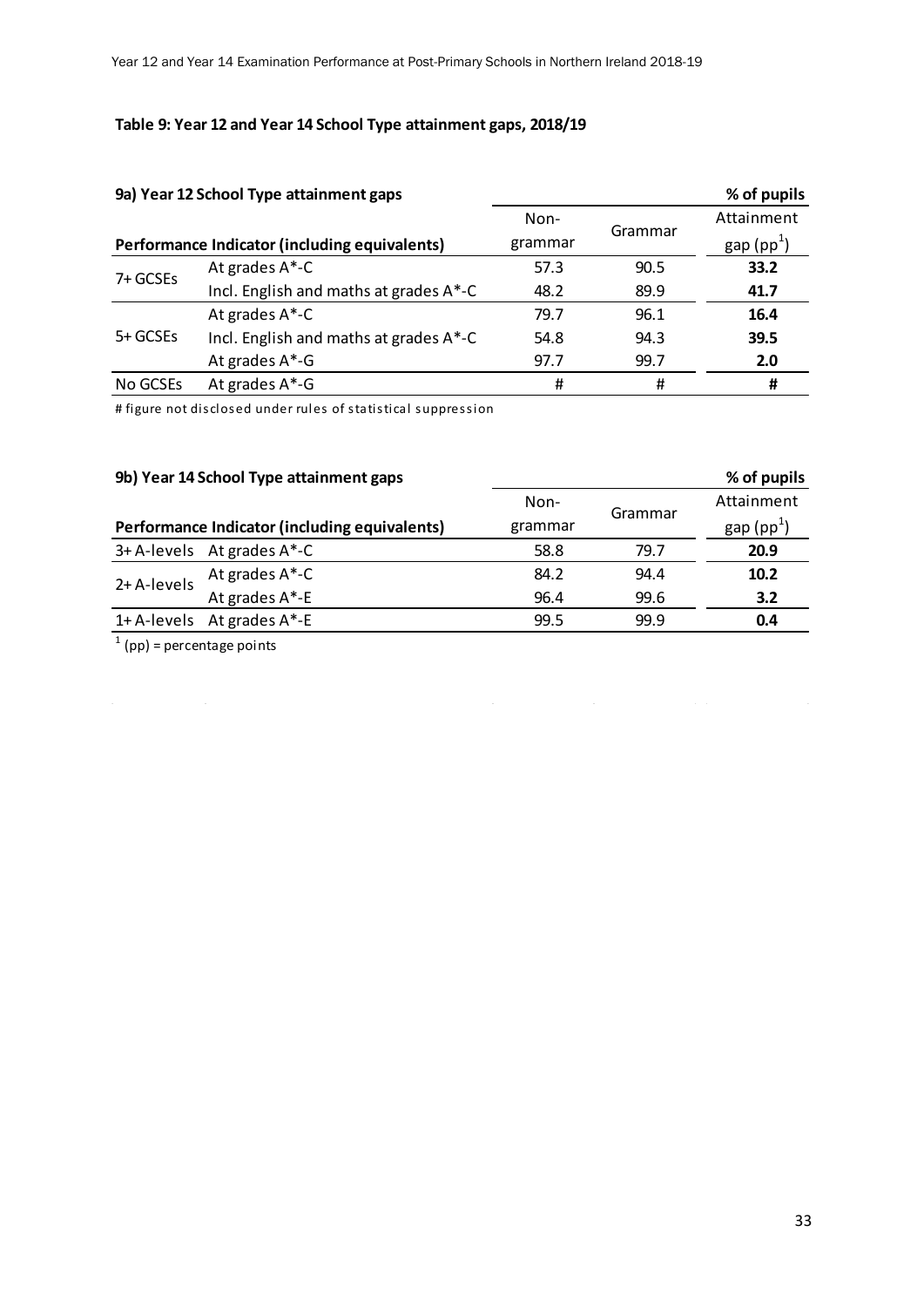### **Table 10: Year 12 pupil performance by Free School Meal Band, Gender and School Type, 2018/19**

|          | 10 a) Non-grammar schools                       |          |           |           |           | % of pupils |
|----------|-------------------------------------------------|----------|-----------|-----------|-----------|-------------|
|          |                                                 |          |           |           |           |             |
|          | Performance Indicator (including equivalents)   | 0-29.99% | 30-39.99% | 40-49.99% | $50 + \%$ | NI Total    |
|          | At grades A*-C (male)                           | 55.0     | 47.1      | 50.4      | 51.2      | 50.3        |
| 7+ GCSEs | At grades A*-C (female)                         | 72.6     | 61.6      | 64.3      | 59.7      | 64.2        |
|          | At grades A*-C (total)                          | 64.0     | 54.2      | 56.9      | 56.1      | 57.3        |
|          | Incl. English and maths at grades A*-C (male)   | 50.7     | 38.6      | 38.3      | 38.5      | 41.3        |
|          | Incl. English and maths at grades A*-C (female) | 68.0     | 52.7      | 54.2      | 45.7      | 55.0        |
|          | Incl. English and maths at grades A*-C (total)  | 59.5     | 45.5      | 45.7      | 42.6      | 48.2        |
|          | At grades A*-C (male)                           | 75.7     | 72.1      | 78.6      | 79.0      | 75.5        |
|          | At grades A*-C (female)                         | 86.7     | 81.2      | 84.8      | 84.8      | 83.9        |
| 5+ GCSEs | At grades A*-C (total)                          | 81.3     | 76.5      | 81.5      | 82.3      | 79.7        |
|          | Incl. English and maths at grades A*-C (male)   | 59.8     | 45.3      | 45.9      | 43.8      | 48.5        |
|          | Incl. English and maths at grades A*-C (female) | 73.7     | 59.5      | 59.1      | 51.9      | 61.1        |
|          | Incl. English and maths at grades A*-C (total)  | 66.9     | 52.2      | 52.0      | 48.4      | 54.8        |

|          | 10b) Grammar schools                            |                              |           |        | % of pupils |
|----------|-------------------------------------------------|------------------------------|-----------|--------|-------------|
|          |                                                 | <b>Free School Meal band</b> |           |        |             |
|          | Performance Indicator (including equivalents)   | $0 - 9.99%$                  | 10-19.99% | $20%+$ | NI Total    |
|          | At grades A*-C (male)                           | 91.2                         | 88.8      | 75.2   | 87.0        |
|          | At grades A*-C (female)                         | 96.6                         | 93.3      | 90.6   | 94.0        |
| 7+ GCSEs | At grades A*-C (total)                          | 93.9                         | 91.1      | 82.2   | 90.5        |
|          | Incl. English and maths at grades A*-C (male)   | 90.8                         | 88.2      | 74.1   | 86.3        |
|          | Incl. English and maths at grades A*-C (female) | 96.5                         | 92.9      | 89.0   | 93.5        |
|          | Incl. English and maths at grades A*-C (total)  | 93.6                         | 90.7      | 80.9   | 89.9        |
|          | At grades A*-C (male)                           | 96.7                         | 95.3      | 87.5   | 94.2        |
|          | At grades A*-C (female)                         | 99.0                         | 98.1      | 95.1   | 97.9        |
| 5+ GCSEs | At grades A*-C (total)                          | 97.8                         | 96.8      | 91.0   | 96.1        |
|          | Incl. English and maths at grades A*-C (male)   | 95.8                         | 93.5      | 81.7   | 92.0        |
|          | Incl. English and maths at grades A*-C (female) | 98.5                         | 96.8      | 91.7   | 96.6        |
|          | Incl. English and maths at grades A*-C (total)  | 97.1                         | 95.2      | 86.3   | 94.3        |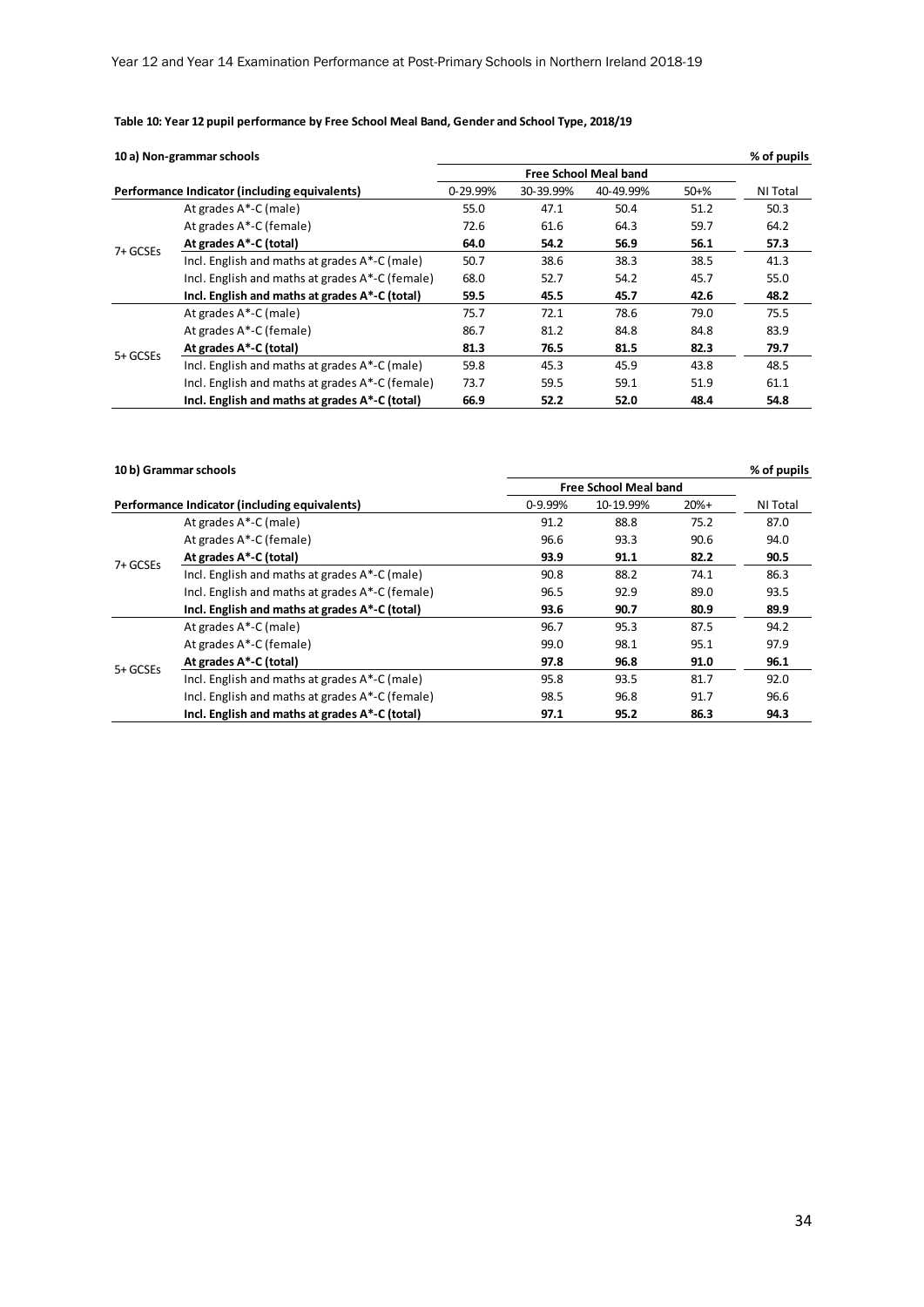#### **Table 11: Year 14 pupil performance by Free School Meal Band, Gender and School Type, 2018/19**

#### **11 a) Non-grammar schools**

|                         |                         |          |                              |           |           | % of pupils |  |  |  |
|-------------------------|-------------------------|----------|------------------------------|-----------|-----------|-------------|--|--|--|
|                         | Performance Indicator   |          | <b>Free School Meal band</b> |           |           |             |  |  |  |
| (including equivalents) |                         | 0-29.99% | 30-39.99%                    | 40-49.99% | $50 + \%$ | NI Total    |  |  |  |
| 3+ A levels             | At grades A*-C (male)   | 60.8     | 51.4                         | 55.8      | 55.1      | 55.5        |  |  |  |
|                         | At grades A*-C (female) | 73.3     | 51.6                         | 54.1      | 64.3      | 60.8        |  |  |  |
|                         | At grades A*-C (total)  | 68.6     | 51.5                         | 54.9      | 61.1      | 58.8        |  |  |  |
|                         | At grades A*-C (male)   | 85.0     | 80.7                         | 78.8      | 85.0      | 82.3        |  |  |  |
|                         | At grades A*-C (female) | 90.8     | 81.1                         | 83.2      | 86.7      | 85.3        |  |  |  |
| 2+ A levels             | At grades A*-C (total)  | 88.7     | 80.9                         | 81.3      | 86.1      | 84.2        |  |  |  |
|                         | At grades A*-E (male)   | 97.7     | 93.7                         | 95.2      | 94.7      | 95.2        |  |  |  |
|                         | At grades A*-E (female) | 99.2     | 96.2                         | 96.4      | 96.4      | 97.1        |  |  |  |
|                         | At grades A*-E (total)  | 98.6     | 95.3                         | 95.9      | 95.8      | 96.4        |  |  |  |

#### **11 b) Grammar schools**

| <b>LL WI QIAHHHAI SUIUUIS</b> |                                               |         |                              |        |             |
|-------------------------------|-----------------------------------------------|---------|------------------------------|--------|-------------|
|                               |                                               |         |                              |        | % of pupils |
|                               |                                               |         | <b>Free School Meal band</b> |        |             |
|                               | Performance Indicator (including equivalents) | 0-9.99% | 10-19.99%                    | $20%+$ | NI Total    |
|                               | At grades A*-C (male)                         | 78.0    | 78.6                         | 70.0   | 76.8        |
| 3+ A levels                   | At grades A*-C (female)                       | 86.2    | 80.9                         | 77.1   | 82.2        |
|                               | At grades A*-C (total)                        | 82.2    | 79.9                         | 73.6   | 79.7        |
|                               | At grades A*-C (male)                         | 92.0    | 93.6                         | 91.8   | 92.6        |
|                               | At grades A*-C (female)                       | 96.6    | 95.6                         | 94.9   | 95.8        |
| 2+ A levels                   | At grades A*-C (total)                        | 94.3    | 94.8                         | 93.3   | 94.4        |
|                               | At grades A*-E (male)                         | 99.3    | 99.7                         | 99.0   | 99.4        |
|                               | At grades A*-E (female)                       | 99.7    | 99.6                         | 100.0  | 99.7        |
|                               | At grades A*-E (total)                        | 99.5    | 99.6                         | 99.5   | 99.6        |
|                               |                                               |         |                              |        |             |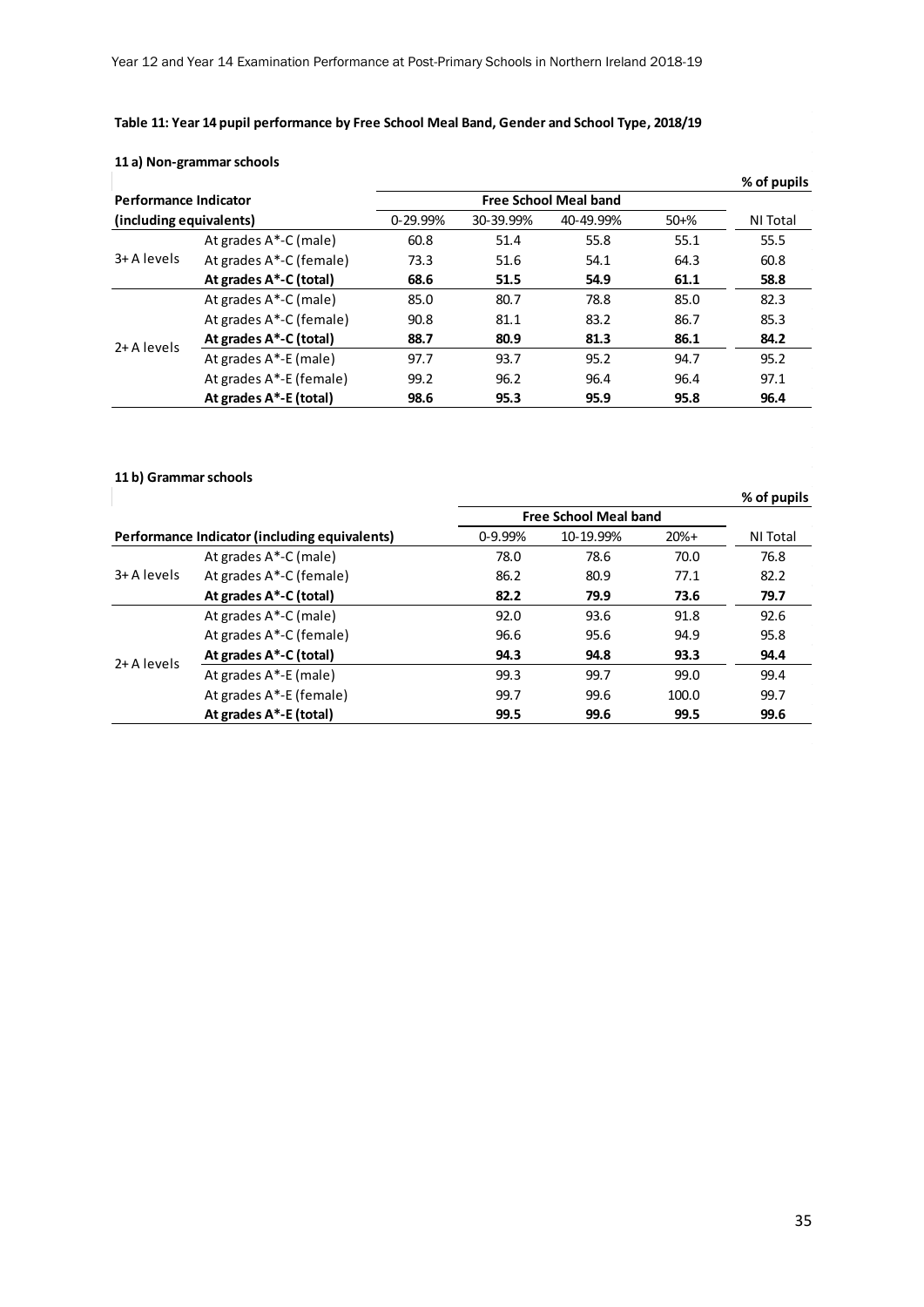#### **Table 12: Year 12 pupil performance by School Management Type and Gender, 2018/19**

|          |                                                 |         |            |       |                               |                     |                                 |                                             |                                | % of pupils                       |
|----------|-------------------------------------------------|---------|------------|-------|-------------------------------|---------------------|---------------------------------|---------------------------------------------|--------------------------------|-----------------------------------|
|          |                                                 |         | Controlled |       | <b>Catholic</b><br>Maintained | Other<br>Maintained | <b>Controlled</b><br>Integrated | <b>Grant Maintained</b><br>Integrated (GMI) | Voluntary:<br>Other<br>Managed | Voluntary:<br>Catholic<br>Managed |
|          |                                                 | Non-    |            |       | All Non-                      | All Non-            | All Non-                        | All Non-                                    | All                            | All                               |
|          | Performance Indicator (including equivalents)   | grammar | Grammar    | Total | grammar                       | grammar             | grammar                         | grammar                                     | Grammar                        | Grammar                           |
| 7+ GCSEs | At grades A*-C (male)                           | 45.3    | 90.2       | 59.6  | 53.5                          | 53.6                | 42.0                            | 56.2                                        | 86.1                           | 86.1                              |
|          | At grades A*-C (female)                         | 56.7    | 93.2       | 71.0  | 70.5                          | 68.0                | 55.3                            | 62.6                                        | 94.2                           | 94.4                              |
|          | At grades A*-C (total)                          | 50.8    | 91.9       | 65.4  | 62.5                          | 60.4                | 48.0                            | 59.4                                        | 90.0                           | 90.0                              |
|          | Incl. English and maths at grades A*-C (male)   | 35.7    | 89.9       | 52.9  | 44.5                          | 50.0                | 34.1                            | 48.3                                        | 85.6                           | 85.2                              |
|          | Incl. English and maths at grades A*-C (female) | 47.4    | 92.7       | 65.1  | 61.5                          | 56.0                | 41.2                            | 53.8                                        | 94.0                           | 93.8                              |
|          | Incl. English and maths at grades A*-C (total)  | 41.3    | 91.5       | 59.1  | 53.5                          | 52.8                | 37.3                            | 51.1                                        | 89.7                           | 89.3                              |
|          | At grades A*-C (male)                           | 70.6    | 96.9       | 78.9  | 78.6                          | 85.7                | 73.2                            | 79.2                                        | 94.1                           | 93.1                              |
|          | At grades A*-C (female)                         | 78.0    | 97.9       | 85.8  | 88.0                          | 84.0                | 78.8                            | 85.5                                        | 98.4                           | 97.5                              |
| 5+ GCSEs | At grades A*-C (total)                          | 74.2    | 97.4       | 82.4  | 83.6                          | 84.9                | 75.7                            | 82.4                                        | 96.2                           | 95.2                              |
|          | Incl. English and maths at grades A*-C (male)   | 42.3    | 95.3       | 59.2  | 52.0                          | 57.1                | 39.5                            | 56.7                                        | 92.5                           | 90.0                              |
|          | Incl. English and maths at grades A*-C (female) | 53.8    | 96.6       | 70.5  | 67.2                          | 58.0                | 48.8                            | 60.3                                        | 97.5                           | 95.8                              |
|          | Incl. English and maths at grades A*-C (total)  | 47.9    | 96.0       | 65.0  | 60.1                          | 57.5                | 43.7                            | 58.5                                        | 94.9                           | 92.8                              |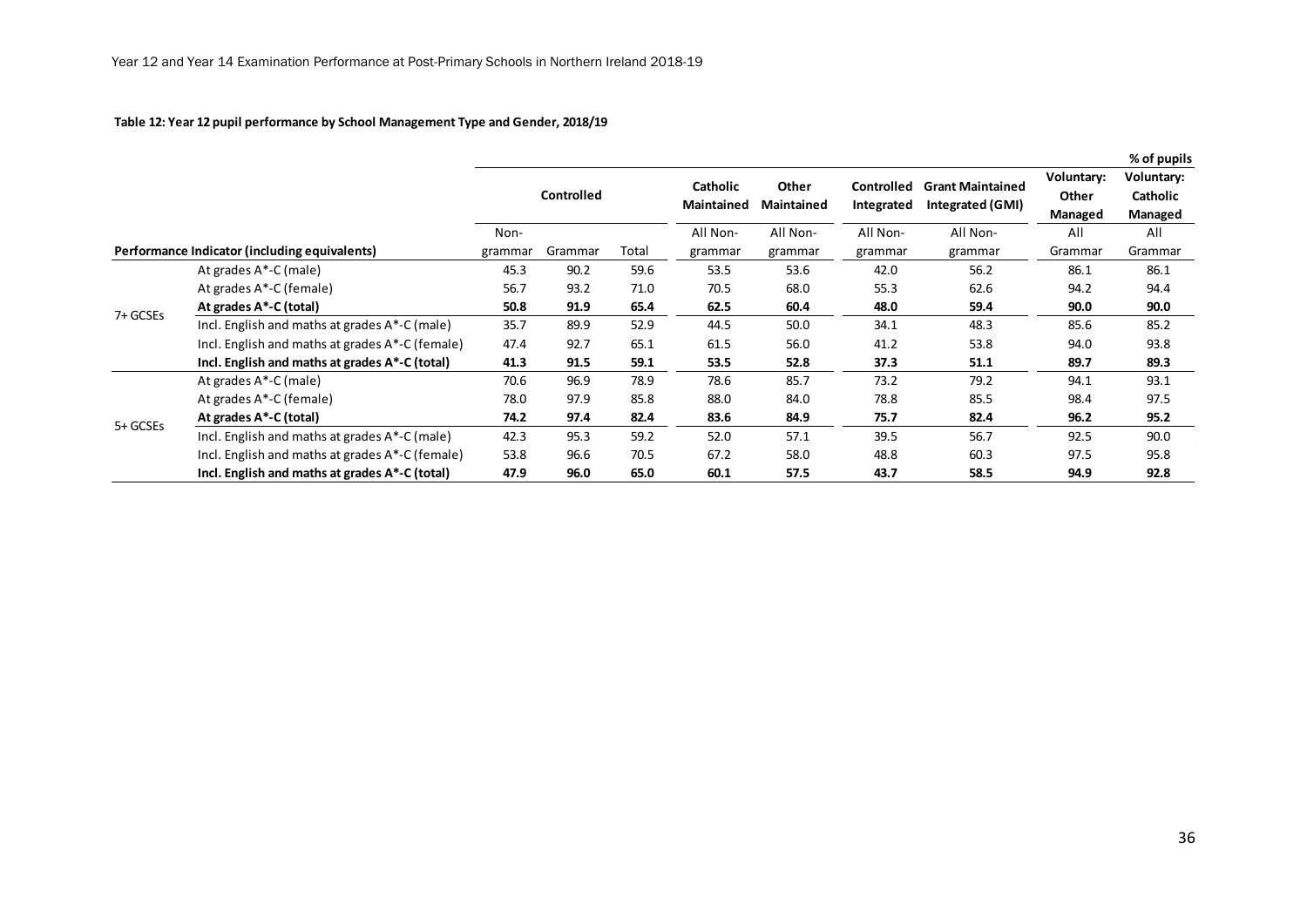### **Table 13: Year 14 pupil performance by School Management Type and Gender, 2018/19**

|                                               |                         |         |                   |       |                                      |                                   |                                 |                                             |                                | % of pupils                                     |
|-----------------------------------------------|-------------------------|---------|-------------------|-------|--------------------------------------|-----------------------------------|---------------------------------|---------------------------------------------|--------------------------------|-------------------------------------------------|
|                                               |                         |         | <b>Controlled</b> |       | <b>Catholic</b><br><b>Maintained</b> | <b>Other</b><br><b>Maintained</b> | <b>Controlled</b><br>Integrated | <b>Grant Maintained</b><br>Integrated (GMI) | Voluntary:<br>Other<br>Managed | <b>Voluntary:</b><br><b>Catholic</b><br>Managed |
| Performance Indicator (including equivalents) |                         | Non-    |                   |       | All Non-                             | All Non-                          | All Non-                        | All Non-                                    | All                            | All                                             |
|                                               |                         | grammar | Grammar           | Total | grammar                              | grammar                           | grammar                         | grammar                                     | Grammar                        | Grammar                                         |
| 3+ A levels                                   | At grades A*-C (male)   | 54.5    | 79.3              | 68.9  | 55.2                                 | 30.0                              | 63.3                            | 58.7                                        | 72.7                           | 78.8                                            |
|                                               | At grades A*-C (female) | 52.7    | 82.4              | 69.2  | 64.3                                 | 50.0                              | 50.0                            | 66.0                                        | 81.0                           | 82.9                                            |
|                                               | At grades A*-C (total)  | 53.4    | 81.1              | 69.1  | 61.0                                 | 43.1                              | 55.7                            | 63.0                                        | 77.0                           | 81.0                                            |
|                                               | At grades A*-C (male)   | 79.2    | 94.0              | 87.8  | 83.6                                 | 65.0                              | 85.7                            | 84.4                                        | 89.1                           | 94.7                                            |
|                                               | At grades A*-C (female) | 80.9    | 95.4              | 89.0  | 87.8                                 | 73.7                              | 78.8                            | 86.4                                        | 94.7                           | 96.9                                            |
| 2+ A levels                                   | At grades A*-C (total)  | 80.3    | 94.8              | 88.5  | 86.3                                 | 70.7                              | 81.7                            | 85.5                                        | 92.0                           | 95.8                                            |
|                                               | At grades A*-E (male)   | 93.7    | 99.7              | 97.2  | 96.1                                 | 75.0                              | 98.0                            | 96.3                                        | 99.1                           | 99.5                                            |
|                                               | At grades A*-E (female) | 97.4    | 99.8              | 98.7  | 97.5                                 | 78.9                              | 86.4                            | 98.4                                        | 99.6                           | 99.8                                            |
|                                               | At grades A*-E (total)  | 96.0    | 99.8              | 98.1  | 97.0                                 | 77.6                              | 91.3                            | 97.5                                        | 99.3                           | 99.7                                            |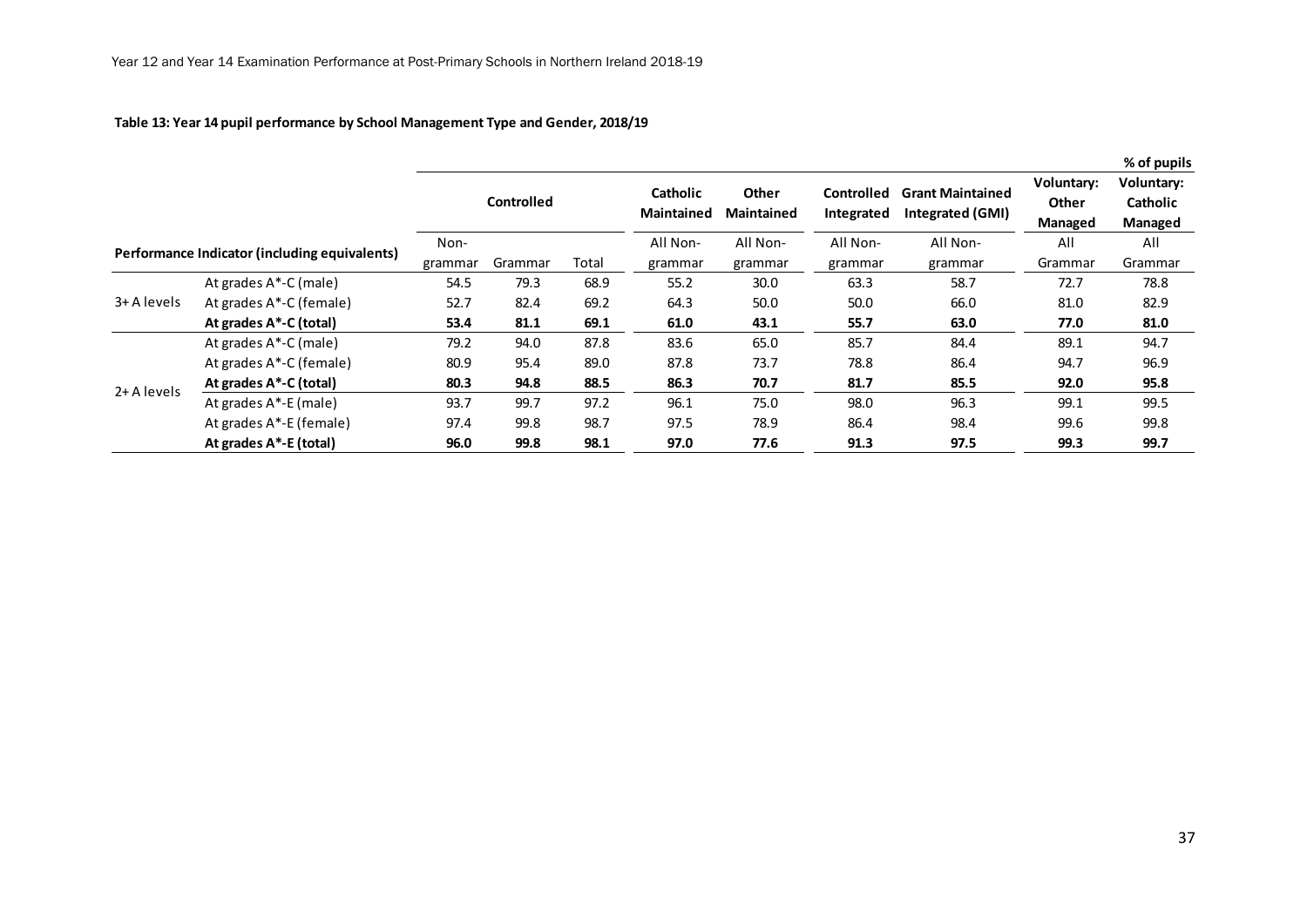|          |                                                 |                     |            | % of pupils |
|----------|-------------------------------------------------|---------------------|------------|-------------|
|          |                                                 | <b>FSME</b>         | Non-FSME   | All         |
|          | Key indicator (including equivalents)           | Pupils <sup>1</sup> | Pupils $1$ | Pupils      |
|          | At grades A*-C (male)                           | 49.3                | 73.8       | 67.2        |
|          | At grades A*-C (female)                         | 61.7                | 84.3       | 77.7        |
| 7+ GCSEs | At grades A*-C (total)                          | 55.8                | 79.0       | 72.5        |
|          | Incl. English and maths at grades A*-C (male)   | 41.0                | 69.9       | 62.0        |
|          | Incl. English and maths at grades A*-C (female) | 52.8                | 80.5       | 72.5        |
|          | Incl. English and maths at grades A*-C (total)  | 47.1                | 75.1       | 67.3        |
|          | At grades A*-C (male)                           | 74.2                | 87.8       | 84.1        |
|          | At grades A*-C (female)                         | 82.1                | 93.6       | 90.3        |
|          | At grades A*-C (total)                          | 78.3                | 90.7       | 87.2        |
|          | Incl. English and maths at grades A*-C (male)   | 49.0                | 75.8       | 68.5        |
| 5+ GCSEs | Incl. English and maths at grades A*-C (female) | 58.9                | 84.6       | 77.1        |
|          | Incl. English and maths at grades A*-C (total)  | 54.1                | 80.2       | 72.8        |
|          | At grades A*-G (male)                           | 96.7                | 98.9       | 98.3        |
|          | At grades A*-G (female)                         | 97.6                | 99.5       | 98.9        |
|          | At grades A*-G (total)                          | 97.2                | 99.2       | 98.6        |
|          | At grades A*-G (male)                           | 0.2                 | 0.0        | 0.1         |
| No GCSEs | At grades A*-G (female)                         | #                   | *          | 0.1         |
|          | At grades A*-G (total)                          | #                   | $\ast$     | 0.1         |

#### **Table 14: Year 12 pupil performance by Gender and Free School Meal Entitlement status, 2018/19**

<sup>1</sup> Free School Meal Entitled (FSME)

\* denotes a figure of less than 5 pupils

# figure not disclosed under rules of statistical supression

### **Table 15: Year 14 pupil performance by Gender and Free School Meal Entitlement status, 2018/19**

|                                       |                         |             |            | % of pupils |
|---------------------------------------|-------------------------|-------------|------------|-------------|
|                                       |                         | <b>FSME</b> | Non-FSME   | All         |
| Key indicator (including equivalents) |                         | Pupils $1$  | Pupils $1$ | Pupils      |
| 3+ A levels                           | At grades A*-C (male)   | 57.9        | 71.8       | 69.6        |
|                                       | At grades A*-C (female) | 63.1        | 75.9       | 73.4        |
|                                       | At grades A*-C (total)  | 61.1        | 74.1       | 71.8        |
| 2+ A levels                           | At grades A*-C (male)   | 84.4        | 90.0       | 89.2        |
|                                       | At grades A*-C (female) | 86.2        | 92.8       | 91.5        |
|                                       | At grades A*-C (total)  | 85.5        | 91.6       | 90.5        |
|                                       | At grades A*-E (male)   | 96.1        | 98.4       | 98.0        |
|                                       | At grades A*-E (female) | 96.8        | 99.1       | 98.6        |
|                                       | At grades A*-E (total)  | 96.6        | 98.8       | 98.4        |
| 1+ A levels                           | At grades A*-E (male)   | 99.1        | 99.8       | 99.7        |
|                                       | At grades A*-E (female) | 99.4        | 99.9       | 99.8        |
|                                       | At grades A*-E (total)  | 99.3        | 99.9       | 99.8        |

<sup>1</sup> Free School Meal Entitled (FSME)

 $\mathcal{L}_{\text{max}}$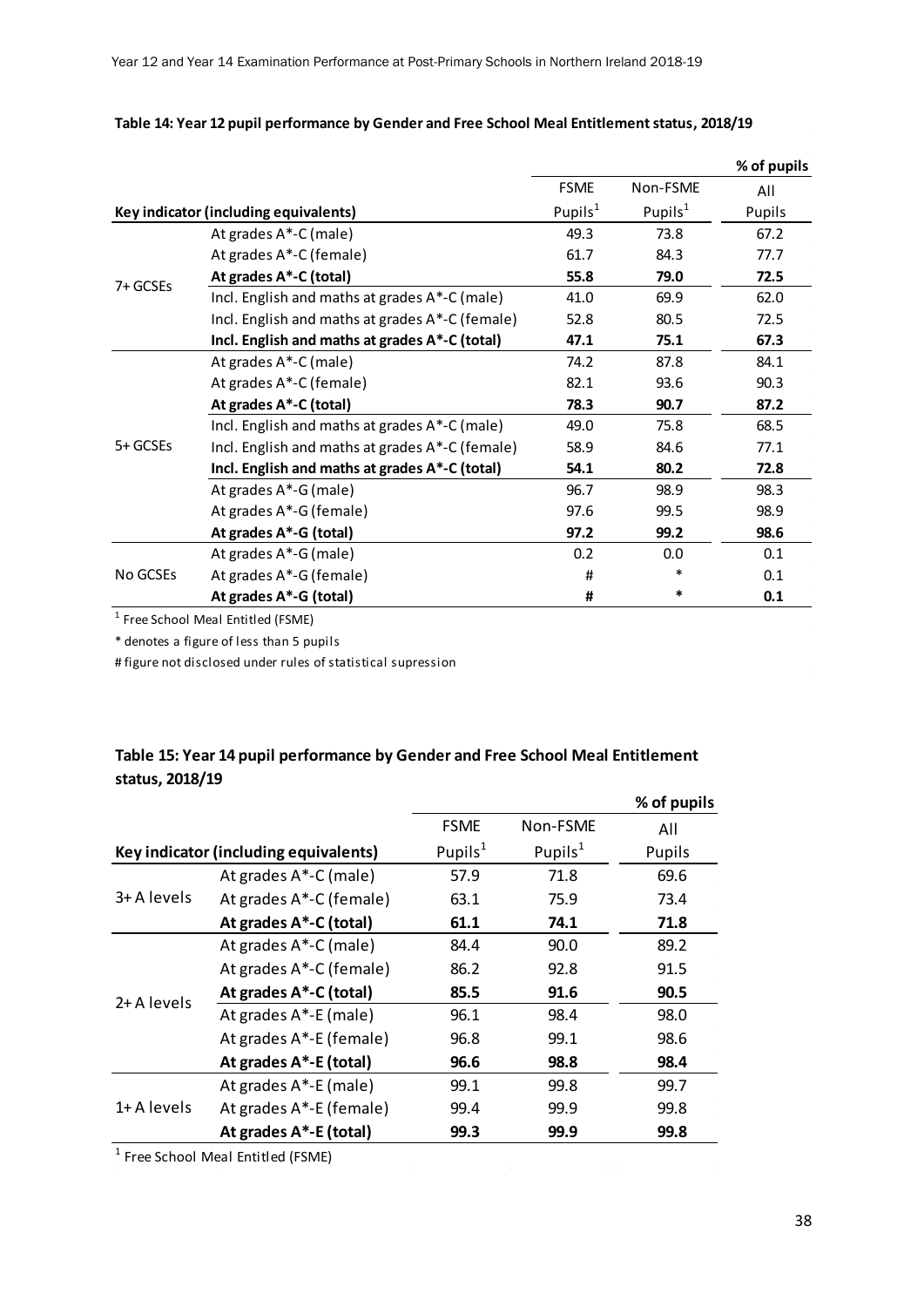### NOTES FOR READERS

### <span id="page-38-0"></span>National Statistics

1. The UK Statistics Authority has designated these statistics as National Statistics, in accordance with the Statistics and Registration Service Act 2007 and signifying compliance with the Code of Practice for Statistics.

This designation means that the statistics:

- meet identified user needs:
- are well explained and readily accessible;
- are produced according to sound methods; and
- are managed impartially and objectively in the public interest.

Once statistics have been designated as National Statistics it is a statutory requirement that the Code of Practice shall be observed regarding them.

- 2. For general enquiries about National Statistics, the Office for National Statistics Customer Contact Centre may be contacted as follows:
	- tel: 0845 601 3034;
	- e-mail: info@ons.gov.uk;
	- fax: 01633 652747; or
	- post: Customer Contact Centre, Office for National Statistics, Rm D265, Government Buildings, Cardiff Road, Newport NP10 8XG.
- 3. Further information on National Statistics can be accessed at: [www.statistics.gov.uk;](http://www.statistics.gov.uk/) and from the Office for National Statistics at [http://www.ons.gov.uk/ons/index.html.](http://www.ons.gov.uk/ons/index.html)
- 4. The Year 12 and Year 14 examination statistics have been assessed by the Office for Statistics Regulation (OSR) to ensure compliance with National Statistics standards and are considered by OSR to meet the standards required for designation as National Statistics. A copy of the compliance check letter can be found [here.](https://www.statisticsauthority.gov.uk/correspondence/compliance-check-of-northern-ireland-school-examination-performance/)

#### School Performance

5. The data collected are used extensively by schools to monitor and evaluate their academic performance, to inform all aspects of their school improvement planning and to satisfy their data requirements in areas such as: their prospectus; and other public communications which contain performance information. The press, members of the public and various public bodies also regularly access the data to keep their records of school attainment current and to compare with previous years.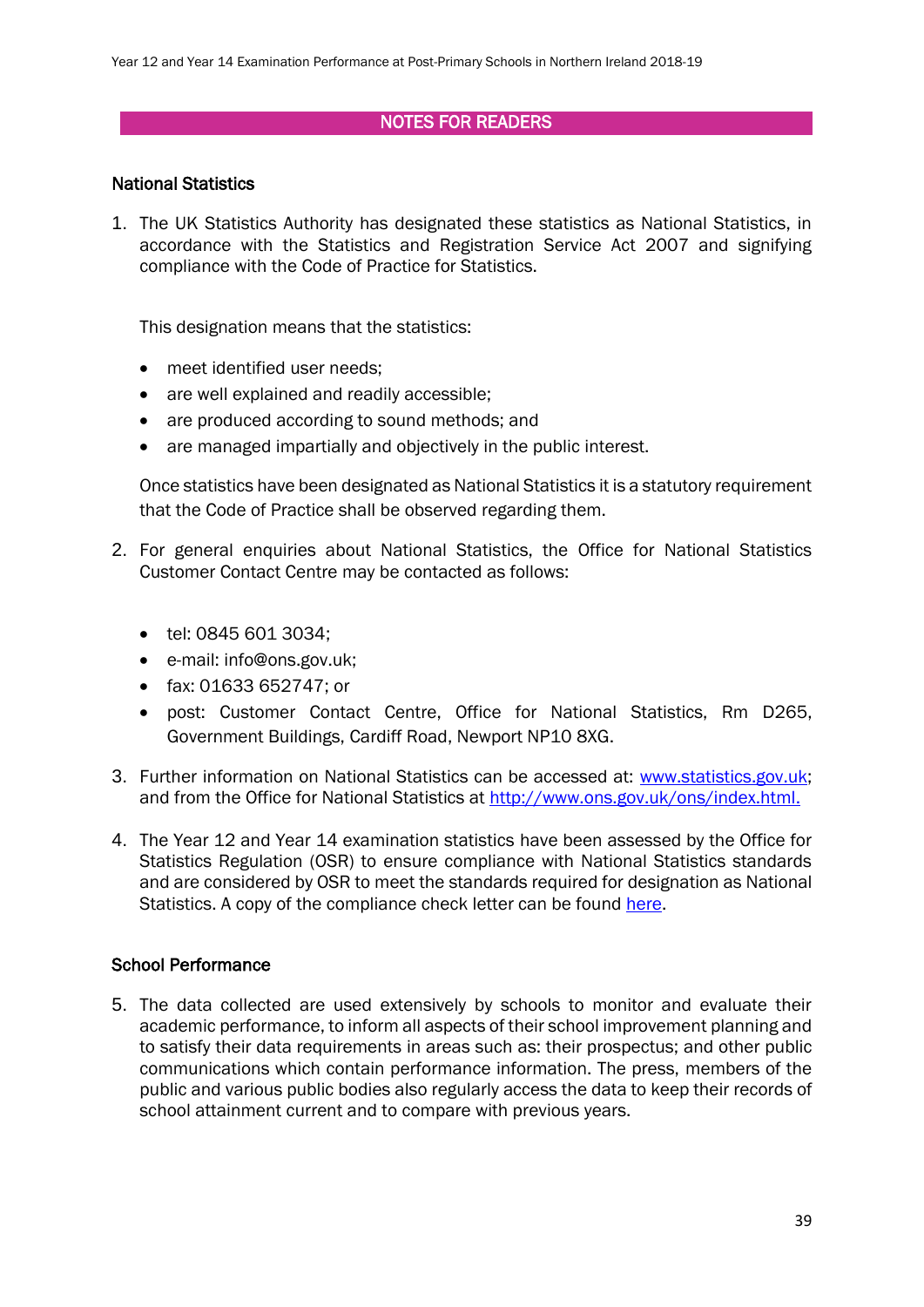- 6. Data collected through the Summary of Annual Examination Results (SAER) are used by policy branches within the Department of Education (DE) to evaluate initiatives including: literacy and numeracy strategies; school improvement programmes; benchmarking; and to monitor performance against relevant Departmental milestone targets. Other users include the Education and Training Inspectorate (ETI) who use the information to facilitate the school inspection process, and the Education Authority (EA). The data are also the basis of responses to Northern Ireland Assembly questions and are used in the EA auditing process.
- 7. The 2018/19 figures in this statistical release are based on information as at 9 December, 2019. Any revisions will be undertaken in accordance with DE statistical policy, which can be accessed at: [https://www.education](https://www.education-ni.gov.uk/sites/default/files/publications/education/Revisions%20policy.pdf)[ni.gov.uk/sites/default/files/publications/education/Revisions%20policy.pdf](https://www.education-ni.gov.uk/sites/default/files/publications/education/Revisions%20policy.pdf)
- 8. The tables presented in the release reflect key information on performance, as determined by Departmental needs and also on requests for information from other sources.
- 9. The statistics in this bulletin have been derived from the SAER.
- 10. Data excludes special and independent schools.
- 11. The Year 12 cohort used to determine the performance statistics in this document is based on the number of pupils in the final year of a GCSE (or equivalent) course of study who are eligible to be entered in the SAER return for the relevant academic year. Pupils can be ineligible for inclusion for a number of reasons and, therefore, the SAER Year 12 cohort can differ from the Year 12 cohort collected in the annual school census. Further information can be found at: [https://www.education](https://www.education-ni.gov.uk/publications/summary-annual-examination-results-saer-documentation)[ni.gov.uk/publications/summary-annual-examination-results-saer-documentation](https://www.education-ni.gov.uk/publications/summary-annual-examination-results-saer-documentation)
- 12. The Year 14 cohort used to determine the performance statistics in the document is based on the number of pupils in the final year of an A-level (or equivalent) course of study. This level of education, unlike Year 12, is non-compulsory. Pupils can be deemed to be ineligible for inclusion in this cohort for a number of reasons which are the same as those used for the Year 12 cohort. As mentioned above, further information can be found at: [https://www.education-ni.gov.uk/publications/summary-annual](https://www.education-ni.gov.uk/publications/summary-annual-examination-results-saer-documentation)[examination-results-saer-documentation](https://www.education-ni.gov.uk/publications/summary-annual-examination-results-saer-documentation)
- 13. As mentioned in 11. and 12. above, guidance and other documentation regarding the collection of school performance statistics may be found at: [https://www.education-ni.gov.uk/publications/summary-annual-examination-results](https://www.education-ni.gov.uk/publications/summary-annual-examination-results-saer-documentation)[saer-documentation](https://www.education-ni.gov.uk/publications/summary-annual-examination-results-saer-documentation)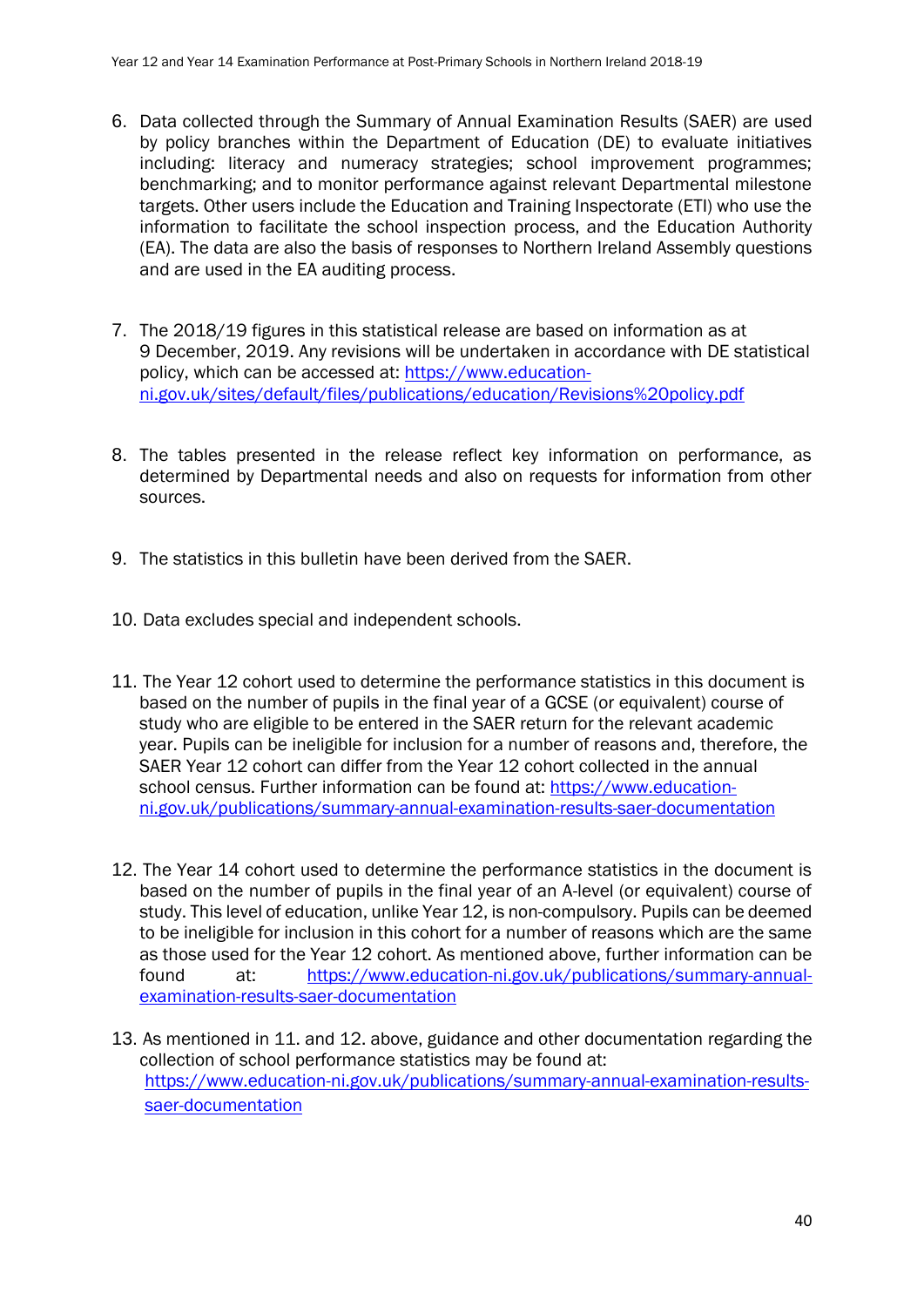- 14. Statistics relating to school performance can be found on the DE website: [\(https://www.education-ni.gov.uk/\)](https://www.education-ni.gov.uk/) under the Schools+ section <https://www.education-ni.gov.uk/services/schools-plus>
- 15. The variables collected during the SAER process are as follows:

For Year 12:

- number of pupils in Year 12 eligible for examinations;
- number of pupils achieving 7 or more GCSEs at grades A\*-C (incl. equivalents);
- number of pupils achieving 7 or more GCSEs at grades A<sup>\*-</sup>C (incl. equivalents) including GCSE English and GCSE maths;
- number of pupils achieving 5 or more GCSEs at grades A<sup>\*</sup>-C (incl. equivalents);
- number of pupils achieving 5 or more GCSEs at grades A\*-C (incl. equivalents) including GCSE English and GCSE maths;
- number of pupils achieving 5 or more GCSEs at grades A\*-E (incl. equivalents);
- number of pupils achieving 5 or more GCSEs at grades A\*-G (incl. equivalents);
- number of pupils achieving 5 or more GCSEs at grades  $A^*$ -G (incl. equivalents) including GCSE English and GCSE maths;
- number of pupils achieving 1 to 4 GCSEs at grades A\*-C (incl. equivalents);
- number of pupils achieving 1 to 4 GCSEs at grades A\*-G (incl. equivalents); and
- number of pupils achieving no GCSEs at grades A\*-G (incl. equivalents).

For Year 14:

- number of pupils entered for A-levels;
- number of pupils achieving 3 or more A-levels at grades A\*-C (incl. equivalents);
- number of pupils achieving 3 or more A-levels at grades A\*-E (incl. equivalents);
- number of pupils achieving 2 or more A-levels at grades A\*-C (incl. equivalents);
- number of pupils achieving 2 or more A-levels at grades  $A^*$ -E (incl. equivalents);
- number of pupils achieving 1 or more A-levels at grades A\*-E (incl. equivalents).